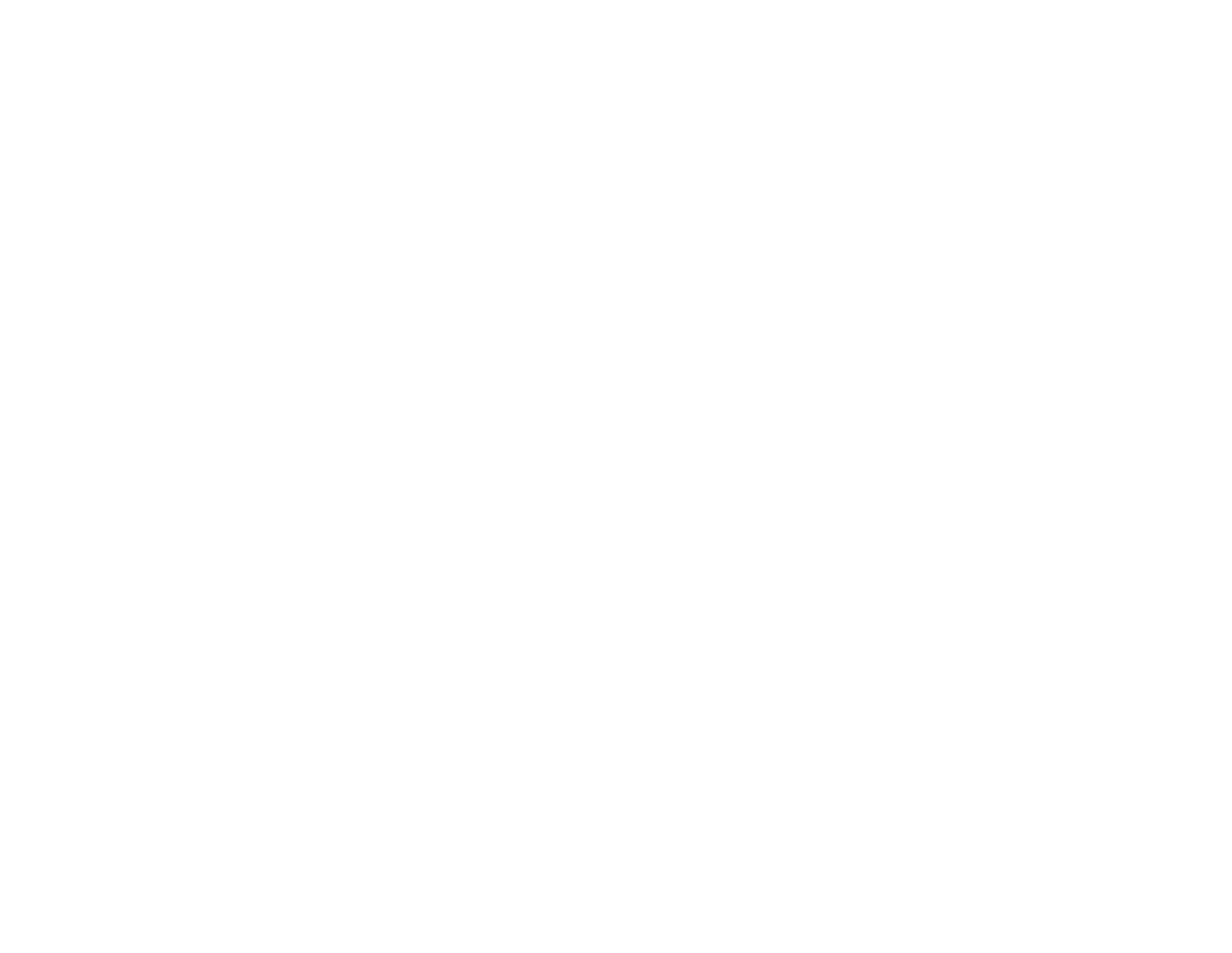#### **Appendix A Air Navigation Deficiencies in the Meteorology Field (REF. Air Navigation Plan - Africa-Indian Ocean region (Doc 7474) Part IV - Meteorology (MET)**

|                | <b>Identification</b>                                                                                                                                                                                                                                                                                                                                                                                                                                                |                                                                 |                                                                                                                                  |                               | <b>Corrective action</b>                                                                                                                 |                                                                                                                                             |                                                              |                                                                |                                          |
|----------------|----------------------------------------------------------------------------------------------------------------------------------------------------------------------------------------------------------------------------------------------------------------------------------------------------------------------------------------------------------------------------------------------------------------------------------------------------------------------|-----------------------------------------------------------------|----------------------------------------------------------------------------------------------------------------------------------|-------------------------------|------------------------------------------------------------------------------------------------------------------------------------------|---------------------------------------------------------------------------------------------------------------------------------------------|--------------------------------------------------------------|----------------------------------------------------------------|------------------------------------------|
| <b>STATE</b>   | <b>Requirements</b>                                                                                                                                                                                                                                                                                                                                                                                                                                                  | <b>Facilities or</b><br>services                                | <b>Description</b><br>of Deficiency                                                                                              | Date<br>first<br>reporte<br>d | <b>Comments</b><br>on deficiency                                                                                                         | <b>Description of</b><br>corrective action                                                                                                  | <b>Executing</b><br>body                                     | <b>Target</b><br>date for<br>imple-<br>mentatio<br>$\mathbf n$ | Priori<br>ty for<br>actio<br>$\mathbf n$ |
|                | $\mathbf{1}$                                                                                                                                                                                                                                                                                                                                                                                                                                                         | $\overline{2}$                                                  | $\mathbf{3}$                                                                                                                     | $\overline{\mathbf{4}}$       | 5                                                                                                                                        | 6                                                                                                                                           | $\overline{7}$                                               | 8                                                              | 9                                        |
| <b>ANGOLA</b>  | Requirement to establish and implement from<br>15 November 2012, a properly organized<br>quality system comprising procedures,<br>processes and resources necessary to provide<br>for the quality management of the<br>meteorological information to be supplied to<br>the users (ICAO Annex 3, para 2.2.3.)                                                                                                                                                         | Angola/Luan<br>da 4 de<br>Fevereiro<br>Associated<br>MET Office | The quality management<br>system (QMS) for MET<br>service is not yet<br>established by the<br>Meteorological service<br>provider | 02/2011                       | Advice given<br>during the<br>Mission.                                                                                                   | Train local trainers in<br>QMS and implement<br>the QMS before<br>November 15, 2012                                                         | CAA<br>(oversight)<br>Meteorologi<br>cal Service<br>Provider | Novembe<br>r 2012                                              | U                                        |
|                | Requirement to provide aerodrome forecasts<br>(AFI FASID Table MET 1A)                                                                                                                                                                                                                                                                                                                                                                                               | Angola/Luan<br>da 4 de<br>Fevereiro<br>Associated<br>MET Office | TAF of Luanda not<br>regularly available                                                                                         | 2003                          | Advice given<br>by<br>correspondence                                                                                                     | Improve reliability of<br>telecomm                                                                                                          | <b>INAMET</b><br>and<br><b>ENANA</b>                         | As soon<br>as<br>possible                                      | A                                        |
|                | Requirement to establish and implement from<br>15 November 2012, a properly organized<br>quality system comprising procedures,<br>processes and resources necessary to provide<br>for the quality management of the<br>meteorological information to be supplied to<br>the users (ICAO Annex 3, para 2.2.3.)                                                                                                                                                         | Burundi/<br>Busumbura<br>International<br>Airport               | The quality management<br>system (QMS) for MET<br>service is not yet<br>established by the<br>Meteorological service<br>provider | 02/2011                       | Advice given<br>during the<br>Mission.                                                                                                   | Train local trainers in<br>QMS and implement<br>the QMS before<br>November 15, 2012                                                         | CAA<br>(oversight)<br>Meteorologi<br>cal Service<br>Provider | Novembe<br>r 2012                                              | U                                        |
| <b>BURUNDI</b> | Requirement to provide automated equipment<br>for measuring or assessing, as appropriate, and<br>for monitoring and remote indicating of surface<br>wind, visibility, runway visual range, height of<br>cloud base, air and dew-point temperatures and<br>atmospheric pressure at Busumbura aerodrome<br>with a runway intended for Category II<br>instrument approach and landing operations in<br>accordance with ICAO Annex 3, Chap 4, para.<br>4.1.5 and 4.6.3.1 | Burundi/<br>Busumbura<br>International<br>Airport               | MET station located very<br>far from the runway and<br>among buildings                                                           | 2006                          | Data observed<br>not<br>representative<br>of weather<br>conditions<br>along the<br>runway.<br>Unreliable<br>exchange of<br>data to users | Install an automatic<br>weather observing<br>system with sensors<br>appropriately located.<br>Install a MET message<br>distribution system. | Meteorologi<br>cal Services<br>Department                    | 2007                                                           | U                                        |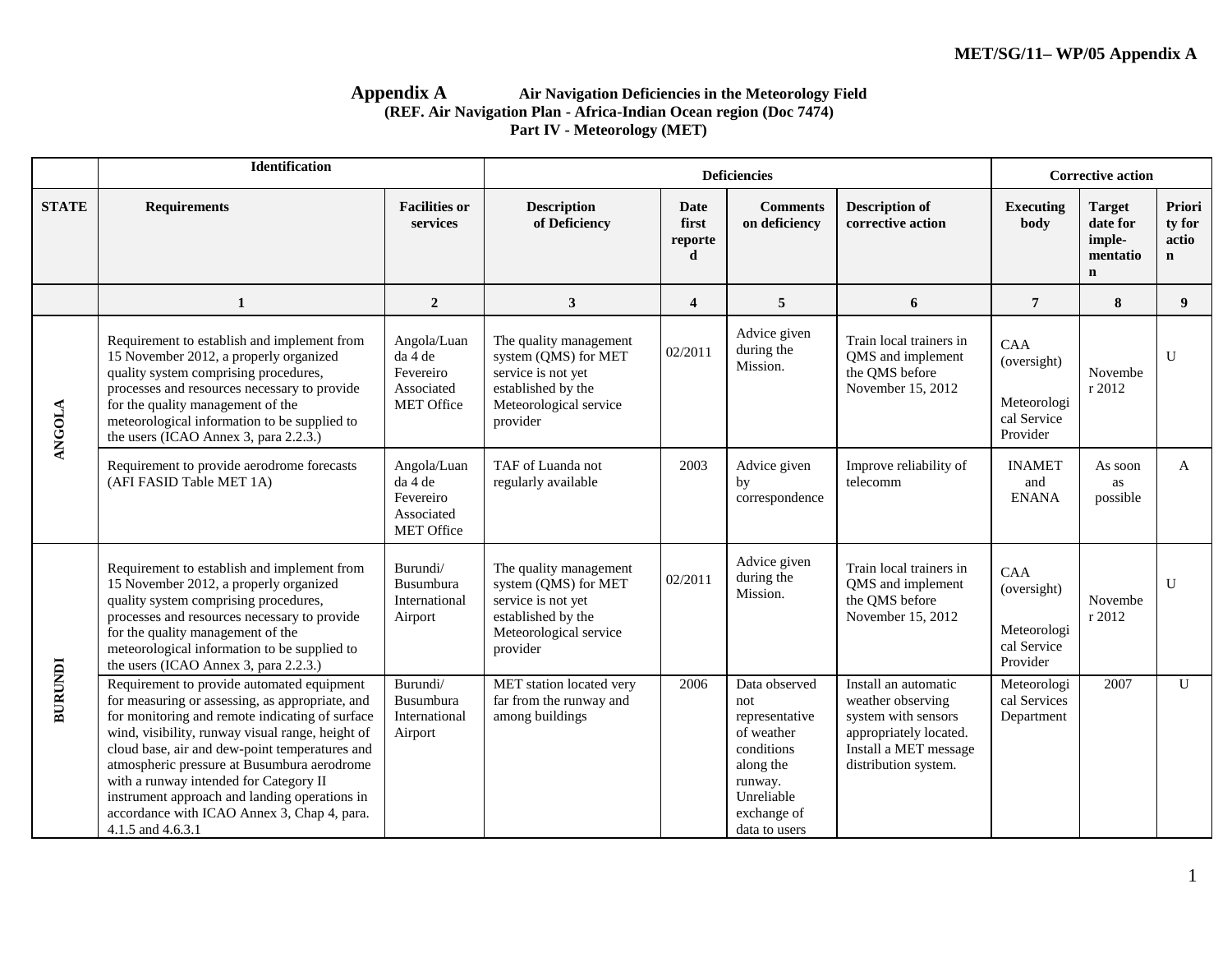|                   | <b>Identification</b>                                                                                                                                                                                                                                                                                                                                                                                                                                          |                                                 |                                                                                                                                                                                                                   |                                      | <b>Deficiencies</b>                                  |                                                                                            | <b>Corrective action</b>                                                                                                               |                                                                |                                          |
|-------------------|----------------------------------------------------------------------------------------------------------------------------------------------------------------------------------------------------------------------------------------------------------------------------------------------------------------------------------------------------------------------------------------------------------------------------------------------------------------|-------------------------------------------------|-------------------------------------------------------------------------------------------------------------------------------------------------------------------------------------------------------------------|--------------------------------------|------------------------------------------------------|--------------------------------------------------------------------------------------------|----------------------------------------------------------------------------------------------------------------------------------------|----------------------------------------------------------------|------------------------------------------|
| <b>STATE</b>      | <b>Requirements</b>                                                                                                                                                                                                                                                                                                                                                                                                                                            | <b>Facilities or</b><br>services                | <b>Description</b><br>of Deficiency                                                                                                                                                                               | <b>Date</b><br>first<br>reporte<br>d | <b>Comments</b><br>on deficiency                     | <b>Description of</b><br>corrective action                                                 | <b>Executing</b><br>body                                                                                                               | <b>Target</b><br>date for<br>imple-<br>mentatio<br>$\mathbf n$ | Priori<br>ty for<br>actio<br>$\mathbf n$ |
|                   | 1                                                                                                                                                                                                                                                                                                                                                                                                                                                              | $\overline{2}$                                  | $\mathbf{3}$                                                                                                                                                                                                      | $\overline{4}$                       | 5                                                    | 6                                                                                          | $\overline{7}$                                                                                                                         | 8                                                              | 9                                        |
| CAMEROON          | Requirement to establish and implement from<br>15 November 2012, a properly organized<br>quality system comprising procedures,<br>processes and resources necessary to provide<br>for the quality management of the<br>meteorological information to be supplied to<br>the users (ICAO Annex 3, para 2.2.3.)                                                                                                                                                   | Cameroon,<br>Douala<br>International<br>Airport | The quality management<br>system (QMS) for MET<br>service is not yet<br>established by the National<br>Meteorological Office and<br><b>ASECNA</b>                                                                 | 02/2011                              | Advice given<br>during the<br>Mission.               | Train local trainers in<br>QMS and implement<br>the OMS before<br>November 15, 2012        | <b>ANAC</b><br>(oversight)<br>National<br><b>MET</b><br>Depatment<br>(Service)<br>provider)<br><b>ASECNA</b><br>(Service)<br>provider) | Novembe<br>r 2012                                              | U                                        |
| <b>CAPE VERDE</b> | Requirement to provide automated equipment<br>for measuring or assessing, as appropriate, and<br>for monitoring and remote indicating of surface<br>wind, visibility, runway visual range, height of<br>cloud base, air and dew-point temperatures and<br>atmospheric pressure at Sal aerodrome with a<br>runway intended for Category II instrument<br>approach and landing operations in accordance<br>with ICAO Annex 3, Chap 4, para. 4.1.5 and<br>4.6.3.1 | Cape<br>Verde/Sal<br>International<br>Airport.  | Visibility data, RVR, cloud<br>base height, air<br>temperature, dew point and<br>pressure are not provided<br>by an automatic weather<br>observing system at Sal<br>International airport<br>equipped with an ILS | 09/2009                              | Advice given<br>during<br><b>CODEVMET</b><br>Mission | Install an automated<br>weather observing<br>system with sensors<br>appropriately located. | INMG/<br><b>ASA</b>                                                                                                                    | 2011                                                           | $\mathbf{U}$                             |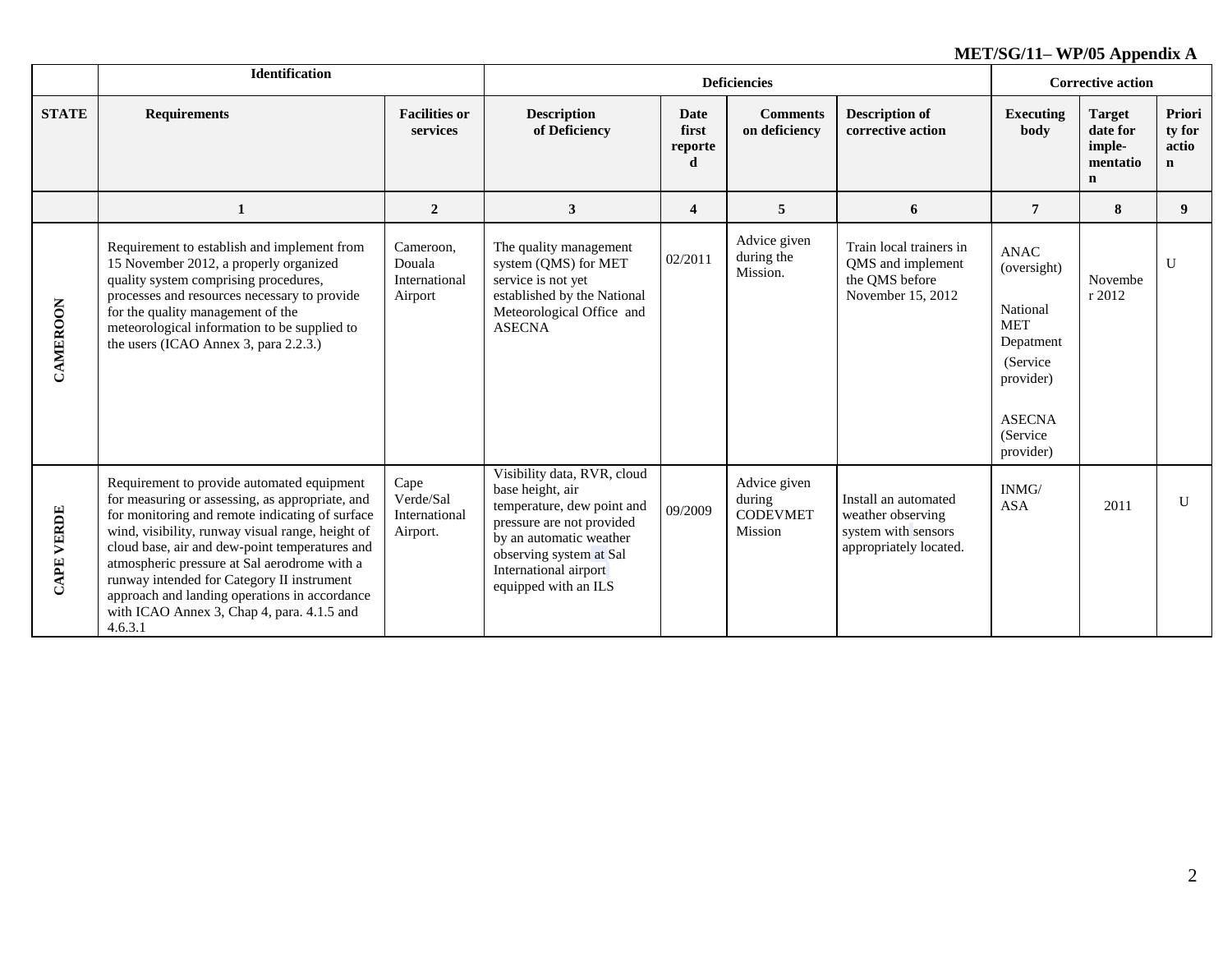|              | <b>Identification</b>                                                                                                                                                                                                                                                                                                                                                                                                                              |                                               |                                                                                                                                                                                                                                                                                                                                                                                                    |                                      | <b>Deficiencies</b>                                  |                                                                                                                                                               | <b>Corrective action</b>                                         |                                                                |                                          |
|--------------|----------------------------------------------------------------------------------------------------------------------------------------------------------------------------------------------------------------------------------------------------------------------------------------------------------------------------------------------------------------------------------------------------------------------------------------------------|-----------------------------------------------|----------------------------------------------------------------------------------------------------------------------------------------------------------------------------------------------------------------------------------------------------------------------------------------------------------------------------------------------------------------------------------------------------|--------------------------------------|------------------------------------------------------|---------------------------------------------------------------------------------------------------------------------------------------------------------------|------------------------------------------------------------------|----------------------------------------------------------------|------------------------------------------|
| <b>STATE</b> | <b>Requirements</b>                                                                                                                                                                                                                                                                                                                                                                                                                                | <b>Facilities or</b><br>services              | <b>Description</b><br>of Deficiency                                                                                                                                                                                                                                                                                                                                                                | <b>Date</b><br>first<br>report<br>ed | <b>Comments</b><br>on deficiency                     | <b>Description of</b><br>corrective action                                                                                                                    | <b>Executin</b><br>g<br>body                                     | <b>Target</b><br>date for<br>imple-<br>mentatio<br>$\mathbf n$ | Priori<br>ty for<br>actio<br>$\mathbf n$ |
|              | $\mathbf{1}$                                                                                                                                                                                                                                                                                                                                                                                                                                       | $\overline{2}$                                | $\mathbf{3}$                                                                                                                                                                                                                                                                                                                                                                                       | $\overline{\mathbf{4}}$              | 5                                                    | 6                                                                                                                                                             | $\overline{7}$                                                   | 8                                                              | 9 <sup>1</sup>                           |
| CAPE VERDE   | Requirements for Surface wind, RVR and<br>air pressure displays relating to each sensor<br>to be located in the meteorological station<br>with corresponding displays in the<br>appropriate air traffic services units. The<br>displays in the meteorological station and in<br>the air traffic services units to be related to<br>the same sensors in accordance with ICAO<br>Annex 3. para. 4.1.5 and App. 3 para.<br>4.1.2.1, 4.3.3.1 and 4.7.1 | Cape<br>Verde/Sal<br>International<br>Airport | The meteorological<br>parameters displayed in the<br>control tower and those<br>displayed in the aerodrome<br>meteorological centre and<br>used for issuance of<br>observation messages<br>METAR, MET REPORT,<br>SPECI and SPECIAL are<br>from two different sources of<br>observations: the<br>Meteorological observation<br>station and an automatic<br>observing system under<br>demonstration. | 09/2009                              | Advice given<br>during<br><b>CODEVMET</b><br>Mission | Use the same sensors for<br>the measurement of<br>meteorological parameters<br>to be displayed in ATS<br>units and the aeronautical<br>meteorological station | INMG/<br><b>ASA</b>                                              | 2011                                                           | U                                        |
|              | Requirements to use local routine and<br>special reports MET REPORT and<br>SPECIAL in the meteorological information<br>used pour l'ATIS in accordance with Annex<br>11, chap. 4, para. 4.3.6.1, g) and Annex 3,<br>Chap. 4 para. 4.3.2 and 4.4.2                                                                                                                                                                                                  | Cape<br>Verde/Sal<br>International<br>Airport | Meteorological information<br>used to issue ATIS are not the<br>local routine and special<br>reports MET REPORT and<br><b>SPECIAL</b>                                                                                                                                                                                                                                                              | 09/2009                              | Advice given<br>during<br><b>CODEVMET</b><br>Mission | Use local routine and<br>special meteorological<br>reports to issue ATIS<br>information (ATIS voice<br>and D-ATIS)                                            | <b>ASA</b><br><b>INMG</b>                                        | 2011                                                           | A                                        |
|              | Requirement to establish and implement<br>from 15 November 2012, a properly<br>organized quality system comprising<br>procedures, processes and resources<br>necessary to provide for the quality<br>management of the meteorological<br>information to be supplied to the users<br>(ICAO Annex 3, para 2.2.3.)                                                                                                                                    | Cape<br>Verde/Sal<br>International<br>Airport | The quality management<br>system (QMS) for MET<br>service has not been yet<br>implemented by the National<br>Meteorological Office                                                                                                                                                                                                                                                                 | 02/2011                              | Advice given<br>during the<br>Mission.               | Train local trainers in QMS<br>and implement the QMS<br>before November 15, 2012                                                                              | CAA<br>(oversight)<br><b>NMG</b><br>(met<br>Service<br>provider) | Novembe<br>r 2012                                              | $\mathbf{U}$                             |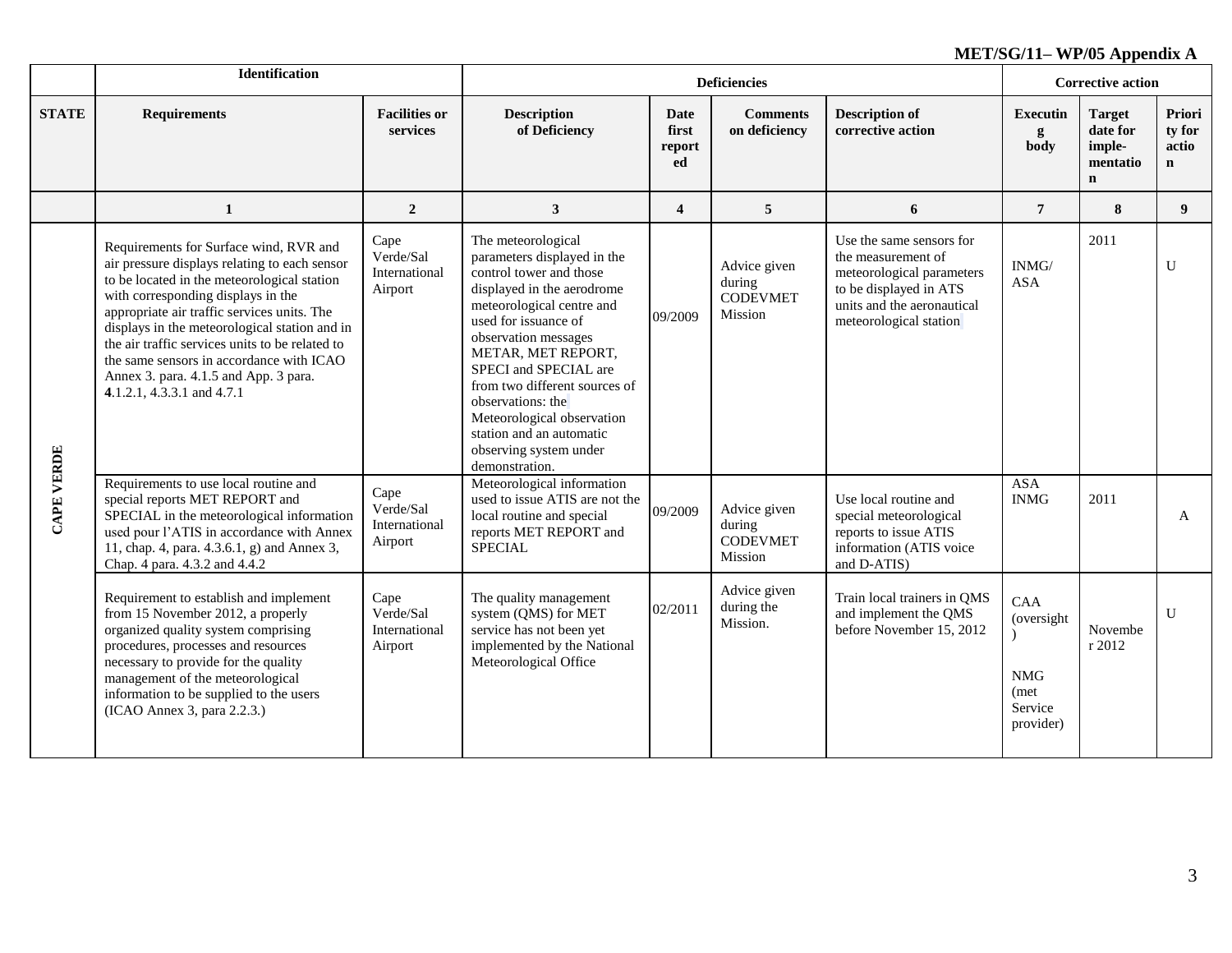|              | <b>Identification</b>                                                                                                                                                                                                                                                                                           |                                                                             |                                                                                                |                               | <b>Deficiencies</b>                    |                                                                                                                                        | <b>Corrective action</b>                                             |                                                                |                                                 |
|--------------|-----------------------------------------------------------------------------------------------------------------------------------------------------------------------------------------------------------------------------------------------------------------------------------------------------------------|-----------------------------------------------------------------------------|------------------------------------------------------------------------------------------------|-------------------------------|----------------------------------------|----------------------------------------------------------------------------------------------------------------------------------------|----------------------------------------------------------------------|----------------------------------------------------------------|-------------------------------------------------|
| <b>STATE</b> | <b>Requirements</b>                                                                                                                                                                                                                                                                                             | <b>Facilities or</b><br>services                                            | <b>Description</b><br>of Deficiency                                                            | Date<br>first<br>report<br>ed | <b>Comments</b><br>on deficiency       | <b>Description of</b><br>corrective action                                                                                             | <b>Executin</b><br>g<br>body                                         | <b>Target</b><br>date for<br>imple-<br>mentatio<br>$\mathbf n$ | <b>Priori</b><br>ty for<br>actio<br>$\mathbf n$ |
|              | 1                                                                                                                                                                                                                                                                                                               | $\boldsymbol{2}$                                                            | 3                                                                                              | $\overline{\mathbf{4}}$       | 5                                      | 6                                                                                                                                      | $\overline{7}$                                                       | 8                                                              | 9                                               |
|              | Requirement to establish and implement<br>from 15 November 2012, a properly<br>organized quality system comprising<br>procedures, processes and resources<br>necessary to provide for the quality<br>management of the meteorological<br>information to be supplied to the users<br>(ICAO Annex 3, para 2.2.3.) | Chad.<br>N'Djamena<br>International<br>Airport                              | The quality management<br>system (QMS) for MET<br>service is not yet established<br>by ASECNA  | 02/2011                       | Advice given<br>during the<br>Mission. | Train local trainers in QMS<br>and implement the QMS<br>before November 15, 2012                                                       | <b>ANAC</b><br>(oversight<br><b>ASECNA</b><br>(Service)<br>provider) | Novembe<br>r 2012                                              | U                                               |
| <b>CHAD</b>  | Requirement to collect, process and relay<br>special air reports in accordance with<br>Annex 3 Chapter 5, para 5.1, 5.2-b), 5.5, 5.8<br>and 5.9                                                                                                                                                                 | Chad.<br>N'Diamena<br>International<br>Airport                              | special aircraft observations<br>and reports are not collected,<br>processed and redistributed | 02/2010                       | Advice given<br>during Sate<br>Mission | - Update and implement the<br>provisions of the ATS/MET<br>service agreement<br>- Encourage<br>ATS/MET/pilots<br>coordination meetings | <b>ADAC</b><br>and<br><b>ASECNA</b>                                  | 2011                                                           | B                                               |
| COMOROS      | Requirement to establish and implement<br>from 15 November 2012, a properly<br>organized quality system comprising<br>procedures, processes and resources<br>necessary to provide for the quality<br>management of the meteorological<br>information to be supplied to the users<br>(ICAO Annex 3, para 2.2.3.) | Comoros/<br>Prince Said<br>Ibrahim<br>International<br>Airport of<br>Moroni | The quality management<br>system (QMS) for MET<br>service is not yet established<br>by ASECNA  | 02/2011                       | Advice given<br>during the<br>Mission. | Train local trainers in QMS<br>and implement the QMS<br>before November 15, 2012                                                       | <b>ANAC</b><br>(oversight<br><b>ASECNA</b><br>(Service)<br>provider) | Novembe<br>r 2012                                              | U                                               |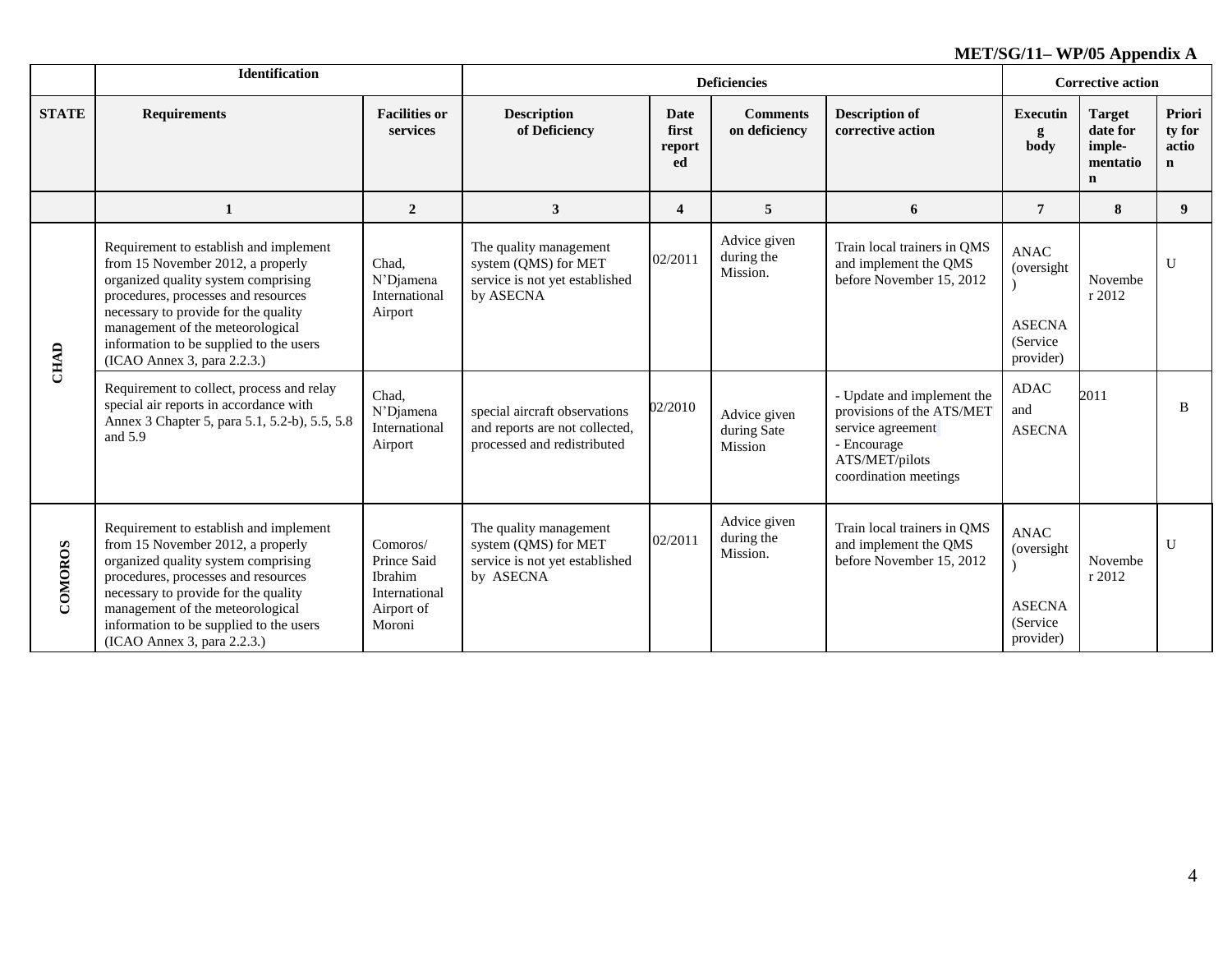|              | Identification                                                                                                                                                                                                                                                                                                  |                                                   |                                                                                                                                                  |                         | <b>Deficiencies</b>                                        |                                                                                                            | <b>Corrective action</b>                                                                                      |                                                                |                                          |
|--------------|-----------------------------------------------------------------------------------------------------------------------------------------------------------------------------------------------------------------------------------------------------------------------------------------------------------------|---------------------------------------------------|--------------------------------------------------------------------------------------------------------------------------------------------------|-------------------------|------------------------------------------------------------|------------------------------------------------------------------------------------------------------------|---------------------------------------------------------------------------------------------------------------|----------------------------------------------------------------|------------------------------------------|
| <b>STATE</b> | <b>Requirements</b>                                                                                                                                                                                                                                                                                             | <b>Facilities or</b><br>services                  | <b>Description</b><br>of Deficiency                                                                                                              | Date first<br>reported  | <b>Comments</b><br>on deficiency                           | <b>Description of</b><br>corrective action                                                                 | <b>Executin</b><br>g<br>body                                                                                  | <b>Target</b><br>date for<br>imple-<br>mentatio<br>$\mathbf n$ | Priori<br>ty for<br>actio<br>$\mathbf n$ |
|              | $\mathbf{1}$                                                                                                                                                                                                                                                                                                    | $\overline{2}$                                    | $\mathbf{3}$                                                                                                                                     | $\overline{\mathbf{4}}$ | $5\overline{5}$                                            | 6                                                                                                          | $\overline{7}$                                                                                                | 8                                                              | 9                                        |
|              | Requirement to establish and implement<br>from 15 November 2012, a properly<br>organized quality system comprising<br>procedures, processes and resources<br>necessary to provide for the quality<br>management of the meteorological<br>information to be supplied to the users<br>(ICAO Annex 3, para 2.2.3.) | Congo,<br>Brazzaville<br>International<br>Airport | The quality management<br>system (QMS) for MET<br>service is not yet<br>established by ANAC, the<br>National Meteorological<br>Office and ASECNA | 02/2011                 | Advice given<br>during the Mission.                        | Train local trainers<br>in QMS and<br>implement the QMS<br>before November<br>15, 2012                     | <b>ANAC</b><br>(oversight)<br><b>ANAC</b><br>(Service)<br>provider)<br><b>ASECNA</b><br>(Service<br>provider) | Novembe<br>r 2012                                              | U                                        |
| <b>CONGO</b> | Requirement to provide VOLMET<br>broadcast at Brazzaville International<br>Airport (VOLMET), in accordance with<br>ICAO Doc 7474 Volume II, Part V,<br>Table ATS 2A.                                                                                                                                            | Congo,<br>Brazzaville<br>International<br>Airport | The VOLMET broadcast<br>service is not operational                                                                                               | 08/2008                 | Deficiency identify<br>during ICAO<br><b>WACAF</b> mission | Re-establish the<br><b>VOLMET</b> broadcast<br>service in the<br><b>Brazzaville FIR</b>                    | <b>ASECNA</b>                                                                                                 | 2009                                                           | $\mathbf{U}$                             |
|              | Requirement to collect, process and relay<br>special air reports in accordance with<br>Annex 3 Chapter 5, para 5.1, 5.2, 5.3.2,<br>5.4.1, 5.5, 5.7, 5.8 and 5.9                                                                                                                                                 | Congo,<br>Brazzaville<br>International<br>Airport | Aircraft observation and<br>reports are not collected,<br>processed and relayed                                                                  | 08/2008                 | Advice given<br>during the mission                         | Necessary<br>arrangements<br>between the MET<br>authority and the<br>appropriate ATS<br>authority be made. | ANAC,<br><b>ASECNA</b><br><b>Airlines</b>                                                                     | 2009                                                           | U                                        |
|              | Requirement to provide Automatic<br>Terminal Information Service (ATIS) in<br>accordance with ICAO Doc 7474<br>Volume II, FASID AFI, Part III -<br>Tableau AOP 1.                                                                                                                                               | Congo,<br>Brazzaville<br>International<br>Airport | The ATIS service is not<br>implemented at Brazzaville<br><b>International Airport</b>                                                            | 08/2008                 | Deficiency identify<br>during ICAO<br><b>WACAF</b> mission | Install and<br>implement an<br>operational ATIS<br>system                                                  | <b>ASECNA</b>                                                                                                 | 2009                                                           | B                                        |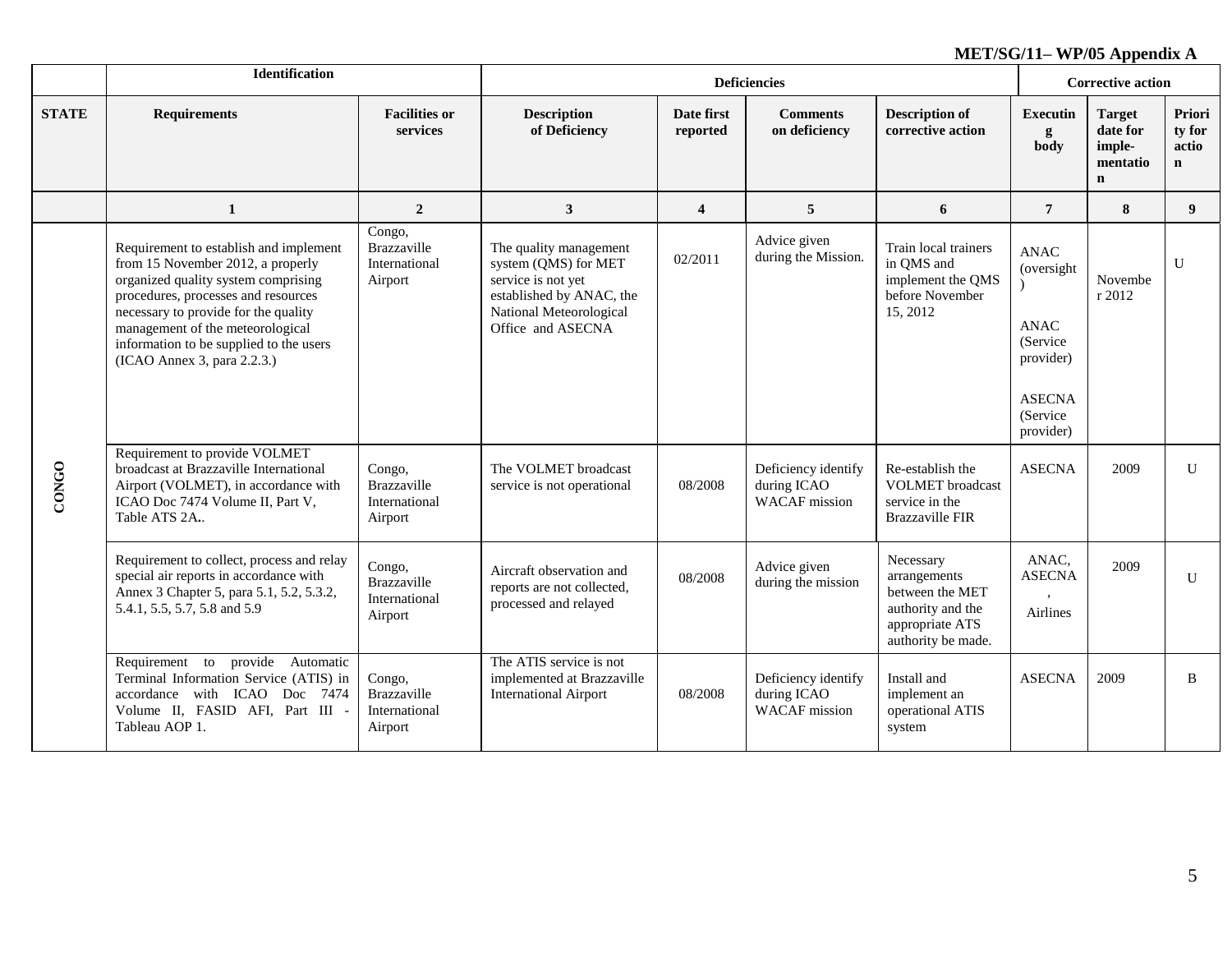|                 | Identification                                                                                                                                                                                                                                                                                                                                                                                                                                                       |                                                |                                                                                                                                                                                                                                                    |                         | <b>Corrective action</b>            |                                                                                                                                                                                      |                                                                     |                                                                |                                           |
|-----------------|----------------------------------------------------------------------------------------------------------------------------------------------------------------------------------------------------------------------------------------------------------------------------------------------------------------------------------------------------------------------------------------------------------------------------------------------------------------------|------------------------------------------------|----------------------------------------------------------------------------------------------------------------------------------------------------------------------------------------------------------------------------------------------------|-------------------------|-------------------------------------|--------------------------------------------------------------------------------------------------------------------------------------------------------------------------------------|---------------------------------------------------------------------|----------------------------------------------------------------|-------------------------------------------|
| <b>STATE</b>    | <b>Requirements</b>                                                                                                                                                                                                                                                                                                                                                                                                                                                  | <b>Facilities or</b><br>services               | <b>Description</b><br>of Deficiency                                                                                                                                                                                                                | Date first<br>reported  | <b>Comments</b><br>on deficiency    | <b>Description of</b><br>corrective action                                                                                                                                           | <b>Executin</b><br>g<br>body                                        | <b>Target</b><br>date for<br>imple-<br>mentatio<br>$\mathbf n$ | Priori<br>ty for<br>actio<br>$\mathbf{n}$ |
|                 | 1                                                                                                                                                                                                                                                                                                                                                                                                                                                                    | $\overline{2}$                                 | 3                                                                                                                                                                                                                                                  | $\overline{\mathbf{4}}$ | 5                                   | 6                                                                                                                                                                                    | $\overline{7}$                                                      | 8                                                              | 9                                         |
| <b>DJIBOUTI</b> | Requirement to provide automated<br>equipment for measuring or assessing, as<br>appropriate, and for monitoring and<br>remote indicating of surface wind,<br>visibility, runway visual range, height of<br>cloud base, air and dew-point<br>temperatures and atmospheric pressure at<br>Sal aerodrome with a runway intended<br>for Category II instrument approach and<br>landing operations in accordance with<br>ICAO Annex 3, Chap 4, para. 4.1.5 and<br>4.6.3.1 | Djibouti/ Djibouti<br>International<br>Airport | Djibouti International<br>Airport equipped with a<br>category II approach and<br>landing operations<br>instrument, is not using an<br>automated equipment for<br>measuring, assessing,<br>monitoring and remote<br>indicating of MET<br>parameters | 09/2009                 | Advice given<br>during the mission  | Install an automated<br>aerodrome weather<br>observing system<br>with sensors and<br>display located at<br>required places for<br>the provision of<br>operational MET<br>information | AID-<br><b>DPW</b>                                                  | December<br>2010                                               | $\mathbf{U}$                              |
|                 | Requirement to issue local routine and<br>special reports in accordance with Annex<br>3, chap. 4, para. 4.3.1, 4.3.2 a) et 4.4.2 a)                                                                                                                                                                                                                                                                                                                                  | Djibouti/ Djibouti<br>International<br>Airport | Local routine and special<br>reports (MET REPORT)<br>and SPECIAL) are not<br>issued                                                                                                                                                                | 09/2009                 | Advice given<br>during the mission  | Issue local routine<br>and special reports<br>(MET REPORT)<br>and SPECIAL)                                                                                                           | AID-<br><b>DPW</b>                                                  | June 2010                                                      | U                                         |
|                 | Requirement to establish and implement<br>from 15 November 2012, a properly<br>organized quality system comprising<br>procedures, processes and resources<br>necessary to provide for the quality<br>management of the meteorological<br>information to be supplied to the users<br>(ICAO Annex 3, para 2.2.3.)                                                                                                                                                      | Djibouti/ Djibouti<br>International<br>Airport | The quality management<br>system (QMS) for MET<br>service has not been yet<br>implemented by the<br>National Meteorological<br>Office                                                                                                              | 02/2011                 | Advice given<br>during the Mission. | Train local trainers<br>in QMS and<br>implement the<br>QMS before<br>November 15, 2012                                                                                               | CAA<br>(oversight)<br>National<br><b>MET</b><br>Service<br>provider | Novembe<br>r 2012                                              | $\mathbf{U}$                              |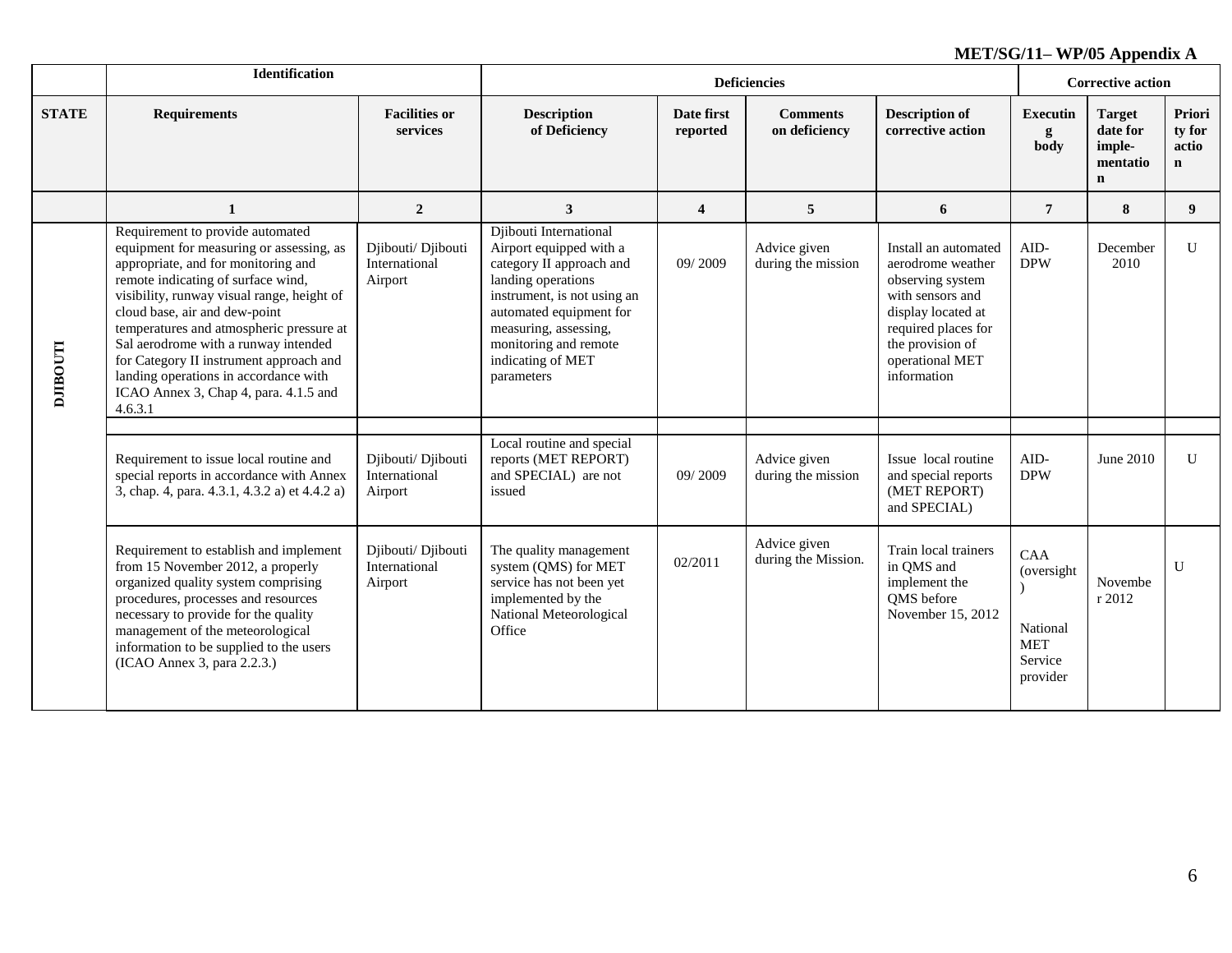|                | <b>Identification</b>                                                                                                                                                         |                                                    |                                                                                                                                                       |                                      |                                       | <b>Deficiencies</b>                                                                                                                                                                                                                                                                                                                                                                                                                                                                                                                                                                                            |                                                                            | <b>Corrective action</b>                                                                                                  |                                |
|----------------|-------------------------------------------------------------------------------------------------------------------------------------------------------------------------------|----------------------------------------------------|-------------------------------------------------------------------------------------------------------------------------------------------------------|--------------------------------------|---------------------------------------|----------------------------------------------------------------------------------------------------------------------------------------------------------------------------------------------------------------------------------------------------------------------------------------------------------------------------------------------------------------------------------------------------------------------------------------------------------------------------------------------------------------------------------------------------------------------------------------------------------------|----------------------------------------------------------------------------|---------------------------------------------------------------------------------------------------------------------------|--------------------------------|
| <b>STATE</b>   | <b>Requirements</b>                                                                                                                                                           | <b>Facilities</b><br>or services                   | <b>Description</b><br>of Deficiency                                                                                                                   | <b>Date</b><br>first<br>reporte<br>d | <b>Comments</b><br>on deficiency      | <b>Description of</b><br>corrective action                                                                                                                                                                                                                                                                                                                                                                                                                                                                                                                                                                     | <b>Executing</b><br>body                                                   | <b>Target</b><br>date for<br>imple-<br>mentati<br>on                                                                      | Priori<br>ty for<br>actio<br>n |
|                | $\mathbf{1}$                                                                                                                                                                  | $\overline{2}$                                     | 3                                                                                                                                                     | $\overline{\mathbf{4}}$              | 5                                     | 6                                                                                                                                                                                                                                                                                                                                                                                                                                                                                                                                                                                                              | 7                                                                          | 8                                                                                                                         | 9                              |
| <b>LLOOHIN</b> | Requirement to issue<br>aerodrome and wind shear<br>warnings and wind shear alert<br>in accordance with Annex 3,<br>chap. 7, para. 7.3 et 7.4 et App.<br>6 Table A6-2 et A6-3 | Djibouti/<br>Djibouti<br>Internationa<br>1 Airport | Aerodrome and<br>wind shear<br>warnings (AD<br>WRNG, WS<br>WRNG) and<br>wind shear alert<br>are not issued at<br>Djibouti<br>International<br>Airport | 07/2009                              | Advice given<br>during the<br>mission | 1. sensitize forecasters and observers in the<br>issuance and dissemination of messages and WS<br><b>WRNG AD WRNG</b><br>2. issue and disseminate WS WRNG and AD<br>WRNG information and wind shear alert;<br>3. develop and enforce a letter of service<br>agreement between the MET and ATS (TWR,<br>CCR, Office of the runway, ) in order inter alia to<br>promote the regular routing of aircraft reports on<br>wind shear at landing or take off, to assess RVR,<br>etc<br>4. consider the possibility of installing, after a<br>survey with users, at Djibouti Airport, a wind shear<br>detecting system | 1. AID-DPW<br>2. AID-DPW<br>3. DACM et<br>AID-DPW<br>4. DACM et<br>AID-DPW | 1. June<br>2010<br>2. June<br>2010<br>3. June<br>2010<br>End<br>2010                                                      | $\mathbf{U}$<br>U<br>U<br>A    |
|                | Requirement to provide flight<br>documentation in accordance<br>with AFI FASID Table MET 7<br>(Doc 7474 Volume II, FASID<br>AFI)                                              | Djibouti/<br>Djibouti<br>Internationa<br>1 Airport | Flight<br>documentation is<br>provided from a<br>public non-<br>secured website<br><b>ADDS</b>                                                        | 07/2009                              | Advice given<br>during the<br>mission | In the short term, a SADIS FTP service shall be<br>accessed from the WAFC London to extract<br>required data for the provision of flight<br>documentation. Access procedures are described<br>on the following Website<br>http://www.icao.int/anb/sadisopsg/sadis%20ftp%2<br>0service%20v4.0.pdf<br>In the medium term, install a SADIS VSAT station<br>with the required SADIS workstation software:                                                                                                                                                                                                          | <b>AID-DPW</b>                                                             | $\sim$<br><b>SADIS</b><br>FTP:<br>avant<br>fin juin<br>2010<br>-Station<br><b>VSAT</b><br><b>SADIS</b><br>2G: fin<br>2010 | A                              |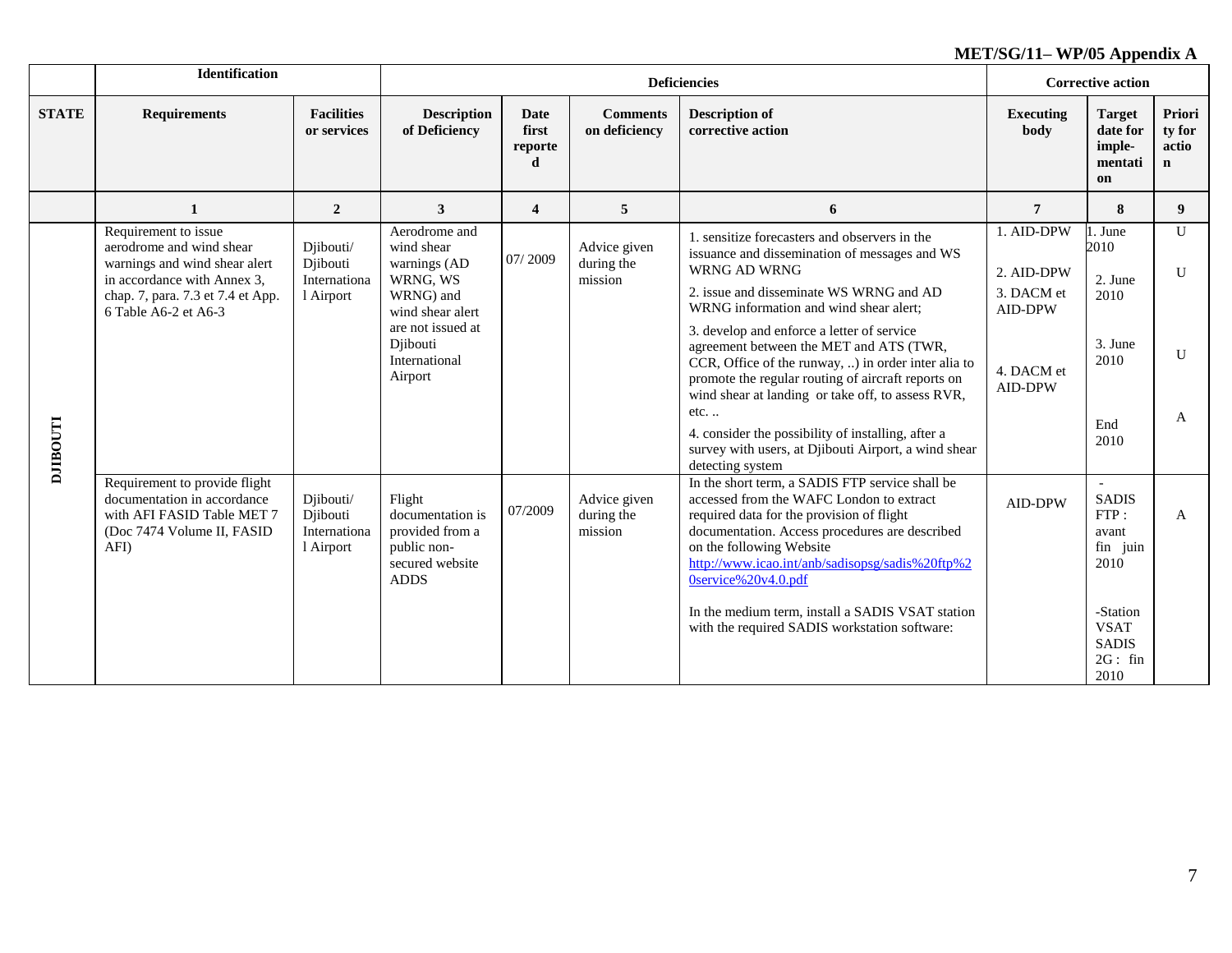|              | <b>Identification</b>                                                                                                                                                                                                                    |                                                                   |                                                                                                               |                               | <b>Deficiencies</b>                                                                                                                                                 |                                                                                                                                                                                                                     | <b>Corrective action</b>                                |                                                      |                                          |
|--------------|------------------------------------------------------------------------------------------------------------------------------------------------------------------------------------------------------------------------------------------|-------------------------------------------------------------------|---------------------------------------------------------------------------------------------------------------|-------------------------------|---------------------------------------------------------------------------------------------------------------------------------------------------------------------|---------------------------------------------------------------------------------------------------------------------------------------------------------------------------------------------------------------------|---------------------------------------------------------|------------------------------------------------------|------------------------------------------|
| <b>STATE</b> | <b>Requirements</b>                                                                                                                                                                                                                      | <b>Facilities</b><br>or services                                  | <b>Description</b><br>of Deficiency                                                                           | Date<br>first<br>reporte<br>d | <b>Comments</b><br>on deficiency                                                                                                                                    | <b>Description of</b><br>corrective action                                                                                                                                                                          | <b>Executing</b><br>body                                | <b>Target</b><br>date for<br>imple-<br>mentati<br>on | Priori<br>ty for<br>actio<br>$\mathbf n$ |
|              | $\mathbf{1}$                                                                                                                                                                                                                             | $\boldsymbol{2}$                                                  | $\mathbf{3}$                                                                                                  | $\overline{\mathbf{4}}$       | 5                                                                                                                                                                   | 6                                                                                                                                                                                                                   | $\overline{7}$                                          | 8                                                    | 9 <sup>°</sup>                           |
|              | Requirement to provide runway<br>visual range (RVR) for runway<br>intended for non-precision or<br>Category I approach and<br>landing Operations (Annex 3,<br>Chapter 4, para. 4.6.3. 4 a),<br>4.6.3.5 and Appendix 3,<br>para.4.3.6.4). | The<br>Gambia/<br>Banjul/<br>Yundum<br>Internationa<br>Airport.   | Runway visual<br>range $(RVR)$ is<br>not assessed and<br>reported during<br>periods of<br>reduced visibility. | 30/07/2<br>007                | Reported by the State<br>concerned from a<br>survey questionnaire,<br>advice given during<br>State mission, further<br>advice given<br><b>CODEVMET</b><br>9/2009.   | In the short term: Training of MET<br>personal for manual assessment and reporting<br>of RVR, or<br>In the medium term: Installation of a RVR<br>measurement, assessment and reporting<br>equipment<br>recommended. | Civil Aviation<br>Authority and<br>MET, The<br>Gambia.  | 2009<br>2012                                         | $\mathbf{U}$                             |
| THE GAMBIA   | Requirement to report<br>visibility along the<br>runway in local<br>routine and special<br>reports: Annex 3,<br>Appendix 3 para;<br>4.2.4.2.                                                                                             | The<br>Gambia,<br>Banjul/<br>Yundum<br>Internationa<br>Airport.   | <b>MET</b> station<br>located very far<br>from the runway<br>and behind a tree.                               | 07/2007                       | Data observed not<br>representative of<br>weather conditions<br>along the runway.<br>Advice given during<br>State Mission and<br><b>CODEVMET Project</b><br>9/2009. | Install an automatic<br>weather observing<br>system with sensors<br>appropriately located.                                                                                                                          | <b>GCAA</b><br>(Gambia<br>Civil Aviation<br>Authority). | 2012                                                 | $\mathbf{U}$                             |
|              | Requirement to relay air<br>reports:<br>Annex 3 Chapter 5, para.5.8.                                                                                                                                                                     | The<br>Gambia,<br>Banjul/<br>Yundum<br>Internationa<br>Airport.   | Aircraft<br>observations and<br>reports are not<br>collected,<br>processed and<br>disseminated.               | 07/2007                       | Advice given during<br>State Mission.                                                                                                                               | Necessary arrangements<br>between the MET<br>authority and the<br>appropriate ATS<br>authority be made.                                                                                                             | <b>GCAA</b><br>(Gambia<br>Civil Aviation<br>Authority). | 2010                                                 | B                                        |
|              | Requirement to measure and<br>report wind direction and speed<br>Annex 3 Chapter 4 para.4.6.11.                                                                                                                                          | The<br>Gambia,<br>Banjul/<br>Yundum<br>Internationa<br>l Airport. | Wind direction<br>and speed are<br>estimated due to<br>breaking of wire<br>around the<br>runway.              | 16/09/<br>2009                | Reported to<br><b>CODEVMET</b><br>Mission, advice given<br>for immediat<br>solution.                                                                                | Short Term:<br>Purchase wire and connect at the selected<br>point to restore measurement and reading at<br>MET and controlo Tower.<br>Medium Term:<br>Installation of automatic weather observing<br>system.        | GCAA and<br>MET the<br>Gambia.                          | $11^{1/200}$<br>9<br>2012                            | U                                        |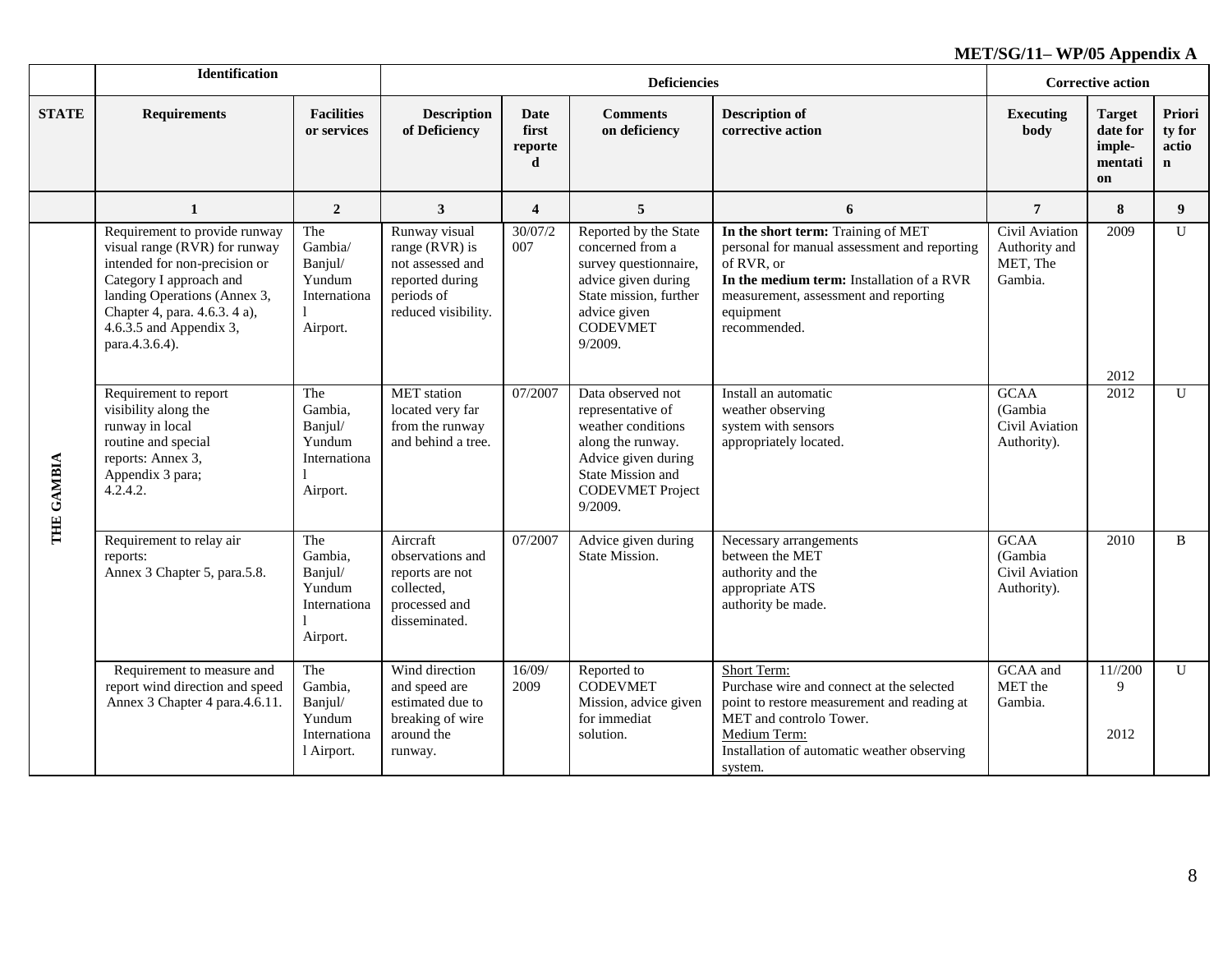|              | <b>Identification</b>                                                                                                                                                                                                                                                                                                 |                                                                 |                                                                                                                                                |                                      | <b>Deficiencies</b>                                                         |                                                                                                                                                     | <b>Corrective action</b>                                         |                                                      |                                          |
|--------------|-----------------------------------------------------------------------------------------------------------------------------------------------------------------------------------------------------------------------------------------------------------------------------------------------------------------------|-----------------------------------------------------------------|------------------------------------------------------------------------------------------------------------------------------------------------|--------------------------------------|-----------------------------------------------------------------------------|-----------------------------------------------------------------------------------------------------------------------------------------------------|------------------------------------------------------------------|------------------------------------------------------|------------------------------------------|
| <b>STATE</b> | <b>Requirements</b>                                                                                                                                                                                                                                                                                                   | <b>Facilities</b><br>or services                                | <b>Description</b><br>of Deficiency                                                                                                            | <b>Date</b><br>first<br>reporte<br>d | <b>Comments</b><br>on deficiency                                            | <b>Description of</b><br>corrective action                                                                                                          | <b>Executing</b><br>body                                         | <b>Target</b><br>date for<br>imple-<br>mentati<br>on | Priori<br>ty for<br>actio<br>$\mathbf n$ |
|              | 1                                                                                                                                                                                                                                                                                                                     | $\overline{2}$                                                  | $\overline{\mathbf{3}}$                                                                                                                        | $\overline{\mathbf{4}}$              | 5                                                                           | 6                                                                                                                                                   | $\overline{7}$                                                   | 8                                                    | 9 <sup>°</sup>                           |
|              | Requirement to issue<br>aerodrome warnings (AW) and<br>wind shear warning Annex 3<br>Chapter 7 para.7.3, 7.4 App.6<br>Table A6.2 and A6.3.                                                                                                                                                                            | The<br>Gambia,<br>Banjul/<br>Yundum<br>Internationa<br>Airport. | No provision for<br>issuance of AW.                                                                                                            | 16/09/<br>2009                       | Deficiency assessed<br>during CODEVMET<br>mission, advice<br>given.         | Short term, write procedures for issuance of<br>AD and implement immediately.                                                                       | <b>GCAA</b><br>and MET<br>The Gambia.                            | When<br>required<br>starting<br>from<br>11/2009      | $\mathbf U$                              |
|              | The<br>Requirement to issue trend<br>forecasts as contained in AFI<br>Gambia,<br>FASID Table MET 1 A.<br>Banjul/<br>Yundum<br>Internationa<br>Airport.                                                                                                                                                                |                                                                 | No provision to<br>issue trend<br>forecast.                                                                                                    | 16/09/2<br>009                       | Deficiency assessed<br>during<br><b>CODEVMENT</b><br>Project, advice given. | Writing required<br>procedures to<br>follow for issuance of Trend forecasts.                                                                        | GCAA and<br><b>MET</b><br>The Gambia                             | 12/2009                                              | $\mathbf{A}$                             |
| THE GAMBIA   | Requirement to provide MET<br>Reports to ATS Units Annex 3<br>Chapter 10 para. 10.1.1.                                                                                                                                                                                                                                | The<br>Gambia,<br>Banjul/<br>Yundum<br>Internationa<br>Airport. | Provision of MET<br>reports to ATS<br>Units deficient,<br>messages carried<br>by hand and no<br>wind display at<br>Control Tower.              | 16/09/2<br>009                       | Deficiency assessed<br>during CODEVMET<br>Project, advice given.            | Repair the internal communication system<br>and the wind measurement system.<br>Medium Term<br>Acquisition of new internal<br>communication system. | GCAA and<br>MET the<br>Gambia<br>GCAA and<br><b>MET</b>          | 12/2009<br>2011                                      | $\mathbf{U}$                             |
|              | Requirement to establish and<br>implement from 15 November<br>2012, a properly organized<br>quality system comprising<br>procedures, processes and<br>resources necessary to provide<br>for the quality management of<br>the meteorological information<br>to be supplied to the users<br>(ICAO Annex 3, para 2.2.3.) | The<br>Gambia,<br>Banjul/<br>Yundum<br>Internationa<br>Airport  | The quality<br>management<br>system (QMS) for<br>MET service has<br>not been yet<br>implemented by<br>the National<br>Meteorological<br>Office | 02/2011                              | Advice given during<br>the Mission.                                         | Train local trainers in QMS and implement<br>the QMS before November 15, 2012                                                                       | CAA<br>(oversight)<br>National<br><b>MET</b> Service<br>provider | Novem<br>ber<br>2012                                 | U                                        |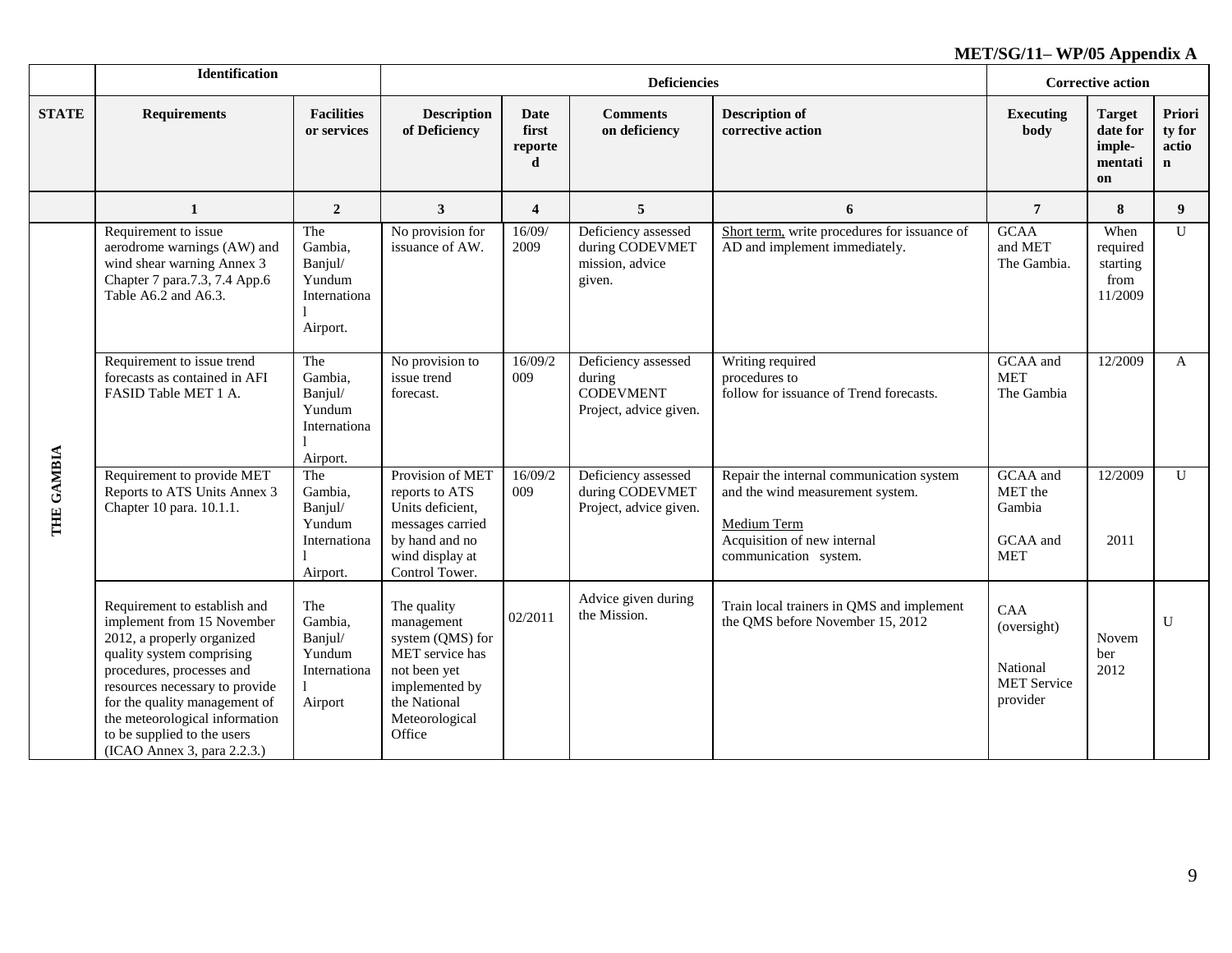|              | Identification                                                                                                                                                                                                                                                                                                        |                                                                |                                                                                                                                                                                                                                                           |                                      | <b>Deficiencies</b>                                                                                     |                                                                                              | <b>Corrective action</b>                                         |                                                      |                                           |
|--------------|-----------------------------------------------------------------------------------------------------------------------------------------------------------------------------------------------------------------------------------------------------------------------------------------------------------------------|----------------------------------------------------------------|-----------------------------------------------------------------------------------------------------------------------------------------------------------------------------------------------------------------------------------------------------------|--------------------------------------|---------------------------------------------------------------------------------------------------------|----------------------------------------------------------------------------------------------|------------------------------------------------------------------|------------------------------------------------------|-------------------------------------------|
| <b>STATE</b> | <b>Requirements</b>                                                                                                                                                                                                                                                                                                   | <b>Facilities</b><br>or services                               | <b>Description</b><br>of Deficiency                                                                                                                                                                                                                       | <b>Date</b><br>first<br>reporte<br>d | <b>Comments</b><br>on deficiency                                                                        | <b>Description of</b><br>corrective action                                                   | <b>Executing</b><br>body                                         | <b>Target</b><br>date for<br>imple-<br>mentati<br>on | Priori<br>ty for<br>actio<br>$\mathbf{n}$ |
|              | $\mathbf{1}$                                                                                                                                                                                                                                                                                                          | $\overline{2}$                                                 | $\mathbf{3}$                                                                                                                                                                                                                                              | 4                                    | $\overline{5}$                                                                                          | 6                                                                                            | $\overline{7}$                                                   | 8                                                    | 9                                         |
| <b>GHANA</b> | Requirement to disseminate<br>SIGMET information in<br>accordance with the provisions<br>in the AFI FASID Table 2B.                                                                                                                                                                                                   | Ghana, Accra<br>Kotoka<br>International<br>Airport (KIA        | <b>SIGMET</b><br>information<br>issued by Accra<br>MWO is not<br>disseminated<br>properly and the<br><b>AMBEX</b><br>procedures are<br>not well known<br>by the<br>telecommunicatio<br>n staff for the<br>dissemination of<br><b>OPMET</b><br>information | March<br>2010                        | Advice given during<br>State Mission and a<br>new version of the<br><b>AMBEX Scheme was</b><br>provided | Disseminate SIGMET information in<br>accordance with AMBEX scheme and AFI<br>FASID Table 2B. | GMet                                                             | 12/2010                                              | $\mathbf{U}$                              |
|              | Requirement to establish and<br>implement from 15 November<br>2012, a properly organized<br>quality system comprising<br>procedures, processes and<br>resources necessary to provide<br>for the quality management of<br>the meteorological information<br>to be supplied to the users<br>(ICAO Annex 3, para 2.2.3.) | Ghana,<br>Accra<br>Kotoka<br>Internationa<br>1 Airport<br>(KIA | The quality<br>management<br>system (QMS) for<br>MET service has<br>not been yet<br>implemented by<br>the National<br>Meteorological<br>Office                                                                                                            | 02/2011                              | Advice given during<br>the Mission.                                                                     | Train local trainers in QMS and implement<br>the QMS before November 15, 2012                | CAA<br>(oversight)<br>National<br><b>MET Service</b><br>provider | Novem<br>ber<br>2012                                 | U                                         |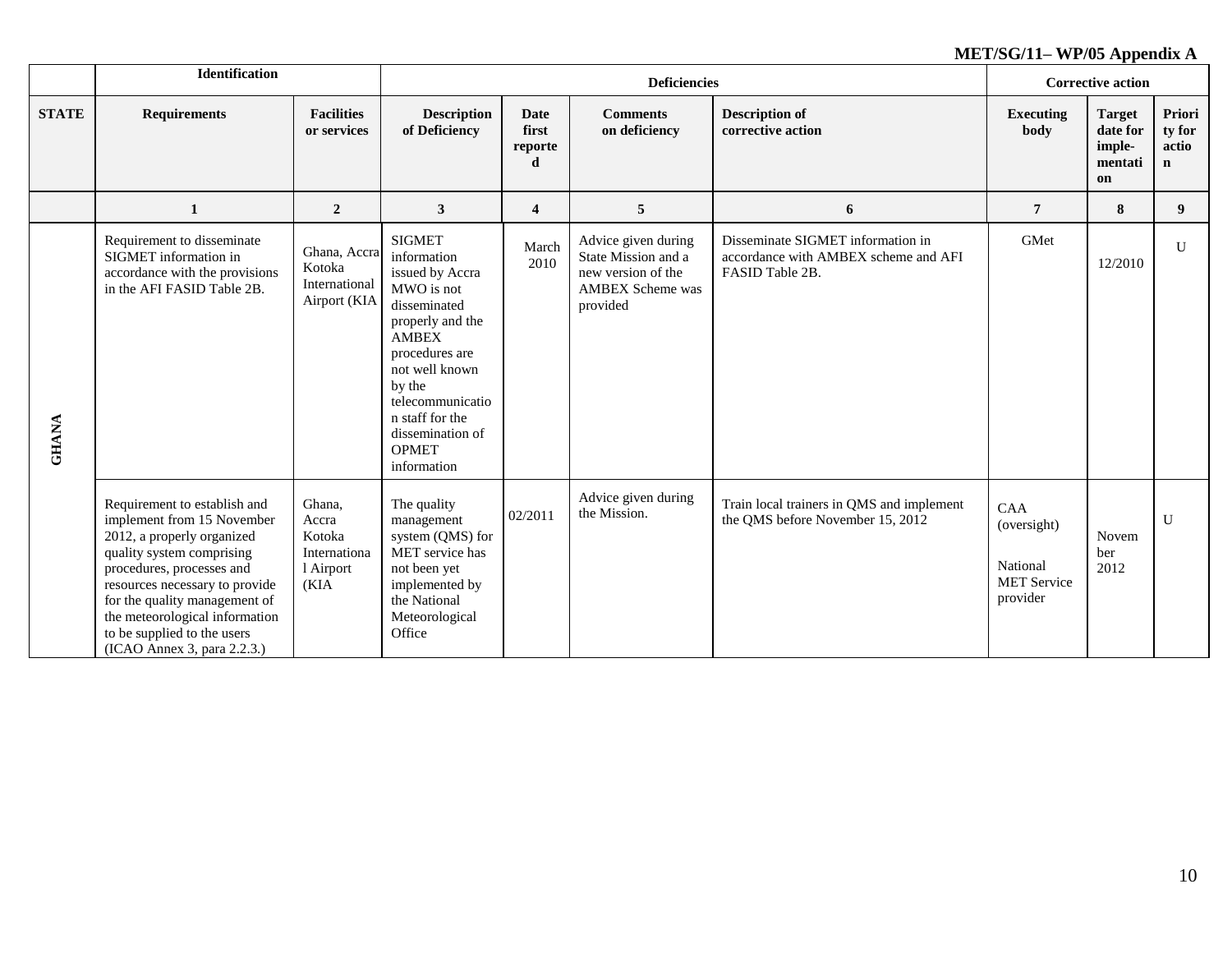|               | <b>Identification</b>                                                                                                                                                                                                                                                                                                                                                                                    |                                                          |                                                                                                                                                                                                                                                                                                                                |                         | <b>Deficiencies</b>                                                                                                                                                                         |                                                                                                                                                                                                                                                    | <b>Corrective action</b>                  |                                                      |                                          |
|---------------|----------------------------------------------------------------------------------------------------------------------------------------------------------------------------------------------------------------------------------------------------------------------------------------------------------------------------------------------------------------------------------------------------------|----------------------------------------------------------|--------------------------------------------------------------------------------------------------------------------------------------------------------------------------------------------------------------------------------------------------------------------------------------------------------------------------------|-------------------------|---------------------------------------------------------------------------------------------------------------------------------------------------------------------------------------------|----------------------------------------------------------------------------------------------------------------------------------------------------------------------------------------------------------------------------------------------------|-------------------------------------------|------------------------------------------------------|------------------------------------------|
| <b>STATE</b>  | <b>Requirements</b>                                                                                                                                                                                                                                                                                                                                                                                      | <b>Facilities or</b><br>services                         | <b>Description</b><br>of Deficiency                                                                                                                                                                                                                                                                                            | Date first<br>reported  | <b>Comments</b><br>on deficiency                                                                                                                                                            | <b>Description of</b><br>corrective action                                                                                                                                                                                                         | <b>Executing</b><br>body                  | <b>Target</b><br>date for<br>imple-<br>mentati<br>on | Priori<br>ty for<br>actio<br>$\mathbf n$ |
|               | 1                                                                                                                                                                                                                                                                                                                                                                                                        | $\overline{2}$                                           | 3                                                                                                                                                                                                                                                                                                                              | $\overline{\mathbf{4}}$ | 5                                                                                                                                                                                           | 6                                                                                                                                                                                                                                                  | $\overline{7}$                            | 8                                                    | 9                                        |
|               | Requirement to provide meteorological<br>parameters affecting landing and take-<br>off operations as surface wind,<br>visibility, runway visual range (RVR),<br>height of cloud base, air and dew-point<br>temperatures and atmospheric pressure<br>from an integrated automatic system for<br>acquisition, processing, dissemination<br>and display in real time: ICAO Annex<br>3, Chap. 4, para. 4.1.5 | Ghana, Accra<br>Kotoka<br>International<br>Airport (KIA) | Surface wind, visibility,<br>runway visual range<br>(RVR), height of cloud<br>base, air and dew-point<br>temperatures and<br>atmospheric pressure are<br>not provided from an<br>integrated automatic<br>system for acquisition,<br>processing, dissemination<br>and display in real time at<br>Accra International<br>Airport | March<br>2010           | Procurement for<br>the purchase of an<br>integrated<br>automatic system<br>underway (Letter<br>N° PPA/CEO/<br>436/10 of 22<br>February 2010<br>from the Public<br>Procurement<br>Authority) | Install an automatic<br>integrated observing system<br>on AKIA runway (ILS Cat 2)<br>with sensors appropriately<br>sited in accordance with the<br>provision in ICAO Annex 3,<br>Chap 4, para 4.1.5 and<br>4.6.3.1 and Appendix 3 para;<br>4.2.4.2 | GMet (Ghana<br>Meteorologic<br>al Agency) | 12/2010                                              | U                                        |
| <b>GHANA</b>  | Requirement to provide runway visual<br>range (RVR): Annex 3, Chapter 4, para.<br>4.6.3                                                                                                                                                                                                                                                                                                                  | Ghana, Accra<br>Kotoka<br>International<br>Airport (KIA  | Runway visual range<br>(RVR) is not assessed<br>and reported                                                                                                                                                                                                                                                                   | March<br>2010           | Advice given<br>during State<br>Mission                                                                                                                                                     | Install a RVR assessment<br>and reporting system                                                                                                                                                                                                   | GMet                                      | 12/2010                                              | U                                        |
|               | Requirement to issue compliant local<br>routine report (MET REPORT) and<br>local special report (SPECIAL) in<br>accordance with provisions in ICAO<br>Annex 3, Table 3-1                                                                                                                                                                                                                                 | Ghana, Accra<br>Kotoka<br>International<br>Airport (KIA  | <b>MET REPORT</b> and<br>SPECIAL are not<br>compliant with Annex 3,<br>Table 3-1                                                                                                                                                                                                                                               | March<br>2010           | Advice given<br>during the<br>mission                                                                                                                                                       | Issue compliant local routine<br>and special reports and<br>display them at the MET<br>Office and at all ATS units                                                                                                                                 | GMet                                      | 12/2010                                              | $\mathbf{U}$                             |
| <b>GUINEA</b> |                                                                                                                                                                                                                                                                                                                                                                                                          |                                                          |                                                                                                                                                                                                                                                                                                                                |                         |                                                                                                                                                                                             |                                                                                                                                                                                                                                                    | <b>DNAC</b><br>and<br><b>DNM</b>          | <b>December</b><br>2011                              | $\mathbf{H}$                             |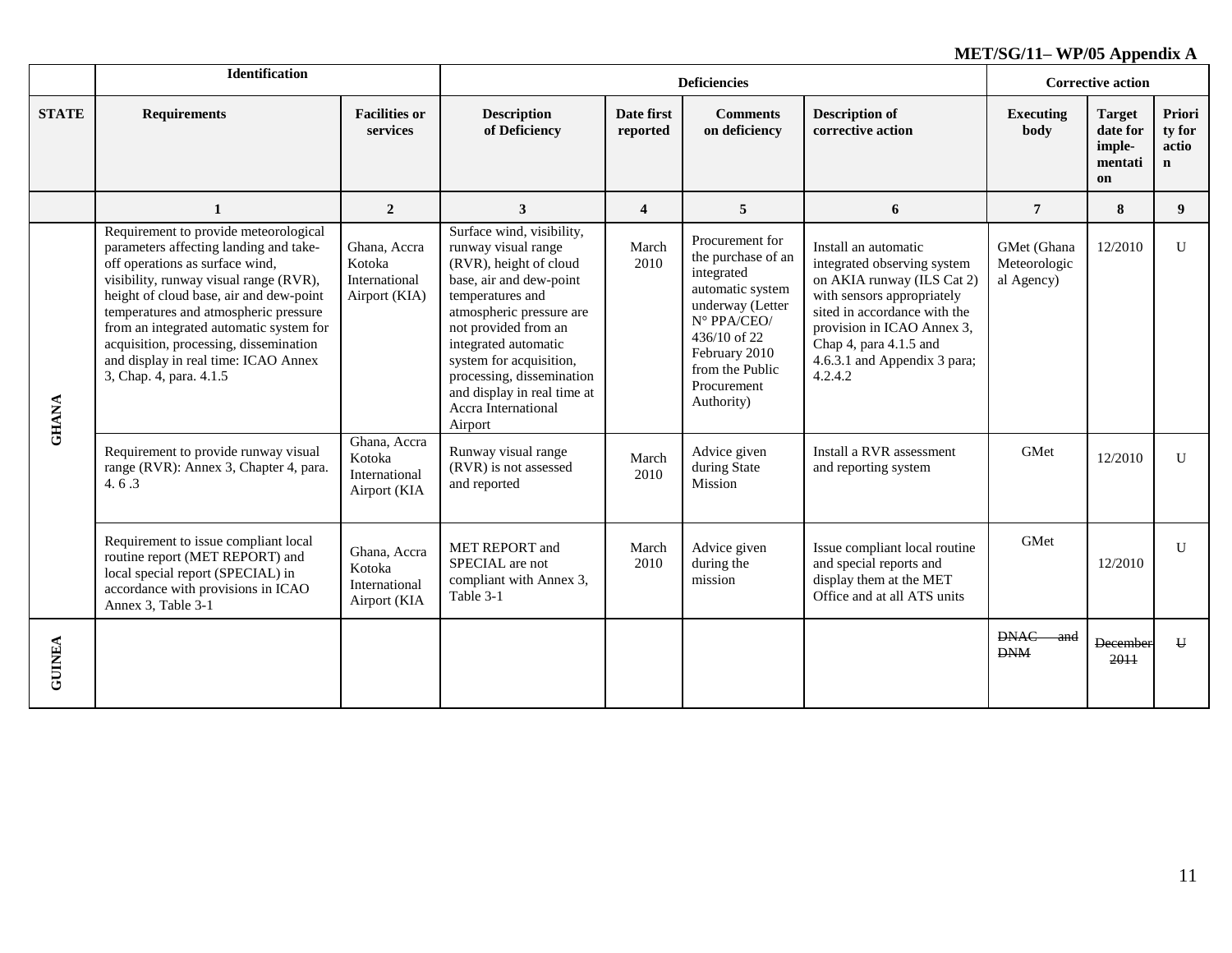|               | <b>Identification</b>                                                                                                                                                                                              |                                                                |                                                                                                                                         |                         | <b>Deficiencies</b>                                  |                                                                                                                                                                                                                                                                                                                                                                                                                          |                                                     | <b>Corrective action</b>                                                                                          |                                           |
|---------------|--------------------------------------------------------------------------------------------------------------------------------------------------------------------------------------------------------------------|----------------------------------------------------------------|-----------------------------------------------------------------------------------------------------------------------------------------|-------------------------|------------------------------------------------------|--------------------------------------------------------------------------------------------------------------------------------------------------------------------------------------------------------------------------------------------------------------------------------------------------------------------------------------------------------------------------------------------------------------------------|-----------------------------------------------------|-------------------------------------------------------------------------------------------------------------------|-------------------------------------------|
| <b>STATE</b>  | <b>Requirements</b>                                                                                                                                                                                                | <b>Facilities</b><br>or services                               | <b>Description</b><br>of Deficiency                                                                                                     | Date first<br>reported  | <b>Comments</b><br>on deficiency                     | <b>Description of</b><br>corrective action                                                                                                                                                                                                                                                                                                                                                                               | <b>Executing</b><br>body                            | <b>Target</b><br>date for<br>imple-<br>mentati<br>on                                                              | Priori<br>ty for<br>actio<br>$\mathbf{n}$ |
|               | 1                                                                                                                                                                                                                  | $\boldsymbol{2}$                                               | $\mathbf{3}$                                                                                                                            | $\overline{\mathbf{4}}$ | 5                                                    | 6                                                                                                                                                                                                                                                                                                                                                                                                                        | $7\phantom{.0}$                                     | 8                                                                                                                 | 9                                         |
|               | Requirement to issue compliant local<br>routine report (MET REPORT) and<br>local special report (SPECIAL) in<br>accordance with provisions in ICAO<br>Annex 3, Table 3-1                                           | Republic of<br>Guinea,<br>Conakry<br>International<br>Airport. | MET REPORT and<br>SPECIAL are not<br>compliant with Annex 3,<br>Table 3-1                                                               | 09/2009                 | Advice given<br>during<br><b>CODEVMET</b><br>mission | Issue compliant local routine<br>and special reports and display<br>them at the MET Office and at<br>all ATS units                                                                                                                                                                                                                                                                                                       | <b>DNM</b>                                          | <b>Before</b><br>December<br>2010                                                                                 | U                                         |
|               | Requirement to provide meteorological<br>information to aerodrome control<br>tower, approach control unit and flight<br>information centre in accordance with<br>ICAO Annex 3, App. 9, para. 1.1, 1.2<br>and $1.3$ | Republic of<br>Guinea,<br>Conakry<br>International<br>Airport. | Aerodrome Warning (AD<br>WRNG) and wind shear<br>(WS WRNG) reports are<br>not displayed in the<br>control tower and at the<br>ATS units | 09/2009                 | Advice given<br>during<br><b>CODEVMET</b><br>mission | Display warning<br>reports WRNG AD and WS<br>WRNG in the existing system for<br>display of weather information of<br>the control tower of N'djamena.                                                                                                                                                                                                                                                                     | <b>DNM</b>                                          | Before<br>Decemb<br>er 2010                                                                                       | $\mathbf{A}$                              |
| <b>GUINEA</b> | Requirement to provide flight<br>documentation in accordance with AFI<br>FASID Table MET 7 (Doc 7474<br>Volume II, FASID AFI)                                                                                      | Republic of<br>Guinea,<br>Conakry<br>Internationa<br>l Airport | Flight documentation is<br>provided from a public<br>non-secured website<br><b>ADDS</b>                                                 | 09/2009                 | Advice given<br>during<br><b>CODEVMET</b><br>mission | In the short term, a SADIS FTP<br>service shall be accessed from<br>the WAFC London to extract<br>required data for the provision<br>of flight documentation. Access<br>procedures are described on the<br>following Website<br>http://www.icao.int/anb/sadisop<br>sg/sadis%20ftp%20service%20<br>$v4.0.$ pdf<br>In the medium term, install a<br>SADIS VSAT station with the<br>required SADIS workstation<br>software: | DNAC,<br>DNM, ANA,<br>FIR Roberts,<br><b>SOGEAC</b> | <b>SADIS</b><br><b>FTP</b><br>before<br>Decemb<br>re 2010<br>- VSAT<br><b>SADIS</b><br>before<br>Decembre<br>2011 | A                                         |
|               | Requirement to issue OPMET<br>information from the following AOP<br>aerodromes Kankan, Labé,<br>N'Nzérékoré in accordance with ICAO<br>Doc 7474 Volume II, FASID AFI, Part<br>III - Tableau AOP 1.                 | Republic of<br>Guinea,<br>Conakry<br>Internationa<br>l Airport | <b>OPMET</b> information<br>from AOP aerodromes<br>Kankan, Labé,<br>N'Nzérékoré is not issued<br>24h a day                              | 09/2009                 | Advice given<br>during<br><b>CODEVMET</b><br>mission | issue METAR and SPECI from<br>AOP aerodromes Kankan, Labé<br>and N'Nzérékoré                                                                                                                                                                                                                                                                                                                                             | DNAC, DNM<br>and ANA                                | Before<br>December<br>2015                                                                                        | B                                         |
|               | Requirement to establish and<br>implement from 15 November 2012, a                                                                                                                                                 | Republic of<br>Guinea,<br>Conakry                              | The quality management<br>system (QMS) for MET                                                                                          | 02/2011                 | Advice given<br>during the<br>Mission.               | Train local trainers in QMS and<br>implement the QMS before                                                                                                                                                                                                                                                                                                                                                              | CAA<br>(oversight)                                  |                                                                                                                   | $\mathbf{U}$                              |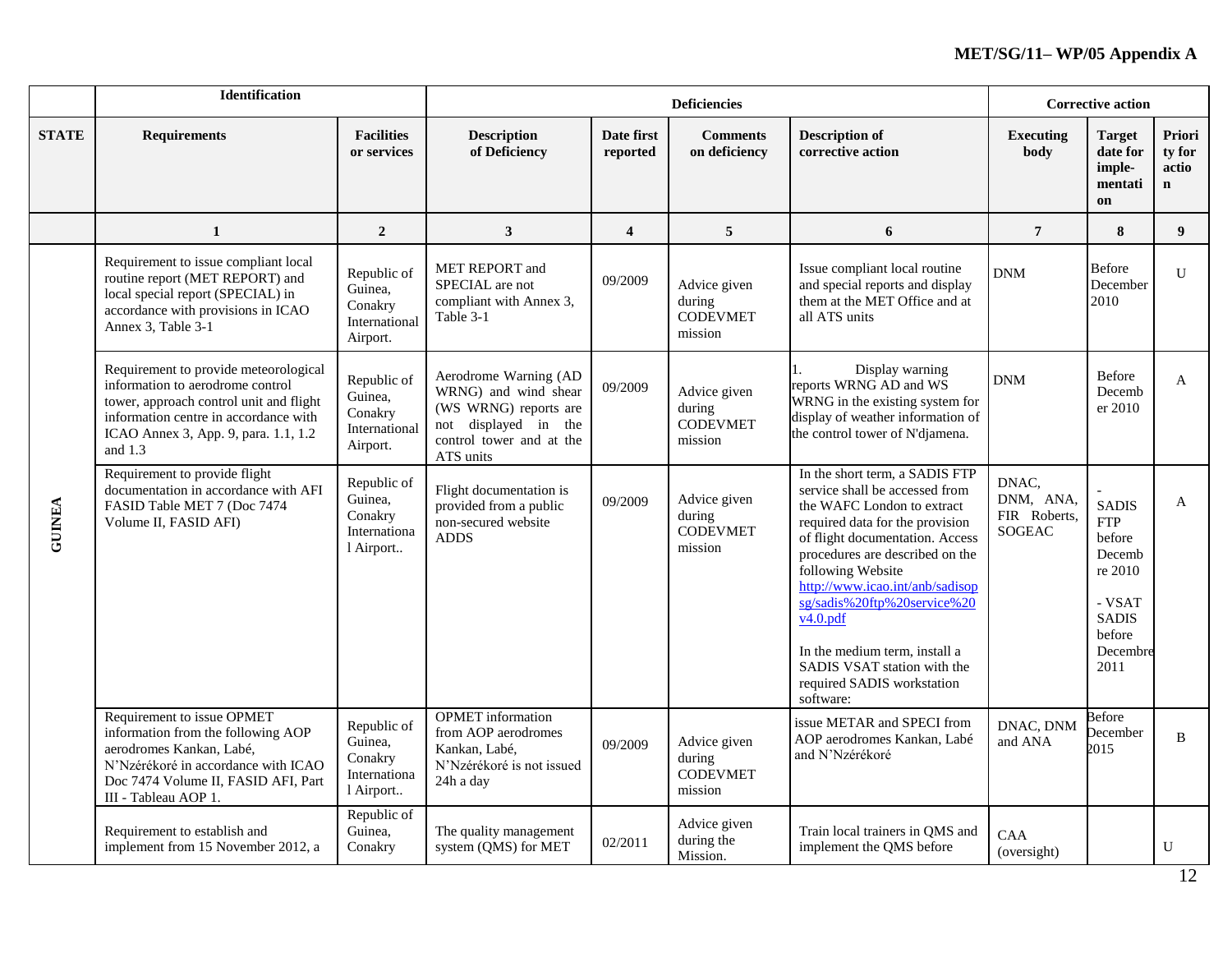|                      | Identification                                                                                                                                                                                                                                                                                                     |                                                                     |                                                                                                                                                                         |                         | <b>Deficiencies</b>                                  |                                                                                  | <b>Corrective action</b>                                             |                                                      |                                          |
|----------------------|--------------------------------------------------------------------------------------------------------------------------------------------------------------------------------------------------------------------------------------------------------------------------------------------------------------------|---------------------------------------------------------------------|-------------------------------------------------------------------------------------------------------------------------------------------------------------------------|-------------------------|------------------------------------------------------|----------------------------------------------------------------------------------|----------------------------------------------------------------------|------------------------------------------------------|------------------------------------------|
| <b>STATE</b>         | <b>Requirements</b>                                                                                                                                                                                                                                                                                                | <b>Facilities</b><br>or services                                    | <b>Description</b><br>of Deficiency                                                                                                                                     | Date first<br>reported  | <b>Comments</b><br>on deficiency                     | <b>Description of</b><br>corrective action                                       | <b>Executing</b><br>body                                             | <b>Target</b><br>date for<br>imple-<br>mentati<br>on | Priori<br>ty for<br>actio<br>$\mathbf n$ |
|                      | $\mathbf{1}$                                                                                                                                                                                                                                                                                                       | $\boldsymbol{2}$                                                    | 3                                                                                                                                                                       | $\overline{\mathbf{4}}$ | 5                                                    | 6                                                                                | $\overline{7}$                                                       | 8                                                    | 9 <sup>°</sup>                           |
|                      | properly organized quality system<br>comprising procedures, processes and<br>resources necessary to provide for the<br>quality management of the<br>meteorological information to be<br>supplied to the users (ICAO Annex 3,<br>para 2.2.3.)                                                                       | Internationa<br>1 Airport                                           | service has not been yet<br>implemented by the<br>National Meteorological<br>Office                                                                                     |                         |                                                      | November 15, 2012                                                                | National<br><b>MET</b> Service<br>provider                           | Novem<br>ber<br>2012                                 |                                          |
|                      | Requirement to measure and report<br>wind in accordance with provisions<br>contained in Annex, Chapter 4 para<br>4.6.1.12                                                                                                                                                                                          | Guinée<br>Bissau,<br>Osvaldo<br>Vieira<br>Internationa<br>l Airport | The wind sensors are<br>installed on the top of the<br>control tower and wind<br>information is not<br>representative of the<br>condition along the<br>runway.          | 10/2009                 | Advice given<br>during<br><b>CODEVMET</b><br>mission | Install wind sensors at the<br>touch down zone                                   | <b>ASECNA MET</b><br>Administration                                  | 2011                                                 | $\mathbf U$                              |
| <b>GUINEA BISSAU</b> | Requirement to establish and<br>implement from 15 November 2012, a<br>properly organized quality system<br>comprising procedures, processes and<br>resources necessary to provide for the<br>quality management of the<br>meteorological information to be<br>supplied to the users (ICAO Annex 3,<br>para 2.2.3.) | Guinée<br>Bissau,<br>Osvaldo<br>Vieira<br>Internationa<br>1 Airport | The quality management<br>system (QMS) for MET<br>service is not yet<br>established by ASECNA                                                                           | 02/2011                 | Advice given<br>during the<br>Mission.               | Train local trainers in QMS and<br>implement the QMS before<br>November 15, 2012 | <b>ANAC</b><br>(oversight)<br><b>ASECNA</b><br>(Service<br>provider) | Novem<br>ber<br>2012                                 | U                                        |
|                      | Implementation of MET facilities and<br>services AFI/7 Rec. 14/10                                                                                                                                                                                                                                                  | Guinée<br>Bissau,<br>Osvaldo<br>Vieira<br>Internationa<br>1 Airport | Lack of personnel to<br>ensure MET services to<br>aviation properly                                                                                                     | 10/2009                 | Advice given<br>during<br><b>CODEVMET</b><br>mission | Provide sufficient number of<br>MET personnel                                    | ASECNA et<br><b>MET</b>                                              | 2011                                                 | $\mathbf{A}$                             |
|                      | Requirement to issue aerodrome<br>forecasts (TAF) at Osvaldo Vieira<br>International Airport: Annex 3 Chap. 9,<br>para 9.13a)                                                                                                                                                                                      | Guinée<br>Bissau,<br>Osvaldo<br>Vieira<br>Internationa<br>1 Airport | TAF of Bissau issued by<br>Dakar aerodrome<br>meteorological Office in<br>accordance with a<br>bilateral agreement<br>resulting in a lack of<br>qualified MET personnel | 1995 et<br>10/2009      | Advice given<br>during<br><b>CODEVMET</b><br>mission | Provide sufficient number of<br>MET personnel                                    | ASECNA,<br>ACC, ENAG<br>and MET                                      | 2012                                                 | $\mathbf{A}$                             |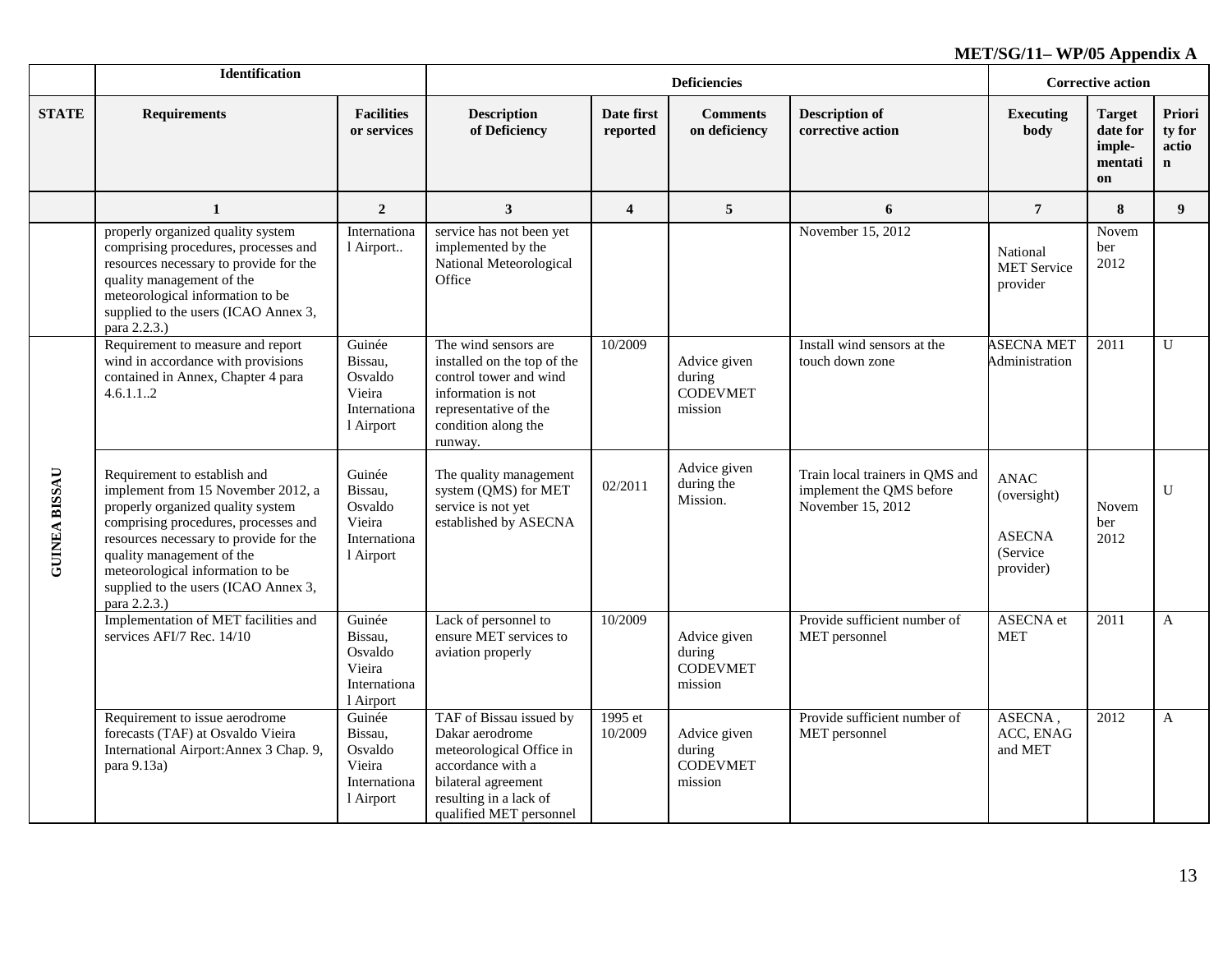|                         | Identification                                                                                                                                                                                                                                                                                                        |                                                                    |                                                                                                                                                                                       |                        | <b>Deficiencies</b>                                                                                                               |                                                                                                                                                                                                         | <b>Corrective action</b>                                                   |                                                                      |                                          |
|-------------------------|-----------------------------------------------------------------------------------------------------------------------------------------------------------------------------------------------------------------------------------------------------------------------------------------------------------------------|--------------------------------------------------------------------|---------------------------------------------------------------------------------------------------------------------------------------------------------------------------------------|------------------------|-----------------------------------------------------------------------------------------------------------------------------------|---------------------------------------------------------------------------------------------------------------------------------------------------------------------------------------------------------|----------------------------------------------------------------------------|----------------------------------------------------------------------|------------------------------------------|
| <b>STATE</b>            | <b>Requirements</b>                                                                                                                                                                                                                                                                                                   | <b>Facilities or</b><br>services                                   | <b>Description</b><br>of Deficiency                                                                                                                                                   | Date first<br>reported | <b>Comments</b><br>on deficiency                                                                                                  | <b>Description of</b><br>corrective action                                                                                                                                                              | Executing<br>body                                                          | <b>Target</b><br>date for<br>imple-<br>mentatio<br>$\mathbf n$       | Priori<br>ty for<br>actio<br>$\mathbf n$ |
|                         | 1                                                                                                                                                                                                                                                                                                                     | $\overline{2}$                                                     | 3                                                                                                                                                                                     | 4                      | 5                                                                                                                                 | 6                                                                                                                                                                                                       | $\overline{7}$                                                             | 8                                                                    | $\mathbf{Q}$                             |
| <b>GUINEA</b><br>BISSAU | Requirement to issue aerodrome<br>forecasts (TAF) at Osvaldo<br>Vieira International<br>Airport: Annex 3 Chap. 9, para<br>9.13a)                                                                                                                                                                                      | Guinée<br>Bissau.<br>Osvaldo<br>Vieira<br>International<br>Airport | TAF of Bissau issued by<br>Dakar aerodrome<br>meteorological Office in<br>accordance with a bilateral<br>agreement resulting in a lack<br>of qualified MET personnel                  | 1995 et<br>10/2009     | Advice given<br>during<br><b>CODEVMET</b><br>mission                                                                              | Provide sufficient number of<br>MET personnel                                                                                                                                                           | ASECNA,<br>ACC,<br>ENAG and<br><b>MET</b>                                  | 2012                                                                 | $\mathbf{A}$                             |
|                         | <b>Implementation of MET facilities</b><br>and services AFI/7 Rec. 14/10                                                                                                                                                                                                                                              | Lesotho/Mase<br>ru/Moshoesho<br>e                                  | Anemometer on RWY 04<br>has been unserviceable for<br>many months                                                                                                                     | 2003                   | Advice given<br>through mission                                                                                                   | Install a new sensor with<br>displays at appropriate ATC<br>and MET positions                                                                                                                           | Lesotho                                                                    | As soon<br><b>as</b><br>possible<br>but not<br>later than<br>2007    | A                                        |
| <b>LESOTHO</b>          | Requirement to establish and<br>implement from 15 November<br>2012, a properly organized<br>quality system comprising<br>procedures, processes and<br>resources necessary to provide<br>for the quality management of the<br>meteorological information to be<br>supplied to the users (ICAO<br>Annex 3, para 2.2.3.) | Lesotho/Mase<br>ru/Moshoesho<br>e                                  | The quality management<br>system (QMS) for MET<br>service has not been yet<br>implemented by the<br>National Meteorological<br>Office                                                 | 02/2011                | Advice given<br>during the<br>Mission.                                                                                            | Train local trainers in QMS<br>and implement the QMS<br>before November 15, 2012                                                                                                                        | <b>CAA</b><br>(oversight)<br>National<br><b>MET</b><br>Service<br>provider | Novembe<br>r 2012                                                    | U                                        |
| <b>LIBERIA</b>          | Requirement to re-establish the<br>Meteorological Watch Office<br>(MWO) of Robertsfield in<br>accordance with Annex 3, Chap.<br>3, para. 3.4.1 and ICAO Doc<br>7474, Volume II, AFI FASID<br>Table MET 1B.                                                                                                            | Liberia/<br>Robertsfield<br>International<br>Airport.              | The meteorological watch<br>office (MWO) has not been<br>re-established and the<br>Liberian Administration has<br>not arranged for another<br>contracting State to provide<br>SIGMET. | 10/2009                | Advice given<br>during the<br>mission and a<br>draft Agreement<br>provided for the<br>issuance of<br>SIGMET by an<br>adjacent MWO | Reach an agreement with the<br>nearest MWO for the<br>provision of meteorological<br>watch services including<br>SIGMET for an interim<br>period of time. Re-establish<br>the MWO in the medium<br>term | LCAA and<br><b>MET</b><br>Authority                                        | -Short<br>term: End<br>Novembe<br>r 2009<br>-Medium<br>term:<br>2012 | $\mathbf{U}$                             |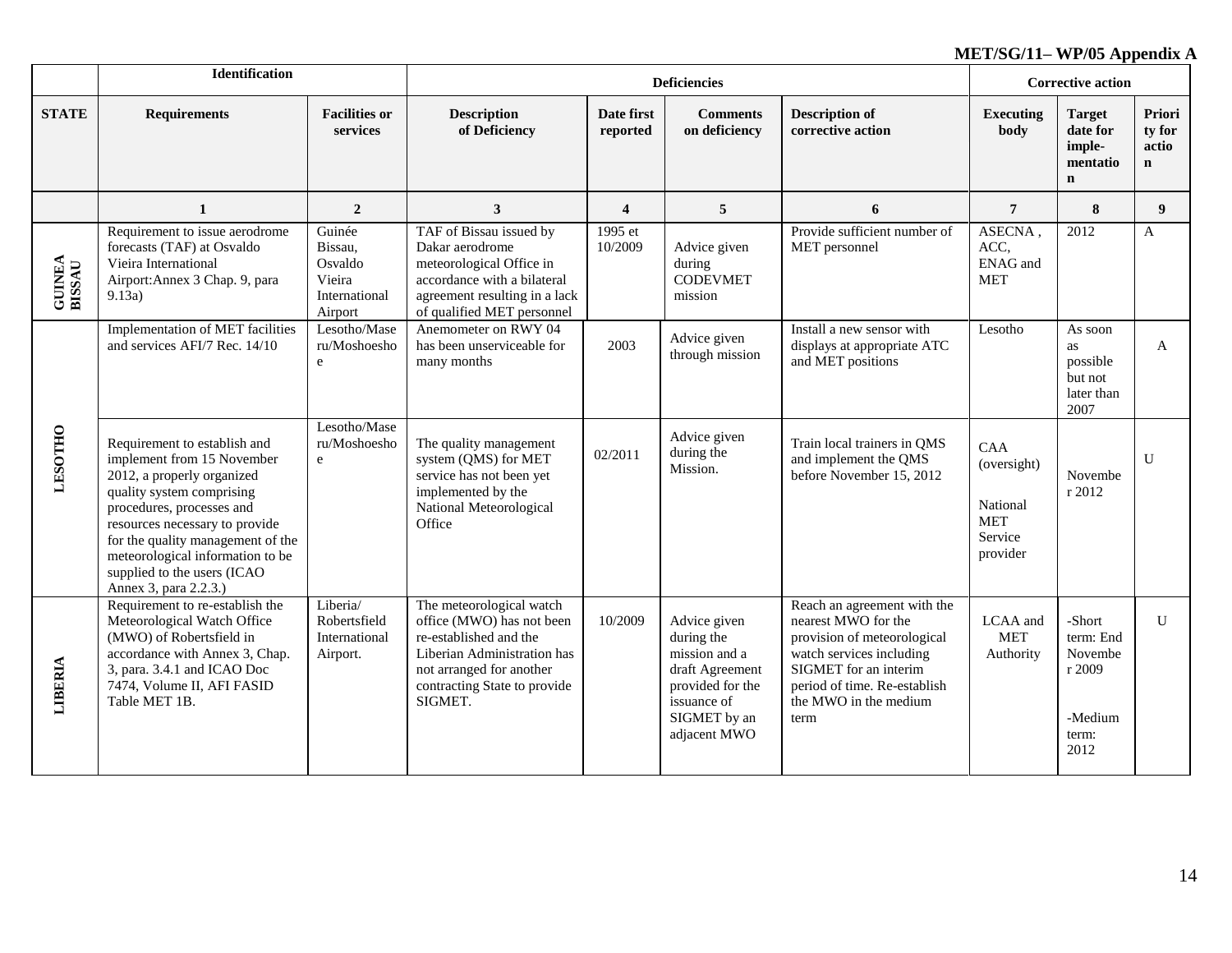|              | <b>Identification</b>                                                                                                                                                                                                                                                                                                     |                                                       |                                                                                                                                                                                         |                        | <b>Deficiencies</b>                                                                              |                                                                                                                                                                                                                                                                                                                                                                                                                                                 |                                                  | <b>Corrective action</b>                                           |                                          |
|--------------|---------------------------------------------------------------------------------------------------------------------------------------------------------------------------------------------------------------------------------------------------------------------------------------------------------------------------|-------------------------------------------------------|-----------------------------------------------------------------------------------------------------------------------------------------------------------------------------------------|------------------------|--------------------------------------------------------------------------------------------------|-------------------------------------------------------------------------------------------------------------------------------------------------------------------------------------------------------------------------------------------------------------------------------------------------------------------------------------------------------------------------------------------------------------------------------------------------|--------------------------------------------------|--------------------------------------------------------------------|------------------------------------------|
| <b>STATE</b> | <b>Requirements</b>                                                                                                                                                                                                                                                                                                       | <b>Facilities or</b><br>services                      | <b>Description</b><br>of Deficiency                                                                                                                                                     | Date first<br>reported | <b>Comments</b><br>on deficiency                                                                 | <b>Description of</b><br>corrective action                                                                                                                                                                                                                                                                                                                                                                                                      | <b>Executing</b><br>body                         | Target<br>date for<br>imple-<br>mentati<br>on                      | Priori<br>ty for<br>actio<br>$\mathbf n$ |
|              | 1                                                                                                                                                                                                                                                                                                                         | $\overline{2}$                                        | $\mathbf{3}$                                                                                                                                                                            | $\overline{4}$         | 5                                                                                                | 6                                                                                                                                                                                                                                                                                                                                                                                                                                               | $\overline{7}$                                   | 8                                                                  | 9                                        |
| LIBERIA      | Requirement to provide runway visual<br>range (RVR) assessments at the<br>touchdown zone and the mid-point of<br>the runway of Robertsfield International<br>Airport intended for Category II<br>instrument approach and landing<br>operations in accordance with Annex 3,<br>Chap. 4, para. 4.6.3.4 b)                   | Liberia/<br>Robertsfield<br>International<br>Airport. | Runway visual range<br>(RVR) is not assessed<br>and reported during<br>periods of reduced<br>visibility.                                                                                | 10/2009                | Advice given<br>during the<br>mission.                                                           | In the short term:<br>Training of MET<br>personal for manual assessment<br>and reporting of RVR, and<br>In the medium term:<br>Installation of a RVR<br>measurement, assessment and<br>reporting equipment<br>recommended.                                                                                                                                                                                                                      | LCAA,<br>Meteorologic<br>al Authority<br>and RIA | -Short<br>term:<br>Novem<br>ber<br>2009<br>Medium<br>term:<br>2012 | U                                        |
|              | Requirement to provide appropriate<br>sensors of the automated equipment for<br>measuring, assessing, monitoring and<br>remote indicating visibility, runway<br>visual range (RVR) and height of cloud<br>base at the required in accordance with<br>Annex 3, Chap 4, para. 4.1.5 and 4.6.3.1<br>and App. 3 para; 4.2.4.2 | Liberia/<br>Robertsfield<br>International<br>Airport. | Except the wind sensor,<br>the other required sensors<br>of the automatic weather<br>observing system, are not<br>installed to support<br>approach, landing and<br>take-off operations. | 10/2009                | Advice given<br>during the<br>mission.                                                           | Install the required sensors of the<br>automatic weather observing<br>system at appropriate location                                                                                                                                                                                                                                                                                                                                            | LCAA,<br>Meteorologic<br>al Authority<br>and RIA | End of<br>April<br>2010                                            | U                                        |
|              | Requirement to provide briefing,<br>consultation and flight documentation<br>to flight crew members and/or other<br>flight operations personnel in<br>accordance with Annex 3, Chap. 3,<br>para. 3.3.2 d) and Chap. 9, para. 9.3                                                                                          | Liberia/<br>Robertsfield<br>International<br>Airport. | Briefing, consultation and<br>flight documentation are<br>not provided to flight<br>crew members and/or<br>other flight operations<br>personnel.                                        | 10/2009                | A draft<br>statement on<br>the re-<br>establishment<br>of the AMO<br>and the MWO<br>established. | Provide briefing, consultation<br>and flight documentation to<br>flight crew members and other<br>flight operations personnel, and<br>equip the AMO and the future<br>MWO with a high speed Internet<br>access and required MET<br>systems listed in Annex 3 Chap.<br>9 para. 9.1.3 h) and i). The<br>AMO/MWO should be installed<br>in a suitable room having a direct<br>access to the AIS Office itself<br>having direct access to the apron | LCAA, MET<br>Authority, RIA<br>and RFIR          | End of<br>April<br>2011                                            | $\mathbf{A}$                             |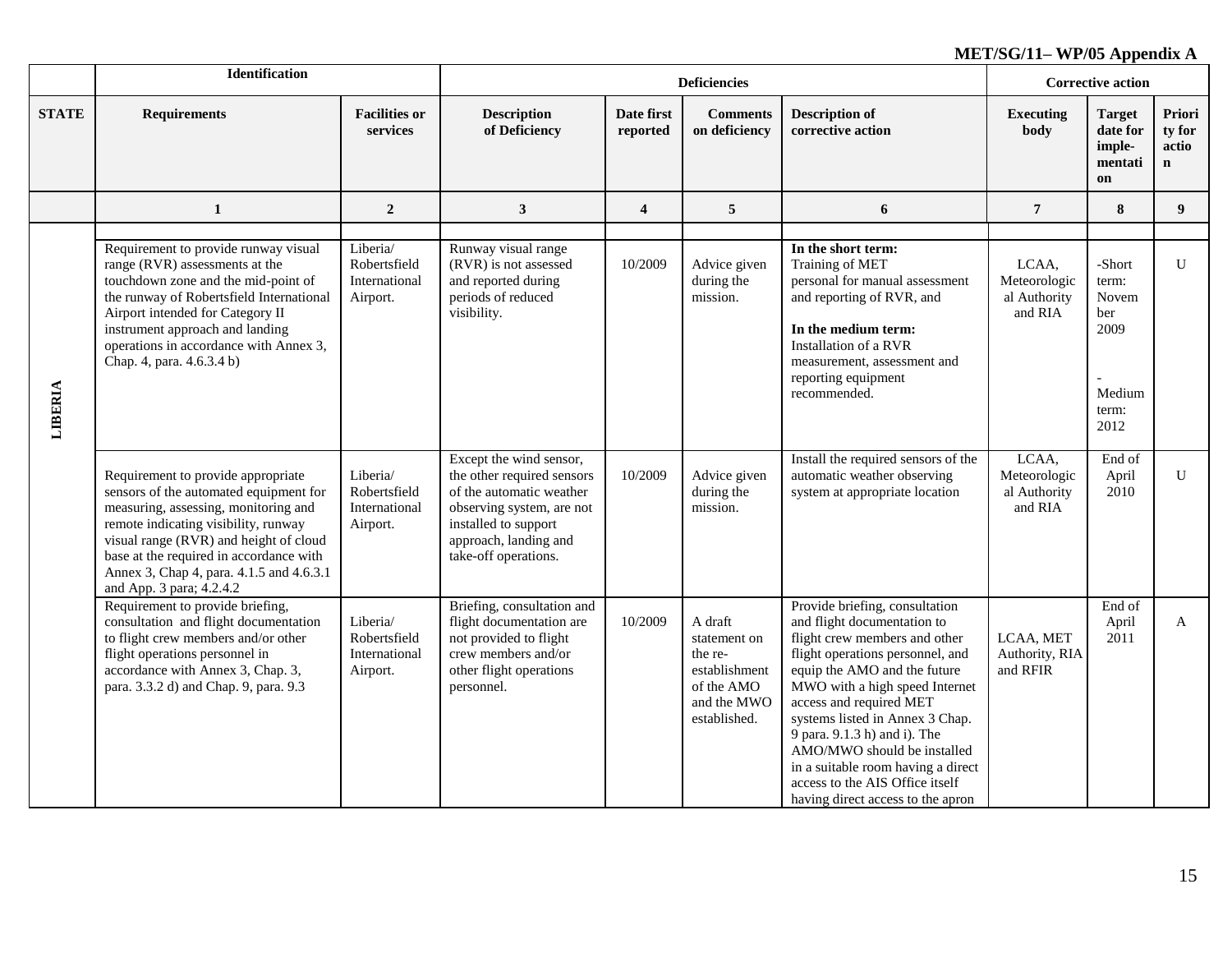|                | <b>Identification</b>                                                                                                                                                                                                                                                         |                                                       |                                                                                                                                                                       |                         | <b>Deficiencies</b>                                    |                                                                                                                                                                                                                                                                                                                                                                          | <b>Corrective action</b>           |                                                                |                                          |
|----------------|-------------------------------------------------------------------------------------------------------------------------------------------------------------------------------------------------------------------------------------------------------------------------------|-------------------------------------------------------|-----------------------------------------------------------------------------------------------------------------------------------------------------------------------|-------------------------|--------------------------------------------------------|--------------------------------------------------------------------------------------------------------------------------------------------------------------------------------------------------------------------------------------------------------------------------------------------------------------------------------------------------------------------------|------------------------------------|----------------------------------------------------------------|------------------------------------------|
| <b>STATE</b>   | <b>Requirements</b>                                                                                                                                                                                                                                                           | <b>Facilities or</b><br>services                      | <b>Description</b><br>of Deficiency                                                                                                                                   | Date first<br>reported  | <b>Comments</b><br>on deficiency                       | <b>Description of</b><br>corrective action                                                                                                                                                                                                                                                                                                                               | <b>Executing</b><br>body           | <b>Target</b><br>date for<br>imple-<br>mentatio<br>$\mathbf n$ | Priori<br>ty for<br>actio<br>$\mathbf n$ |
|                | $\mathbf{1}$                                                                                                                                                                                                                                                                  | $\overline{2}$                                        | 3                                                                                                                                                                     | $\overline{\mathbf{4}}$ | $5\overline{5}$                                        | 6                                                                                                                                                                                                                                                                                                                                                                        | $\overline{7}$                     | 8                                                              | 9 <sup>°</sup>                           |
|                | Requirement to collect, processed and<br>disseminated aircraft observations and<br>reports (AIREP) in accordance with<br>Annex 3, para. 5.1, 5.2, 5.3, 5.4, 5.5,<br>5.6, 5.7, 5.8 and 5.9<br>Requirement to provide reliable data                                             | Liberia/<br>Robertsfield<br>International<br>Airport. | Aircraft observations and<br>reports (AIREP) are not<br>collected, processed and<br>disseminated at Roberts<br>MWO.<br>Reliable data sources are                      | 10/2009                 | Advice given<br>during the<br>Mission.<br>Advice given | Develop and implement a<br>service agreement for air<br>traffic services, aeronautic<br>information services and<br>aeronautical MET services<br>at Robertsfield<br>International Airport in<br>accordance with ICAO<br>DOC 9377; Initiate regular<br>meetings between the MET<br>authorities, ATS units and<br>appropriate local airlines.<br>Supply the meteorological | LCAA,<br>RFIR, RIA<br>LCAA,        | February<br>2010                                               | A                                        |
| <b>LIBERIA</b> | source for the preparation of aviation<br>weather forecasts in accordance with<br>Annex 3, Chap. 9, para. 9.1.3 c), e), g),<br>$h)$ and i).                                                                                                                                   | Liberia/<br>Robertsfield<br>International<br>Airport. | not available for the<br>preparation of aviation<br>weather forecasts such as<br>SIGMET, aerodrome<br>warnings, Trend forecast,<br>TAFs, flight<br>documentation, etc | 10/2009                 | during the<br>Mission.                                 | information to operators<br>and flight crew members in<br>accordance with the<br>provisions contained in<br>ICAO Annex 3, Chap. 9,<br>para. 9.1.3 c), e), g), h) and<br>$i$ ).                                                                                                                                                                                           | <b>MET</b><br>Authority<br>and RIA | 2010                                                           | B                                        |
|                | Requirement to use forecasts issued by<br>the WAFCs in the preparation of flight<br>documentation, whenever these<br>forecasts cover the intended flight path<br>in respect of time, altitude and<br>geographical extent,  in accordance<br>with Annex 3, App. 2, para. 2.1.1 | Liberia/<br>Robertsfield<br>International<br>Airport. | The Roberts AMO does not<br>receive any WAFS<br>products for the provision<br>of flight documentation.                                                                | 10/2009                 | Advice given<br>during the<br>Mission.                 | Short Term:<br>Use SADIS FTP service.<br>Access procedures are<br>described on the following<br>Website: http://www.icao.<br>int/anb/sadisopsg/SADIS%2<br>0FTP%20Service%20V4.0.<br>pdf                                                                                                                                                                                  | <b>MET</b><br>Authority<br>and RIA | 11//2009                                                       | <sub>B</sub>                             |
|                |                                                                                                                                                                                                                                                                               |                                                       |                                                                                                                                                                       |                         |                                                        | Medium Term:<br>Provide AMO/MWO with<br><b>SADIS 2G VSAT</b>                                                                                                                                                                                                                                                                                                             |                                    | 2012                                                           |                                          |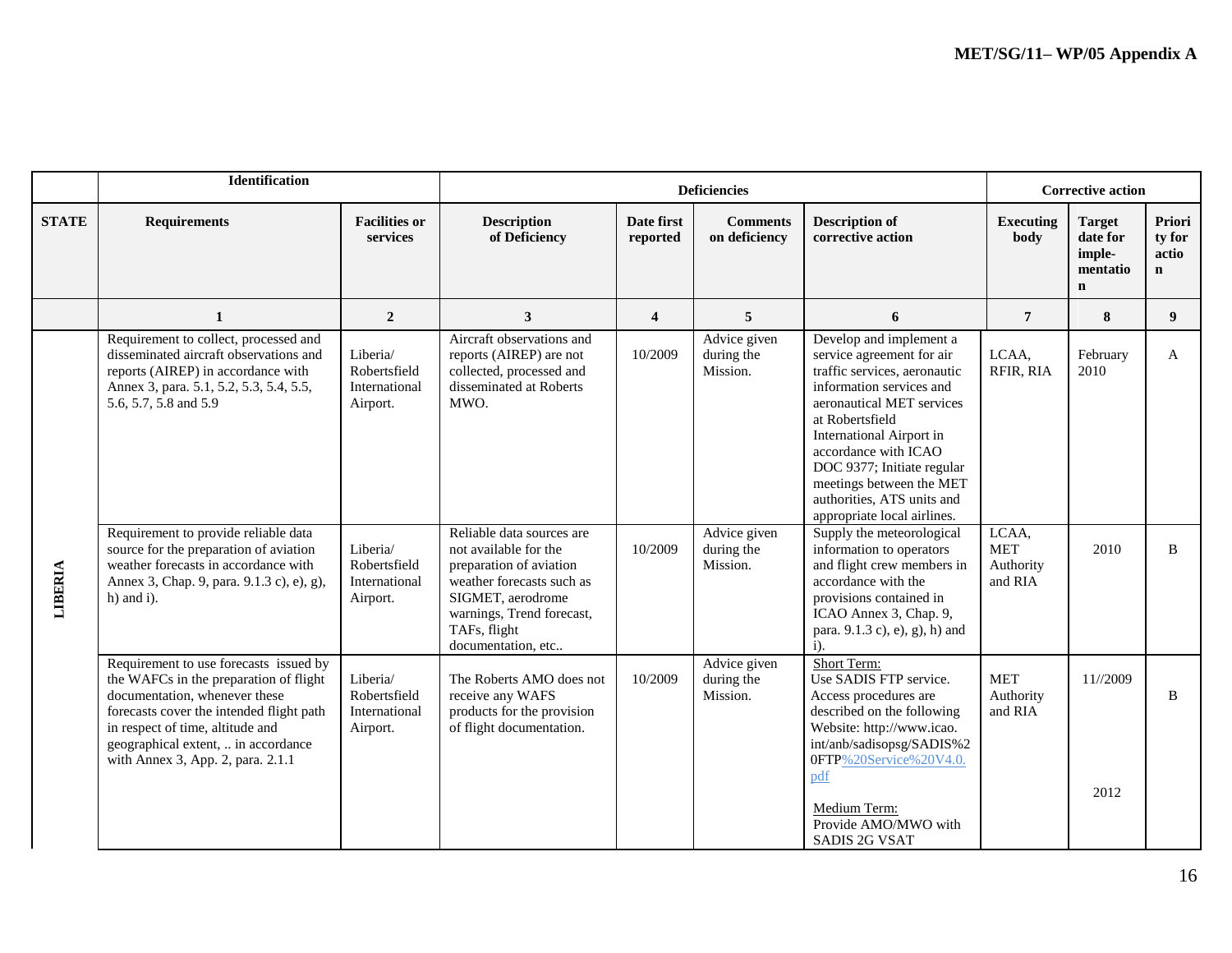|              | Identification                                                                                                                                                                                                                                                                                                     |                                                                                                               |                                                                                                                                                                                                                                                                                                                                                                                                        |                         | <b>Deficiencies</b>                    |                                                                                                                                                   | <b>Corrective action</b>                                                   |                                                                |                                          |
|--------------|--------------------------------------------------------------------------------------------------------------------------------------------------------------------------------------------------------------------------------------------------------------------------------------------------------------------|---------------------------------------------------------------------------------------------------------------|--------------------------------------------------------------------------------------------------------------------------------------------------------------------------------------------------------------------------------------------------------------------------------------------------------------------------------------------------------------------------------------------------------|-------------------------|----------------------------------------|---------------------------------------------------------------------------------------------------------------------------------------------------|----------------------------------------------------------------------------|----------------------------------------------------------------|------------------------------------------|
| <b>STATE</b> | <b>Requirements</b>                                                                                                                                                                                                                                                                                                | <b>Facilities or</b><br>services                                                                              | <b>Description</b><br>of Deficiency                                                                                                                                                                                                                                                                                                                                                                    | Date first<br>reported  | <b>Comments</b><br>on deficiency       | <b>Description of</b><br>corrective action                                                                                                        | <b>Executing</b><br>body                                                   | <b>Target</b><br>date for<br>imple-<br>mentatio<br>$\mathbf n$ | Priori<br>ty for<br>actio<br>$\mathbf n$ |
|              | $\mathbf{1}$                                                                                                                                                                                                                                                                                                       | $\overline{2}$                                                                                                | $\mathbf{3}$                                                                                                                                                                                                                                                                                                                                                                                           | $\overline{\mathbf{4}}$ | $5\phantom{.0}$                        | 6                                                                                                                                                 | $\overline{7}$                                                             | 8                                                              | 9                                        |
|              |                                                                                                                                                                                                                                                                                                                    |                                                                                                               |                                                                                                                                                                                                                                                                                                                                                                                                        |                         |                                        | equipment and compliant<br>SADIS workstation<br>software in accordance with<br>SADISOPSG/9 conclusion<br>9/15 and SADISOPSG/10<br>conclusion 10/4 |                                                                            |                                                                |                                          |
|              | Requirement to establish and<br>implement from 15 November 2012, a<br>properly organized quality system<br>comprising procedures, processes and<br>resources necessary to provide for the<br>quality management of the<br>meteorological information to be<br>supplied to the users (ICAO Annex 3,<br>para 2.2.3.) | Liberia/<br>Robertsfield<br>International<br>Airport                                                          | The quality management<br>system (QMS) for MET<br>service has not been yet<br>implemented by the<br>National Meteorological<br>Office                                                                                                                                                                                                                                                                  | 02/2011                 | Advice given<br>during the<br>Mission. | Train local trainers in QMS<br>and implement the QMS<br>before November 15, 2012                                                                  | <b>CAA</b><br>(oversight)<br>National<br><b>MET</b><br>Service<br>provider | Novembe<br>r 2012                                              | $\overline{U}$                           |
| MAURITANIA   | Requirements for safety oversight in<br>the area of meteorological service for<br>air navigation in Islamic Republic of<br>Mauritania, (USOAP, 2008)                                                                                                                                                               | Islamic<br>Republic of<br>Mauritania,<br>Nouakchott,<br>Nouadhibou,<br>Atar, Nema<br>and Zoueratt<br>Airports | ANAC has not established<br>and implemented a system<br>to ensure effective safety<br>oversight of MET services<br>suppliers. In addition,<br>inspection procedures<br>applicable to ensure<br>effective implementation of<br>safety oversight system as<br>well as verification<br>checklists and inspection<br>schedules are not yet<br>developed (corrective<br>action planned in<br>November 2010) | 02/2011                 | Advice given<br>during the<br>Mission. | Recruit MET inspectors to<br>monitor operational<br>requirements                                                                                  | <b>ANAC</b>                                                                | Novembe<br>r 2011                                              | U                                        |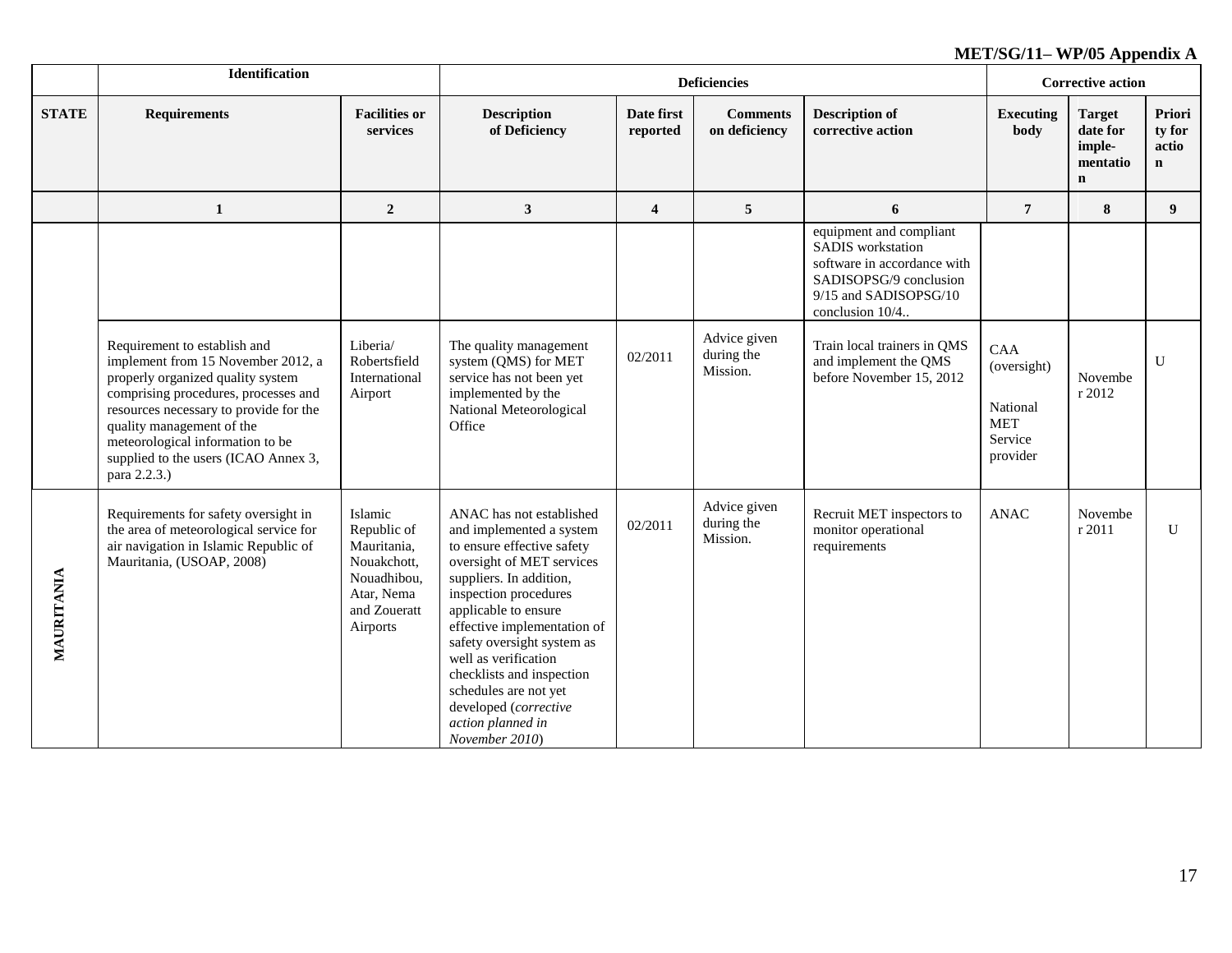|              | Identification                                                                                                                                                                                                                                                                                                     |                                                                                                               |                                                                                                                                                           |                         | <b>Corrective action</b>               |                                                                                                                                                                      |                                                                                                              |                                                                |                                          |
|--------------|--------------------------------------------------------------------------------------------------------------------------------------------------------------------------------------------------------------------------------------------------------------------------------------------------------------------|---------------------------------------------------------------------------------------------------------------|-----------------------------------------------------------------------------------------------------------------------------------------------------------|-------------------------|----------------------------------------|----------------------------------------------------------------------------------------------------------------------------------------------------------------------|--------------------------------------------------------------------------------------------------------------|----------------------------------------------------------------|------------------------------------------|
| <b>STATE</b> | <b>Requirements</b>                                                                                                                                                                                                                                                                                                | <b>Facilities or</b><br>services                                                                              | <b>Description</b><br>of Deficiency                                                                                                                       | Date first<br>reported  | <b>Comments</b><br>on deficiency       | <b>Description of</b><br>corrective action                                                                                                                           | <b>Executing</b><br>body                                                                                     | <b>Target</b><br>date for<br>imple-<br>mentatio<br>$\mathbf n$ | Priori<br>ty for<br>actio<br>$\mathbf n$ |
|              | $\mathbf{1}$                                                                                                                                                                                                                                                                                                       | $\overline{2}$                                                                                                | $\mathbf{3}$                                                                                                                                              | $\overline{\mathbf{4}}$ | 5                                      | 6                                                                                                                                                                    | $\overline{7}$                                                                                               | 8                                                              | 9 <sup>°</sup>                           |
|              | Requirement to implement MET<br>service for air navigation in three<br>aerodromes listed in AFI Plan (AFI<br>FASID MET Table 1A).                                                                                                                                                                                  | Islamic<br>Republic of<br>Mauritania,<br>Nouakchott,<br>Nouadhibou,<br>Atar, Nema<br>and Zoueratt<br>Airports | FASID MET Table 1A of<br>the AFI Air Navigation<br>Plan, is not implemented<br>in three aerodromes listed<br>in the plan: Atar, Nema<br>and Zoueratt      | 02/2011                 | Advice given<br>during the<br>Mission. | Develop human and<br>material resources<br>necessary for the issuance<br>and dissemination of<br><b>OPMET</b> from three<br>aerodromes (Atar, Nema<br>and Zoueratt). | ANAC/<br>ONM/                                                                                                | August<br>2012                                                 | B                                        |
| MAURITANIA   | Requirement to establish and<br>implement from 15 November 2012, a<br>properly organized quality system<br>comprising procedures, processes and<br>resources necessary to provide for the<br>quality management of the<br>meteorological information to be<br>supplied to the users (ICAO Annex 3,<br>para 2.2.3.) | Islamic<br>Republic of<br>Mauritania,<br>Nouakchott,<br>Nouadhibou,<br>Atar, Nema<br>and Zoueratt<br>Airports | The quality management<br>system (QMS) for MET<br>service is not yet<br>implemented by ANAC,<br>the National<br>Meteorological Office<br>(ONM) and ASECNA | 02/2011                 | Advice given<br>during the<br>Mission. | Train local trainers in QMS<br>and implement the QMS<br>before November 15, 2012                                                                                     | <b>ANAC</b><br>(oversight)<br><b>ONM</b><br>(Service)<br>provider)<br><b>ASECNA</b><br>(Service<br>provider) | Novembe<br>r 2012                                              | $\mathbf{U}$                             |
| <b>NIGER</b> | Requirement to establish and<br>implement from 15 November 2012, a<br>properly organized quality system<br>comprising procedures, processes and<br>resources necessary to provide for the<br>quality management of the<br>meteorological information to be<br>supplied to the users (ICAO Annex 3,<br>para 2.2.3.) | Niger,<br>Niamey<br>Internationa<br>1 Airport                                                                 | The quality management<br>system (QMS) for MET<br>service is not yet established<br>by ASECNA                                                             | 02/2011                 | Advice given<br>during the<br>Mission. | Train local trainers in QMS<br>and implement the QMS<br>before November 15, 2012                                                                                     | <b>ANAC</b><br>(oversight)<br><b>ASECNA</b><br>(Service<br>provider)                                         | Novembe<br>r 2012                                              | $\mathbf{U}$                             |
|              | Requirement to collect, process and<br>relay special air reports in accordance<br>with Annex 3 Chapter 5, para 5.1, 5.2-<br>b), 5.5, 5.8 and 5.9.                                                                                                                                                                  | Niger,<br>Niamey<br>Internationa<br>1 Airport                                                                 | special aircraft observations<br>and reports are not collected,<br>processed and redistributed                                                            | 03/2010                 | Advice given<br>during Sate<br>Mission | - Update and implement the<br>provisions of the ATS/MET<br>service agreement<br>- Encourage ATS/MET/pilots<br>coordination meetings                                  | <b>DAC</b><br>and<br><b>ASECNA</b>                                                                           | Before<br>December<br>2010                                     | B                                        |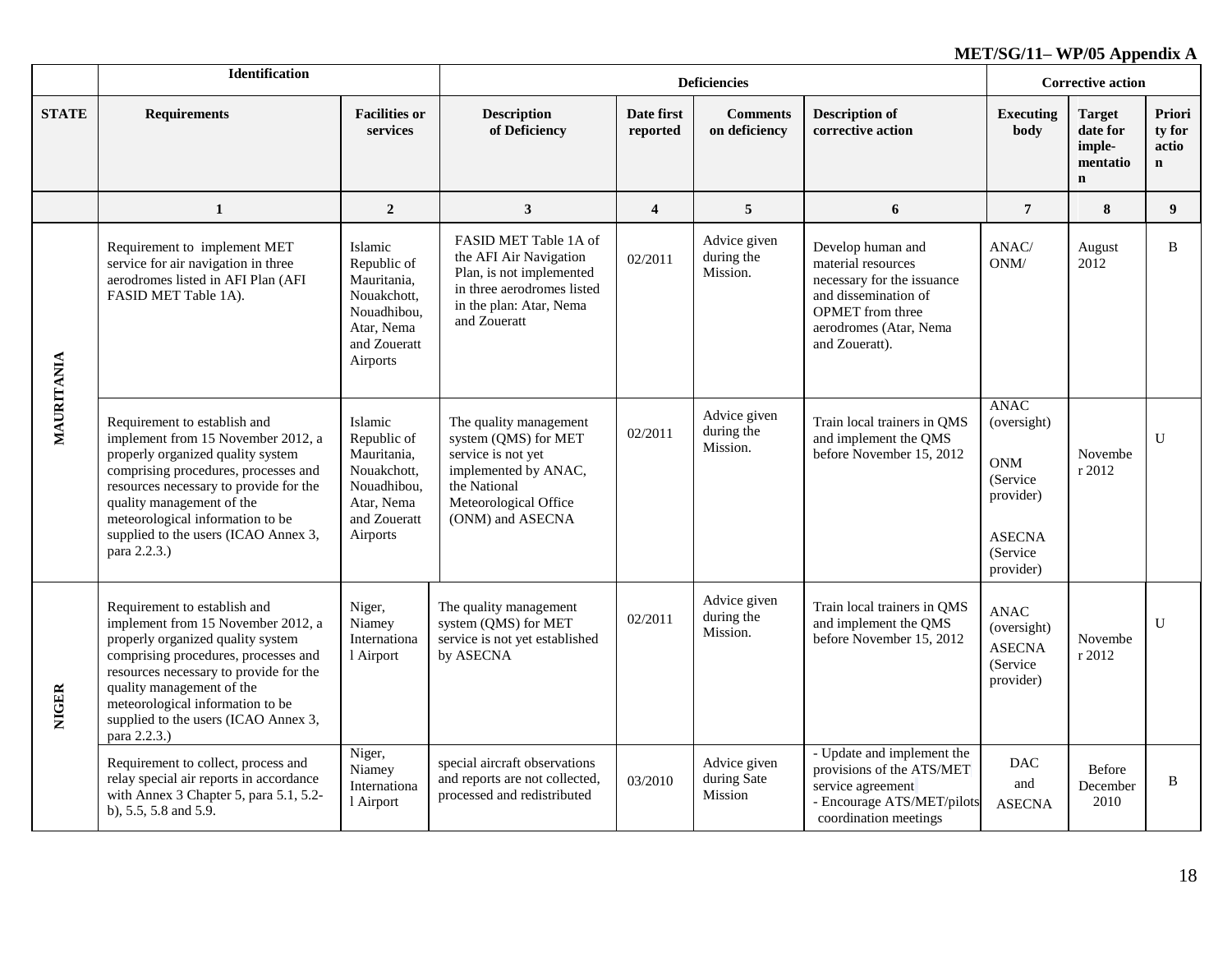|                              | <b>Identification</b>                                                                                                                                                                                                                                                                                                                                                                   |                                                                                 |                                                                                                                                                                                        |                               | <b>Deficiencies</b>                                                 |                                                                                                                                                                                         | <b>Corrective action</b>                             |                                                  |                                          |
|------------------------------|-----------------------------------------------------------------------------------------------------------------------------------------------------------------------------------------------------------------------------------------------------------------------------------------------------------------------------------------------------------------------------------------|---------------------------------------------------------------------------------|----------------------------------------------------------------------------------------------------------------------------------------------------------------------------------------|-------------------------------|---------------------------------------------------------------------|-----------------------------------------------------------------------------------------------------------------------------------------------------------------------------------------|------------------------------------------------------|--------------------------------------------------|------------------------------------------|
| <b>STA</b><br>TE             | <b>Requirements</b>                                                                                                                                                                                                                                                                                                                                                                     | <b>Facilities or</b><br>services                                                | <b>Description</b><br>of Deficiency                                                                                                                                                    | Date<br>first<br>reporte<br>d | <b>Comments</b><br>on deficiency                                    | <b>Description of</b><br>corrective action                                                                                                                                              | <b>Executing</b><br>body                             | <b>Target</b><br>date for<br>imple-<br>mentation | Priori<br>ty for<br>actio<br>$\mathbf n$ |
|                              | $\mathbf{1}$                                                                                                                                                                                                                                                                                                                                                                            | $\overline{2}$                                                                  | $\mathbf{3}$                                                                                                                                                                           | $\overline{\mathbf{4}}$       | 5                                                                   | 6                                                                                                                                                                                       | $\overline{7}$                                       | 8                                                | 9 <sup>°</sup>                           |
|                              | Requirement to provide measurement of<br>MET elements representative of<br>conditions prevailing on the Runmay -<br>Annex 3, Appendix 3 – Part 4 observing<br>and reporting of MET element                                                                                                                                                                                              | Nigeria /<br>Kano MA                                                            | Observing and<br>reporting of MET<br>elements deficient.<br>Site of measurement<br>about 2 kms from<br>touchdown zone                                                                  | 25/09/0<br>9                  | Advice<br>given by<br><b>CODEVME</b><br>T Phase 1<br>mission        | Relocation of site of measurement of MET<br>elements at a distance of 120 m or less from<br>touchdown zone<br>install an automatic observing system already<br>available (NIMET Source) | <b>NIMET</b><br><b>NCAA</b><br>and<br><b>NAMA</b>    | 2010<br>2010                                     | U                                        |
| NIGERIA                      | Requirement to measure and report RVR<br>for runway intended for category II<br>instrument approach and landing<br>operations - Annex 3 Chapter 4 - Para.<br>$4.6.3.4, 4.6.3.5$ – appendix $3$ – Para<br>4.3.6.4.                                                                                                                                                                       | Nigeria /<br>Kano MA                                                            | RVR not measured<br>and reported for<br>runway intended for<br>category II instrument<br>approach and landing<br>operations                                                            | 25/09/0<br>9                  | Advice<br>given by<br><b>CODEVME</b><br>$T$ – Phase I<br>mission    | Short term: Manuel measurement and<br>reporting as immediate solution Medium<br>term : install automatic observing system<br>which is available                                         | <b>NIMET</b><br>and<br><b>NAMA</b>                   | 2010                                             | U                                        |
|                              | Requirement to assess and report wind<br>shear in accordance with Annex 3 chapter<br>7 para. 7.4.1 and relevant provisions<br>contained in low level wind shear Manuel<br>9817                                                                                                                                                                                                          | Nigeria /<br>Kano M.A.                                                          | Kano Airport affected<br>by WS, no system of<br>detection except for<br>information received<br>from pilots                                                                            | 25/09/0<br>9                  | Advice<br>given by<br><b>CODEVME</b><br>T Phase I<br>mission        | NIMET, NAMA and NCAA to study<br>possibility of installing WS detection system                                                                                                          | <b>NIMET</b><br><b>NAMA</b><br>and<br><b>NCAA</b>    | 2011                                             | U                                        |
|                              | Requirement to use WAFS products for<br>flight documentation as in provisions<br>contained in Annex 3 Chapter 9 para<br>9.4.3 and 9.1.6                                                                                                                                                                                                                                                 | Nigeria/ Kano<br>AM                                                             | Use of other non<br>WAFS products for<br>coverage of flights<br>departing Kano                                                                                                         | 25/09/20<br>09                | Advice<br>given<br>during<br><b>CODEVME</b><br>T Phase I<br>mission | NIMET and NAMA to provide a SADIS<br>station to Kano MET centre                                                                                                                         | <b>NIMET</b><br>and<br><b>NAMA</b>                   | 2012                                             | A                                        |
| DEMOCRATIC REPUBLIC OF CONGO | Requirement to arrange that selected<br>volcano observatory of Goma, observes:<br>a) significant pre-eruption volcanic<br>activity, or a cessation thereof;<br>b) a volcanic eruption, or a cessation<br>thereof: and/or<br>c) volcanic ash in the atmosphere and<br>send this information as quickly as<br>practicable to its associated ACC, MWO<br>and VAAC: ICAO Annex 3, para. 3.6 | Democratic<br>Republic of<br>Congo (DRC),<br>Volcano<br>Observatory of<br>Goma. | Volcanic activity<br>information are not<br>provided to air<br>navigation units<br>because of the lack of<br>communication<br>means between the<br>observatory and<br>MWO, ACC and FIC | 09/2009                       | Advice<br>given<br>during Sate<br>Mission                           | Improve communication means between Goma<br>and Djili                                                                                                                                   | Goma<br>Observato<br>ry/<br><b>METELS</b><br>AT/ RVA | Before<br>December<br>2011                       | U                                        |
|                              | Requirement to provide automated<br>equipment for measuring or assessing, as<br>appropriate, and for monitoring and<br>remote indicating of surface wind,<br>visibility, runway visual range, height of<br>cloud base, air and dew-point                                                                                                                                                | Democratic<br>Republic of<br>Congo<br>(DRC),<br>N'Djili<br>International        | Except the wind<br>sensor, the other<br>required sensors of<br>the automatic weather<br>observing system, are<br>not installed to<br>support approach,                                 | 09/2009                       | Advice<br>given<br>during Sate<br>Mission                           | Install an automatic weather observing system<br>with sensors appropriately located. Install a<br>MET message distribution system                                                       | <b>METELS</b><br>AT/RVA                              | Before<br>december<br>2010                       | U                                        |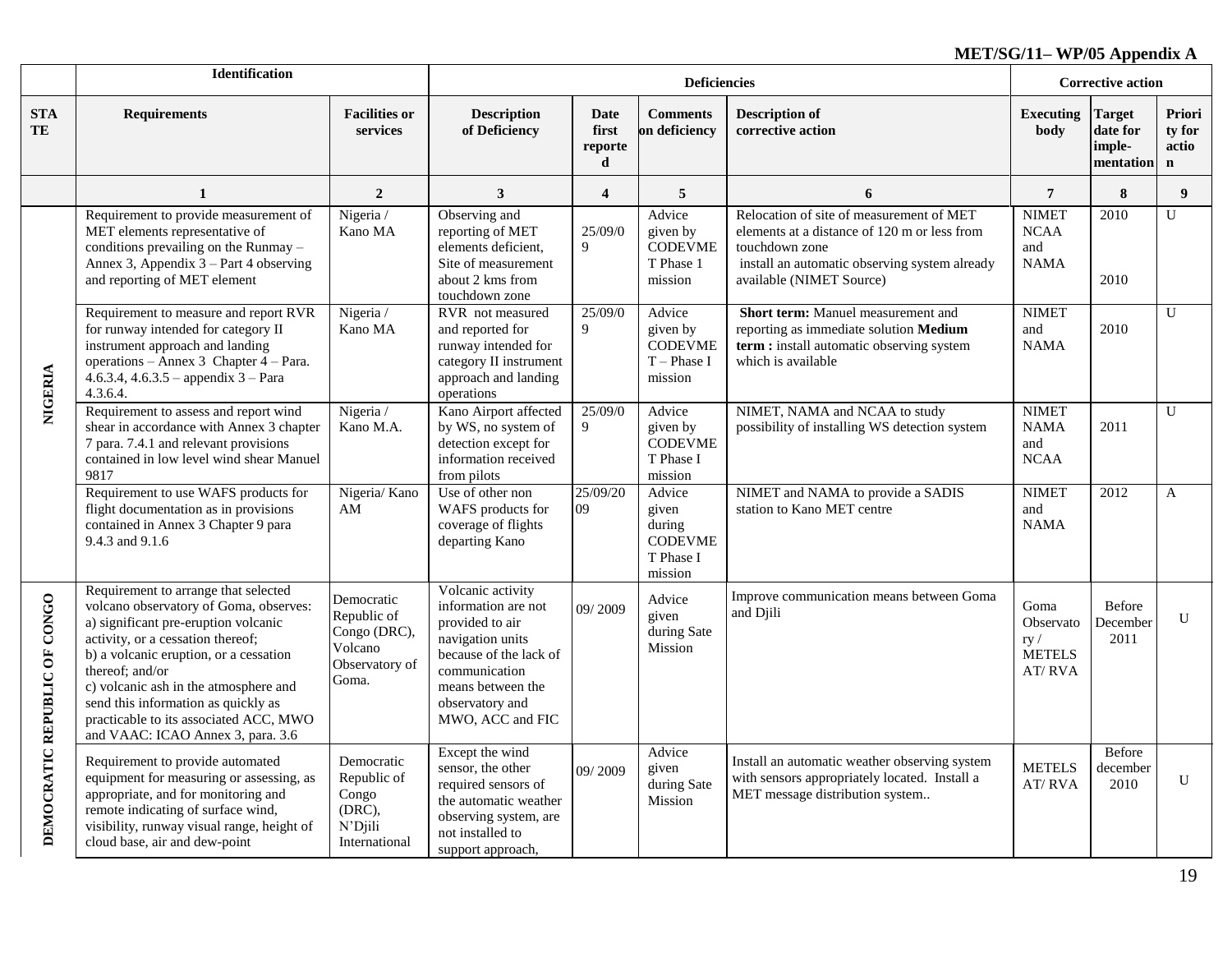|                                         | <b>Identification</b>                                                                                                                                                                                                                                                                                           |                                                                                      |                                                                                                                                             |                                      | <b>Deficiencies</b>                       |                                                                                                                                                                                                                                                                                                                                                                                                                                                                                       |                                                                     | <b>Corrective action</b>                         |                                          |
|-----------------------------------------|-----------------------------------------------------------------------------------------------------------------------------------------------------------------------------------------------------------------------------------------------------------------------------------------------------------------|--------------------------------------------------------------------------------------|---------------------------------------------------------------------------------------------------------------------------------------------|--------------------------------------|-------------------------------------------|---------------------------------------------------------------------------------------------------------------------------------------------------------------------------------------------------------------------------------------------------------------------------------------------------------------------------------------------------------------------------------------------------------------------------------------------------------------------------------------|---------------------------------------------------------------------|--------------------------------------------------|------------------------------------------|
| <b>STA</b><br>TE                        | <b>Requirements</b>                                                                                                                                                                                                                                                                                             | <b>Facilities or</b><br>services                                                     | <b>Description</b><br>of Deficiency                                                                                                         | <b>Date</b><br>first<br>reporte<br>d | <b>Comments</b><br>on deficiency          | <b>Description of</b><br>corrective action                                                                                                                                                                                                                                                                                                                                                                                                                                            | <b>Executing</b><br>body                                            | <b>Target</b><br>date for<br>imple-<br>mentation | Priori<br>ty for<br>actio<br>$\mathbf n$ |
|                                         | $\mathbf{1}$                                                                                                                                                                                                                                                                                                    | $\overline{2}$                                                                       | 3                                                                                                                                           | $\overline{\mathbf{4}}$              | $5^{\circ}$                               | 6                                                                                                                                                                                                                                                                                                                                                                                                                                                                                     | $\overline{7}$                                                      | 8                                                | 9                                        |
|                                         | temperatures and atmospheric pressure at<br>Djili aerodrome with a runway intended<br>for Category II instrument approach and<br>landing operations in accordance with<br>ICAO Annex 3, Chap 4, para. 4.1.5 and<br>4.6.3.1                                                                                      | Airport.                                                                             | landing and take-off<br>operations.                                                                                                         |                                      |                                           |                                                                                                                                                                                                                                                                                                                                                                                                                                                                                       |                                                                     |                                                  |                                          |
| <b>DEMOCRATIC<br/>REPUBLIC OF CONGO</b> | Requirement to establish and implement<br>from 15 November 2012, a properly<br>organized quality system comprising<br>procedures, processes and resources<br>necessary to provide for the quality<br>management of the meteorological<br>information to be supplied to the users<br>(ICAO Annex 3, para 2.2.3.) | Democratic<br>Republic of<br>Congo<br>(DRC),<br>N'Djili<br>International<br>Airport. | The quality<br>management system<br>(QMS) for MET<br>service has not been<br>yet implemented by<br>the National<br>Meteorological<br>Office | 02/2011                              | Advice<br>given<br>during the<br>Mission. | Train local trainers in QMS and implement the<br>QMS before November 15, 2012                                                                                                                                                                                                                                                                                                                                                                                                         | CAA<br>(oversight)<br>National<br><b>MET</b><br>Service<br>provider | Novem<br>ber<br>2012                             | U                                        |
|                                         | Requirement to issue aerodrome and<br>wind shear warnings and wind shear alert<br>in accordance with Annex 3, chap. 7,<br>para. 7.3 et 7.4 et App. 6 Table A6-2 et<br>$A6-33$                                                                                                                                   | DRC, N'Djili<br>International<br>Airport.                                            | Aerodrome and wind<br>shear warnings (AD<br>WRNG, WS WRNG)<br>and wind shear alert<br>are not issued at<br>N'Djili International<br>Airport | 09/2009                              | Advice<br>given<br>during Sate<br>Mission | 1. issue and disseminate WS WRNG and AD<br>WRNG information and wind shear alert;<br>2. develop and enforce a letter of service<br>agreement between the MET and ATS (TWR,<br>CCR, Office of the runway, ) in order inter<br>alia to promote the regular routing of aircraft<br>reports on wind shear at landing or take off, to<br>assess RVR, etc<br>3. consider the possibility of installing, after a<br>survey with users, at Djibouti Airport, a wind<br>shear detecting system | <b>METELS</b><br>AT/RVA                                             | Before<br>March<br>2010                          | U                                        |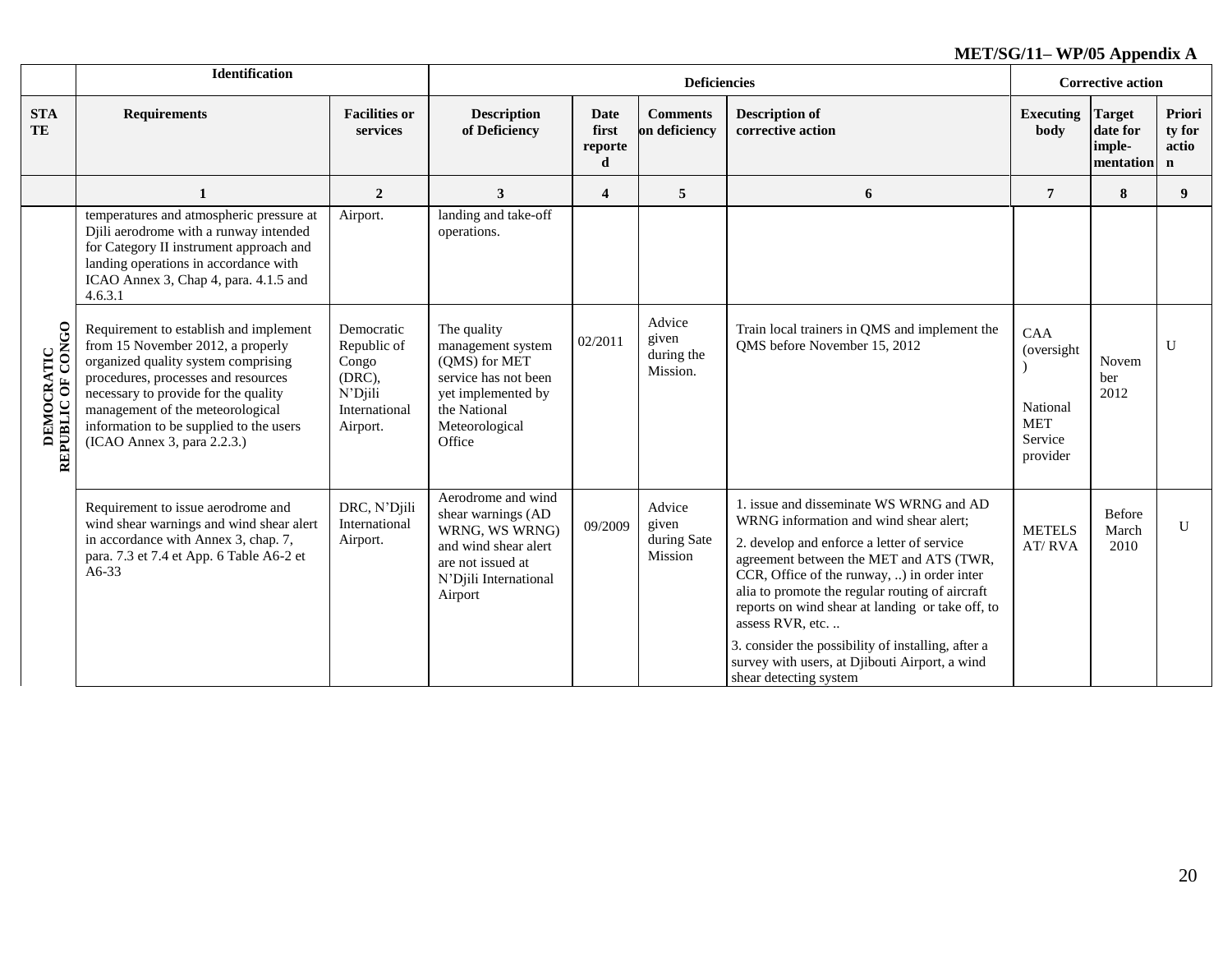|                                    | <b>Identification</b>                                                                                                                                                                                                                                                                                              |                                                                                   |                                                                                                                                                    |                               |                                                              | <b>Deficiencies</b>                                                                                                                                                                                                                                                                                                                                                                                                                                                                 |                                                                           | <b>Corrective action</b>                         |                                          |
|------------------------------------|--------------------------------------------------------------------------------------------------------------------------------------------------------------------------------------------------------------------------------------------------------------------------------------------------------------------|-----------------------------------------------------------------------------------|----------------------------------------------------------------------------------------------------------------------------------------------------|-------------------------------|--------------------------------------------------------------|-------------------------------------------------------------------------------------------------------------------------------------------------------------------------------------------------------------------------------------------------------------------------------------------------------------------------------------------------------------------------------------------------------------------------------------------------------------------------------------|---------------------------------------------------------------------------|--------------------------------------------------|------------------------------------------|
| <b>STATE</b>                       | <b>Requirements</b>                                                                                                                                                                                                                                                                                                | <b>Facilities</b><br>or services                                                  | <b>Description</b><br>of Deficiency                                                                                                                | Date<br>first<br>repor<br>ted | <b>Comments</b><br>on deficiency                             | <b>Description of</b><br>corrective action                                                                                                                                                                                                                                                                                                                                                                                                                                          | Executin<br>g<br>body                                                     | <b>Target</b><br>date for<br>imple-<br>mentation | Priori<br>ty for<br>actio<br>$\mathbf n$ |
|                                    | $\mathbf{1}$                                                                                                                                                                                                                                                                                                       | $\overline{2}$                                                                    | $\mathbf{3}$                                                                                                                                       | $\overline{\mathbf{4}}$       | $\overline{5}$                                               | 6                                                                                                                                                                                                                                                                                                                                                                                                                                                                                   | $\overline{7}$                                                            | 8                                                | 9                                        |
| DEMOCRATIC<br>REPUBLIC OF<br>CONGO | Requirements to use local routine<br>and special reports MET REPORT<br>and SPECIAL in the<br>meteorological information used<br>pour l'ATIS in accordance with<br>Annex 11, chap. 4, para. 4.3.6.1, g)<br>and Annex 3, Chap. 4 para. 4.3.2<br>and 4.4.2                                                            | DRC,<br>N'Djili<br>Internationa<br>1 Airport                                      | Meteorological<br>information used to<br>issue ATIS are not<br>the local routine<br>and special reports<br>MET REPORT and<br><b>SPECIAL</b>        | 09/2009                       | Advice given<br>during Sate<br>Mission                       | Use local routine and special meteorological reports<br>to issue ATIS information (ATIS voice and D-ATIS)                                                                                                                                                                                                                                                                                                                                                                           | <b>METTEL</b><br><b>SAT</b><br><b>RVA</b>                                 | July<br>2010                                     | A                                        |
| <b>SAO TOME</b>                    | Requirement to issue aerodrome<br>and wind shear warnings and wind<br>shear alert in accordance with<br>Annex 3, chap. 7, para. 7.3 et 7.4<br>et App. 6 Table A6-2 et A6-33                                                                                                                                        | Sao Tome,<br>and<br>Principe,<br>Sao Tome<br>Internationa<br>l Airport<br>(STIA). | Aerodrome and<br>wind shear<br>warnings (AD<br>WRNG, WS<br>WRNG) and wind<br>shear alert are not<br>issued at Sao Tome<br>International<br>Airport | 09/2009 during                | Advice given<br><b>CODEVMET</b><br>Mission                   | 1. issue and disseminate WS WRNG and AD WRNG<br>information and wind shear alert;<br>2. develop and enforce a letter of service agreement<br>between the MET and ATS (TWR, CCR, Office of<br>the runway, ) in order inter alia to promote the<br>regular routing of aircraft reports on wind shear at<br>landing or take off, to assess RVR, etc.<br>3. consider the possibility of installing, after a survey<br>with users, at Djibouti Airport, a wind shear detecting<br>system | INM,<br><b>ENASA</b>                                                      | Before<br>June<br>2010                           | U                                        |
|                                    | Requirement to issue local routine<br>and special reports in accordance<br>with Annex 3, chap. 4, para. 4.3.1,<br>4.3.2 a) et 4.4.2 a)                                                                                                                                                                             | Sao Tome,<br>and<br>Principe,<br>$(STIA)$                                         | Local routine and<br>special reports<br>(MET REPORT)<br>and SPECIAL) are<br>not issued                                                             | 09/2009                       | Advice given<br>during<br><b>CODEVMET</b><br>Mission         | Issue local routine and special reports (MET<br>REPORT) and SPECIAL)                                                                                                                                                                                                                                                                                                                                                                                                                | INM/<br><b>ENASA</b>                                                      | Before<br>december<br>2010                       | $\mathbf{A}$                             |
|                                    | Requirements to issue METAR,<br>SPECI) and TAF on 24h Sao<br>Tome International Airport:<br>FASID AFI, Tableau MET 1A                                                                                                                                                                                              | Sao Tome,<br>and<br>Principe,<br>(STIA).                                          | METAR and<br>SPECI are not<br>issued on 24h basis                                                                                                  |                               | 09/2009 Advice given<br>during<br><b>CODEVMET</b><br>Mission | Issue METAR and SPECI on 24h basis                                                                                                                                                                                                                                                                                                                                                                                                                                                  | INM et<br><b>ENASA</b>                                                    | Before<br>June<br>2010                           | A                                        |
|                                    | Requirement to establish and<br>implement from 15 November<br>2012, a properly organized quality<br>system comprising procedures,<br>processes and resources necessary<br>to provide for the quality<br>management of the meteorological<br>information to be supplied to the<br>users (ICAO Annex 3, para 2.2.3.) | Sao Tome,<br>and<br>Principe,<br>$(STIA)$                                         | The quality<br>management<br>system (QMS) for<br>MET service has<br>not been yet<br>implemented by the<br>National<br>Meteorological<br>Office     | 02/201<br>$\overline{1}$      | Advice given<br>during the<br>Mission.                       | Train local trainers in QMS and implement the QMS<br>before November 15, 2012                                                                                                                                                                                                                                                                                                                                                                                                       | <b>CAA</b><br>(oversight<br>National<br><b>MET</b><br>Service<br>provider | Novem<br>ber<br>2012                             | $\mathbf{U}$                             |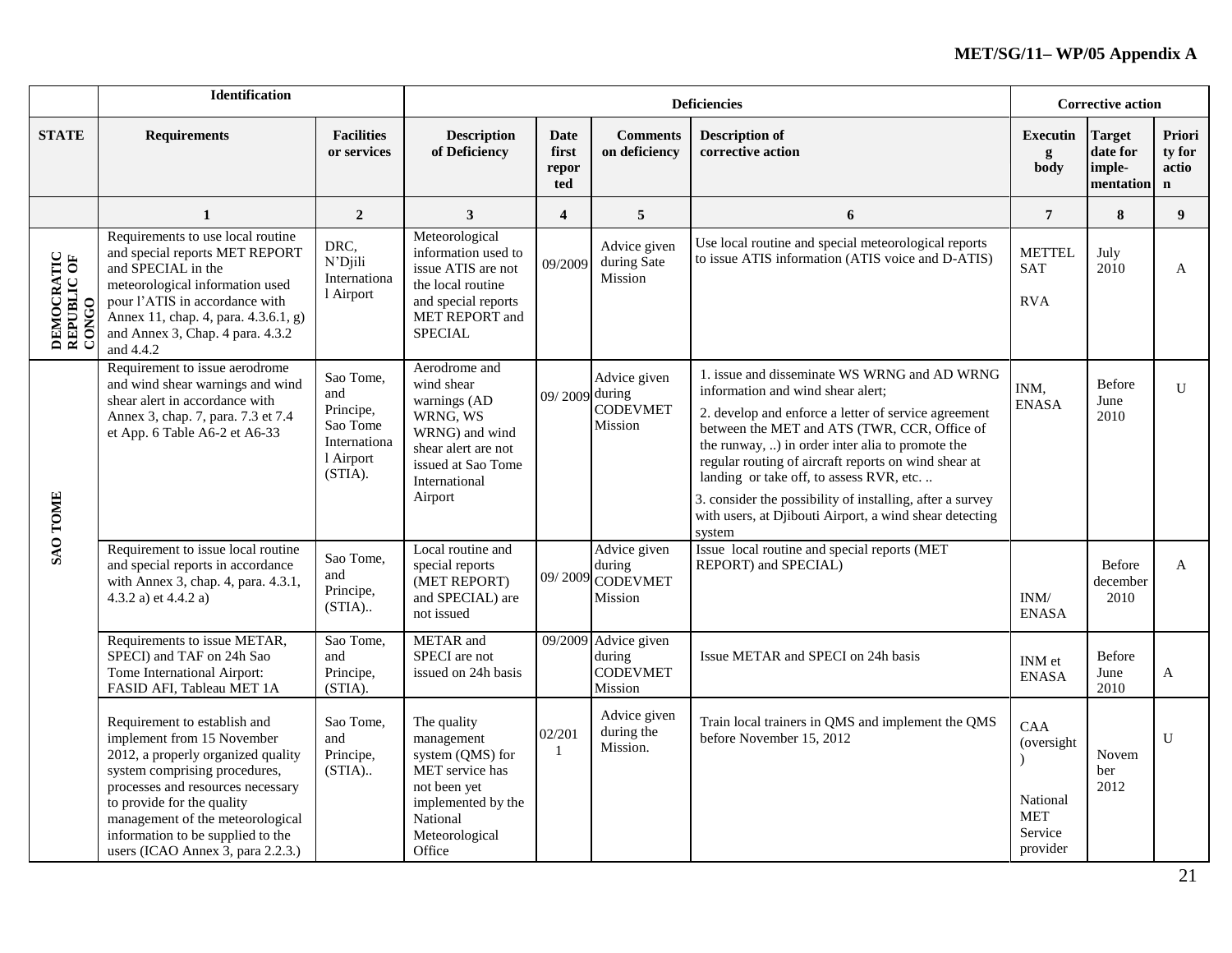|                 | <b>Identification</b>                                                                                                                                                                                                                                                                                              |                                                                                 |                                                                                                                                                       | <b>Carences</b>                      |                                                             | <b>Action Corrective</b>                                                                                                                                                                                                                                                                                                                                                                                                 |                                                                                                                |                                    |              |  |
|-----------------|--------------------------------------------------------------------------------------------------------------------------------------------------------------------------------------------------------------------------------------------------------------------------------------------------------------------|---------------------------------------------------------------------------------|-------------------------------------------------------------------------------------------------------------------------------------------------------|--------------------------------------|-------------------------------------------------------------|--------------------------------------------------------------------------------------------------------------------------------------------------------------------------------------------------------------------------------------------------------------------------------------------------------------------------------------------------------------------------------------------------------------------------|----------------------------------------------------------------------------------------------------------------|------------------------------------|--------------|--|
| <b>ETAT</b>     | <b>Besoins</b>                                                                                                                                                                                                                                                                                                     | Etat/<br><b>Installations</b>                                                   | Description de la<br><b>Carence</b>                                                                                                                   | <b>Date</b><br>d'identi-<br>fication | <b>Observa tions</b><br>sur la carence                      | Description de la mesure<br>corrective                                                                                                                                                                                                                                                                                                                                                                                   | Organe<br>exécutif                                                                                             | Date de<br>Mise en<br><b>Euvre</b> | Priorité     |  |
| $\mathbf{1}$    | $\overline{2}$                                                                                                                                                                                                                                                                                                     | $\mathbf{3}$                                                                    | $\overline{\mathbf{4}}$                                                                                                                               | 5                                    | 6                                                           | $7\phantom{.0}$                                                                                                                                                                                                                                                                                                                                                                                                          | ${\bf 8}$                                                                                                      | 9 <sup>°</sup>                     | 10           |  |
| <b>SAO TOME</b> | Requirement to provide flight<br>documentation in accordance with<br>AFI FASID Table MET 7 (Doc<br>7474 Volume II, FASID AFI)                                                                                                                                                                                      | Sao Tome,<br>and Principe,<br>Sao Tome<br>International<br>Airport              | Flight documentation is<br>provided from a public<br>non-secured website<br><b>ADDS</b>                                                               | 09/2009                              | Advice given<br>during<br><b>CODEVMET</b><br>Mission        | In the short term, a SADIS<br>FTP service shall be accessed<br>from the WAFC London to<br>extract required data for the<br>provision of flight<br>documentation. Access<br>procedures are described on<br>the following Website<br>http://www.icao.int/anb/sadis<br>opsg/sadis%20ftp%20service<br>%20v4.0.pdf<br>In the medium term, install a<br>SADIS VSAT station with the<br>required SADIS workstation<br>software: | $\text{INM}/% \mathbb{Z} _{k}$<br><b>ENASA</b>                                                                 | <b>Before</b><br>December<br>2010  | B            |  |
| <b>SÉNÉGAL</b>  | Requirement to establish and<br>implement from 15 November<br>2012, a properly organized quality<br>system comprising procedures,<br>processes and resources necessary<br>to provide for the quality<br>management of the meteorological<br>information to be supplied to the<br>users (ICAO Annex 3, para 2.2.3.) | Senegal/<br>Leopold<br>Sedar<br>Senghor<br>International<br>Airport or<br>Dakar | The quality management<br>system (QMS) for MET<br>service is not yet<br>established by ANACIM,<br>the National<br>Meteorological Office<br>and ASECNA | 02/2011                              | Advice given<br>during the<br>Mission.                      | Train local trainers in QMS<br>and implement the QMS<br>before November 15, 2012                                                                                                                                                                                                                                                                                                                                         | <b>ANAC</b><br>(oversight)<br><b>ANACIM</b><br>(Service<br>provider)<br><b>ASECNA</b><br>(Service<br>provider) | Novembe<br>r 2012                  | $\mathbf{U}$ |  |
|                 | Requirement to collect, process and<br>relay air reports in accordance with<br>Annex 3 Chapter 5, para 5.1, 5.2,<br>5.3.2, 5.4.1, 5.5, 5.7, 5.8 and 5.9                                                                                                                                                            | Senegal/<br>Leopold<br>Sedar<br>Senghor<br>International<br>Airport or<br>Dakar | Aircraft observation and<br>reports are not collected,<br>processed and relayed                                                                       | 02/2009                              | Deficiency<br>identify during<br><b>ICAO WACAF</b><br>visit | Necessary arrangements<br>between the MET authority<br>and the appropriate ATS<br>authority be made.                                                                                                                                                                                                                                                                                                                     | <b>ANACS</b><br>and<br><b>ASECNA</b>                                                                           | December<br>2009                   | B            |  |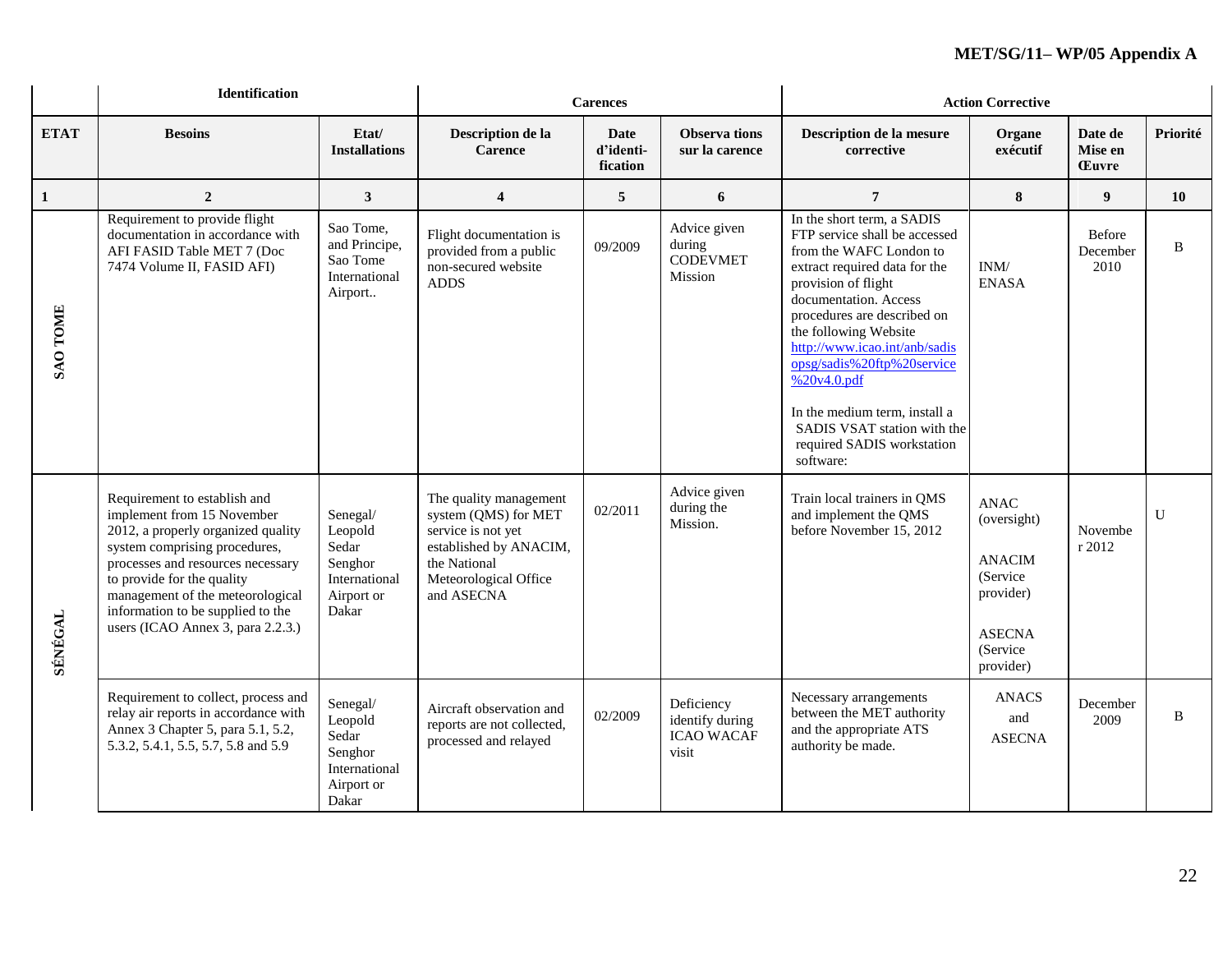|                     | <b>Identification</b>                                                                                                                                                                     |                                                                                 |                                                                                                                                                                                                                                              |                               | $MLI/OU/II = VII/UJ$ Appendix A                                      |                                                                                                                                                                                                          |                                                     |                                    |                |
|---------------------|-------------------------------------------------------------------------------------------------------------------------------------------------------------------------------------------|---------------------------------------------------------------------------------|----------------------------------------------------------------------------------------------------------------------------------------------------------------------------------------------------------------------------------------------|-------------------------------|----------------------------------------------------------------------|----------------------------------------------------------------------------------------------------------------------------------------------------------------------------------------------------------|-----------------------------------------------------|------------------------------------|----------------|
|                     |                                                                                                                                                                                           |                                                                                 |                                                                                                                                                                                                                                              | <b>Carences</b>               |                                                                      |                                                                                                                                                                                                          | <b>Action Corrective</b>                            |                                    |                |
| <b>ETAT</b>         | <b>Besoins</b>                                                                                                                                                                            | Etat/<br><b>Installations</b>                                                   | Description de la<br><b>Carence</b>                                                                                                                                                                                                          | Date<br>d'identi-<br>fication | <b>Observa tions</b><br>sur la carence                               | Description de la mesure<br>corrective                                                                                                                                                                   | Organe<br>exécutif                                  | Date de<br>Mise en<br><b>Euvre</b> | Priorité       |
| 1                   | $\overline{2}$                                                                                                                                                                            | $\mathbf{3}$                                                                    | $\overline{\mathbf{4}}$                                                                                                                                                                                                                      | 5                             | 6                                                                    | $\overline{7}$                                                                                                                                                                                           | 8                                                   | 9                                  | <b>10</b>      |
|                     | Requirement to report visibility<br>along the runway in local routine<br>and special reports in accordance<br>with Annex 3, Appendix 3 para;<br>4.2.4.2                                   | Senegal/<br>Leopold<br>Sedar<br>Senghor<br>International<br>Airport or<br>Dakar | Many obstacles (2 control<br>towers, airlines hangars,<br>etc ) around the<br>visibility estimation<br>platform of the<br>aeronautical<br>meteorological station<br>(SMA), does not allow to<br>estimate the visibility<br>along the runway. | 02/2009                       | Deficiency<br>identify during<br><b>ICAO WACAF</b><br>visit          | Install visibility sensors along<br>the runway<br>Or<br>Relocate the SMA at a<br>location enabling the<br>observer to estimate the<br>visibility along the entire<br>length of the runway.               | <b>ASECNA</b>                                       | June 2010                          | A              |
| SÉNÉGAL             | Requirement to provide Automatic<br>Terminal Information Service<br>(ATIS) in accordance with ICAO<br>Doc 7474 Volume II, FASID AFI,<br>Part III - Tableau AOP 1.                         | Senegal/<br>Leopold<br>Sedar<br>Senghor<br>International<br>Airport or<br>Dakar | The ATIS service is not<br>implemented at Dakar<br><b>International Airport</b>                                                                                                                                                              | 02/2009                       | Deficiency<br>identify during<br><b>ICAO WACAF</b><br>visit          | Install and implement an<br>operational ATIS system                                                                                                                                                      | <b>ASECNA</b>                                       | June 2010                          | $\mathbf{A}$   |
|                     | Requirement to measure and report<br>wind in accordance with provisions<br>contained in Annex, Chapter 4 para<br>4.6.1.1.                                                                 | Sierra Leone/<br>Freetown<br>Lungi Airport                                      | Wind measurement<br>system old and deficient                                                                                                                                                                                                 | 1994                          | Advice given<br>during mission<br><b>CODEVMET</b><br>Phase I 10/2009 | Installation of new wind<br>measurement equipment                                                                                                                                                        | SLAA and<br><b>MET</b><br>Department                | 2010                               | $\mathbf U$    |
|                     | Requirement to measure and report<br>RVR for runway intended for<br>Category II instrument approach<br>and landing operations                                                             | Sierra Leone/<br>Freetown<br>Lungi Airport                                      | In case of reduced<br>visibility RVR not<br>measured and reported                                                                                                                                                                            | 29/09/<br>2009                | Advice given<br>during mission<br><b>CODEVMET</b><br>Phase I         | <b>Short term: manual</b><br>measurement Long term:<br><b>Installation of RVR</b><br>measurement, assessment and<br>reporting equipment                                                                  | <b>MET</b><br>Department<br>and SLAA                | 10/2009<br>2013                    | $\overline{U}$ |
| <b>SIERRA LEONE</b> | Requirement to issue aerodrome<br>warnings (AW) and Wind Shear<br>warnings (WS) as contained in<br>provisions of Annex 3 Chapter 7<br>para 7.3.1 and 7.4.1 and App. 6<br>Table A6.2, A6.3 | Sierra Leone/<br>Freetown<br>Lungi Airport                                      | AW and WS are not<br>issued at Lungi Airport                                                                                                                                                                                                 | 29/09/<br>2009                | Advice given<br>during mission<br><b>CODEVMET</b><br>Phase I         | <b>Short term:</b> Writing of<br>procedures for issuance of<br>AW and WS Warnings and<br>implement immediately.<br><b>Medium term:</b> Acquisition<br>of MET Radar and wind<br>shear detection equipment | <b>MET</b><br>Department<br>and SLAA                | 11/2009<br>2013                    | $\mathbf U$    |
|                     | Requirement to observe and report<br>MET elements in accordance with<br>Anne 3, para 4.6                                                                                                  | Sierra Leone/<br>Freetown<br>Lungi Airport                                      | Not in compliance with<br>recommended practices<br>on observing and<br>reporting of MET<br>elements                                                                                                                                          | 29/09/<br>2009                | Advice given<br>during mission<br><b>CODEVMET</b><br>Phase I         | Relocate measurement site<br>and acquire automated<br>observing system                                                                                                                                   | <b>MET</b><br>Department<br>SLAA and<br><b>SLCA</b> | 2012                               | $\overline{A}$ |
|                     | Requirement to provide MET<br>information to ATS units Annex 3                                                                                                                            | Sierra Leone/<br>Freetown                                                       | <b>MET</b> messages MET<br>report, METAR,                                                                                                                                                                                                    | 29/09/<br>2009                | Deficiency<br>reported during                                        | Repair the communication<br>system and install reliable                                                                                                                                                  | <b>SLAA</b><br><b>Roberts FIR</b>                   | 2010                               | $\mathbf{A}$   |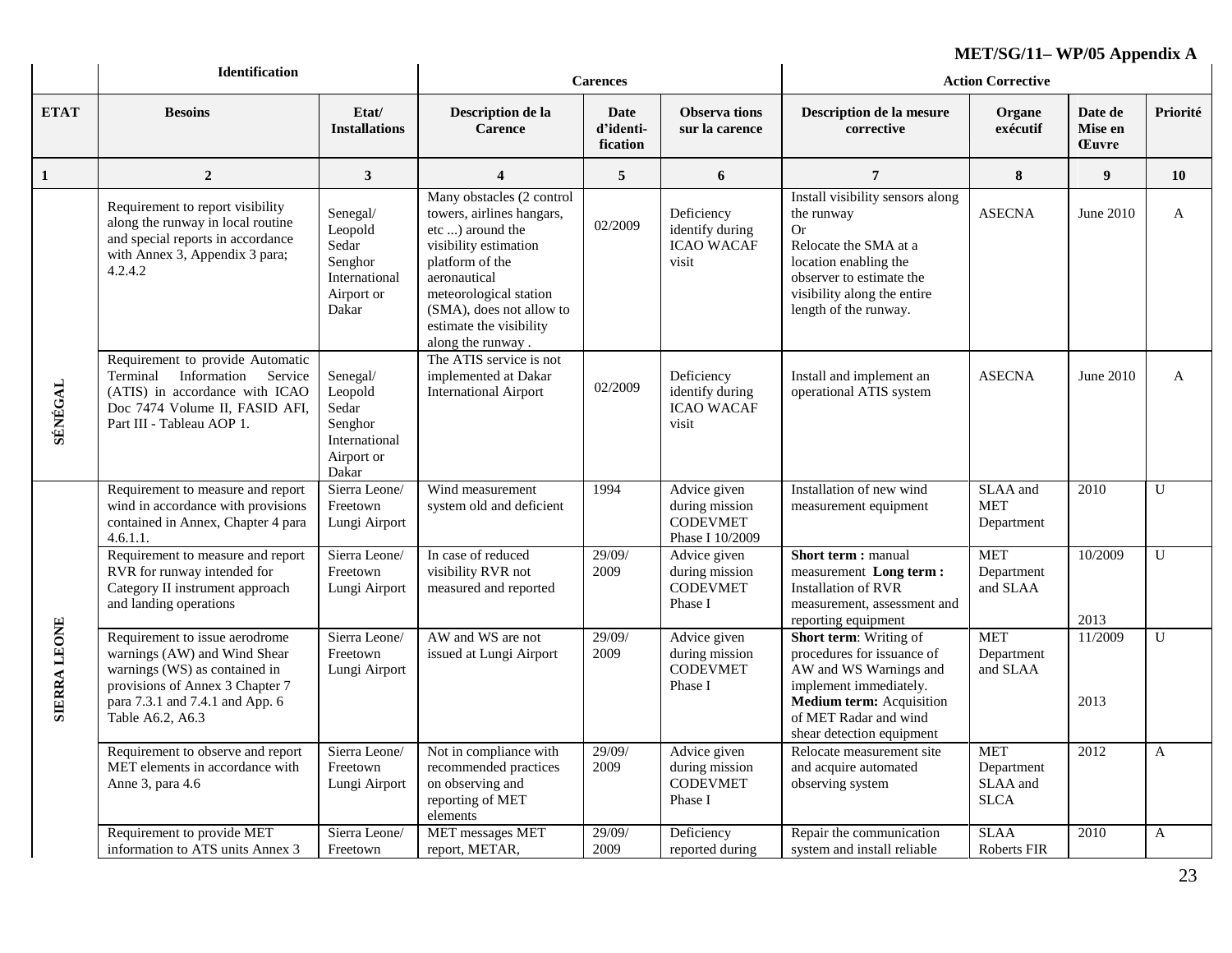|                             | <b>Identification</b>                                                                                                                                                                                                                                                                                              |                                                                                 |                                                                                                                                       | <b>Carences</b>               |                                                                        |                                                                                    | $MLI/9Q/11=VI/0JAP$<br><b>Action Corrective</b>                           |                                    |                |
|-----------------------------|--------------------------------------------------------------------------------------------------------------------------------------------------------------------------------------------------------------------------------------------------------------------------------------------------------------------|---------------------------------------------------------------------------------|---------------------------------------------------------------------------------------------------------------------------------------|-------------------------------|------------------------------------------------------------------------|------------------------------------------------------------------------------------|---------------------------------------------------------------------------|------------------------------------|----------------|
| <b>ETAT</b>                 | <b>Besoins</b>                                                                                                                                                                                                                                                                                                     | Etat/<br><b>Installations</b>                                                   | Description de la<br><b>Carence</b>                                                                                                   | Date<br>d'identi-<br>fication | <b>Observa</b> tions<br>sur la carence                                 | Description de la mesure<br>corrective                                             | Organe<br>exécutif                                                        | Date de<br>Mise en<br><b>Euvre</b> | Priorité       |
| 1                           | $\overline{2}$                                                                                                                                                                                                                                                                                                     | $\overline{3}$                                                                  | $\overline{\mathbf{4}}$                                                                                                               | 5                             | 6                                                                      | $\overline{7}$                                                                     | 8                                                                         | 9 <sup>°</sup>                     | 10             |
|                             | Chapter 10 para 10.1.5 Appendix 9<br>para $1.1.a$                                                                                                                                                                                                                                                                  | Lungi Airport                                                                   | SPECIAL are hand<br>carried to control TWR<br>Lack of commu-nication<br>system                                                        |                               | mission<br><b>CODEVMET</b><br>Phase I                                  | display system to ATS                                                              | and MET<br>Department                                                     | 2012                               |                |
|                             | Requirement to implement MET<br>facilities and services AFI/7 Rec.<br>10/14                                                                                                                                                                                                                                        | Sierra Leone/<br>Freetown<br>Lungi Airport                                      | Insufficient number of<br>forecasters and observers<br>at Lungi MET centre                                                            | 29/09/<br>2009                | Deficiency<br>assessed during<br>mission<br><b>CODEVMET</b><br>Phase I | Provide MET centre with<br>required number of qualified<br>personnel               | <b>MET</b><br>Department<br><b>SLAA</b><br><b>Roberts FIR</b>             | 2012                               | $\mathbf{A}$   |
|                             | Requirement to use qualify WAFS<br>products for flight documentation<br>in accordance with provision<br>contained in Annex 3 Chapter 9<br>para 9.1.3, 9.1.6 and 9.1.6 and<br>FASID Table MET7                                                                                                                      | Sierra Leone/<br>Freetown<br>Lungi Airport                                      | No SADIS station at<br>Lungi Airport                                                                                                  | 29/09/<br>2009                | Deficiency<br>assessed during<br>mission<br><b>CODEVMET</b><br>Phase I | <b>Short Term: Use FTP to</b><br>acquire WAFS data<br>Acquisition of SADIS station | <b>MET</b><br>Department<br><b>SLAA</b><br>Roberts FIR<br><b>SLAA MET</b> | 10/2009                            | $\mathbf{A}$   |
|                             |                                                                                                                                                                                                                                                                                                                    |                                                                                 |                                                                                                                                       |                               |                                                                        |                                                                                    | Roberts FIR                                                               | 2012                               |                |
| <b>SIERRA LEONE</b>         | Requirement to establish and<br>implement from 15 November<br>2012, a properly organized quality<br>system comprising procedures,<br>processes and resources necessary<br>to provide for the quality<br>management of the meteorological<br>information to be supplied to the<br>users (ICAO Annex 3, para 2.2.3.) | Sierra Leone/<br>Freetown<br>Lungi Airport                                      | The quality management<br>system (QMS) for MET<br>service has not been yet<br>implemented by the<br>National Meteorological<br>Office | 02/2011                       | Advice given<br>during the<br>Mission.                                 | Train local trainers in QMS<br>and implement the QMS<br>before November 15, 2012   | CAA<br>(oversight)<br>National<br><b>MET Service</b><br>provider          | Novembe<br>r 2012                  | $\overline{U}$ |
| <b>SOMA</b><br>LIA          | Situation unknown                                                                                                                                                                                                                                                                                                  | <b>FIR</b><br>Mogadishu                                                         |                                                                                                                                       |                               |                                                                        |                                                                                    |                                                                           |                                    |                |
| <b>SWAZI</b><br><b>LAND</b> | Requirement to provide MET<br>reports to ATS Units (Annex 3,<br>Chapter 10, para 10.1.1)                                                                                                                                                                                                                           | Swaziland/M<br>anzini<br>Matsapha<br>Airport<br>Associated<br><b>MET Office</b> | Provision of MET<br>reports to ATS units<br>deficient. No wind<br>displays in control<br>tower                                        | 2004                          | Advice was given<br>on mission                                         | Install a display<br>system for MET data<br>and information at<br>ATS units        | DCA and<br><b>MET</b><br>Department                                       | As soon<br>as<br>possible          | U              |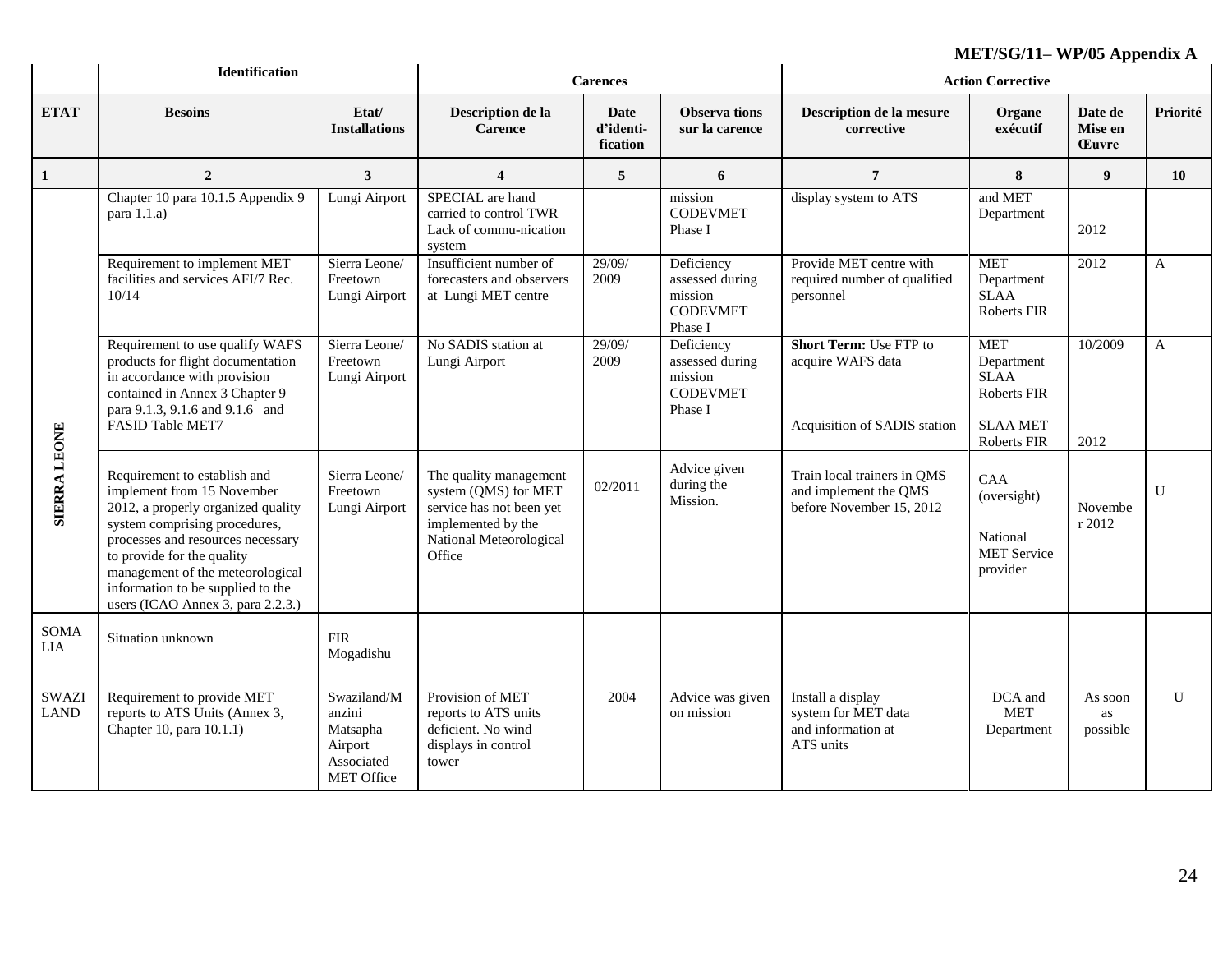|               | <b>Identification</b>                                                                                                                                                                                                                                                                                              | <b>Carences</b>                                   |                                                                                                                                                                                                     |                                             | $MLI/DUII=11/UVI$<br><b>Action Corrective</b>                                         |                                                                                                                                                                                                                                                                          |                                                           |                                    |                |
|---------------|--------------------------------------------------------------------------------------------------------------------------------------------------------------------------------------------------------------------------------------------------------------------------------------------------------------------|---------------------------------------------------|-----------------------------------------------------------------------------------------------------------------------------------------------------------------------------------------------------|---------------------------------------------|---------------------------------------------------------------------------------------|--------------------------------------------------------------------------------------------------------------------------------------------------------------------------------------------------------------------------------------------------------------------------|-----------------------------------------------------------|------------------------------------|----------------|
| <b>ETAT</b>   | <b>Besoins</b>                                                                                                                                                                                                                                                                                                     | Etat/<br><b>Installations</b>                     | Description de la<br><b>Carence</b>                                                                                                                                                                 | <b>Date</b><br>d'identi-<br>fication        | <b>Observa</b> tions<br>sur la carence                                                | Description de la mesure<br>corrective                                                                                                                                                                                                                                   | Organe<br>exécutif                                        | Date de<br>Mise en<br><b>Euvre</b> | Priorité       |
| $\mathbf{1}$  | $\boldsymbol{2}$                                                                                                                                                                                                                                                                                                   | $\mathbf{3}$                                      | $\overline{\mathbf{4}}$                                                                                                                                                                             | 5                                           | 6                                                                                     | $\overline{7}$                                                                                                                                                                                                                                                           | 8                                                         | 9                                  | 10             |
| TOGO          | Requirement to establish and<br>implement from 15 November<br>2012, a properly organized quality<br>system comprising procedures,<br>processes and resources necessary<br>to provide for the quality<br>management of the meteorological<br>information to be supplied to the<br>users (ICAO Annex 3, para 2.2.3.) | Togo, Lomé<br>International<br>Airport            | The quality management<br>system (QMS) for MET<br>service has not been yet<br>implemented by the<br>National Meteorological<br>Office                                                               | 02/2011                                     | Advice given<br>during the<br>Mission.                                                | Train local trainers in QMS<br>and implement the QMS<br>before November 15, 2012                                                                                                                                                                                         | CAA<br>(oversight)<br>National MET<br>Service<br>provider | Novemb<br>er 2012                  | U              |
|               | Requirement to report and issue<br>surface wind observation period<br>averaging in accordance with<br>Annex 3, App. 3 para. 4.1.3.1                                                                                                                                                                                | Togo, Lomé<br>International<br>Airport            | The direct reading of<br>wind at the control tower,<br>provides instantaneous<br>observations of wind and<br>the average speed and<br>wind direction over<br>periods of 10 minutes and<br>2 minutes | 08/2010                                     | Advice given<br>during the<br>mission                                                 | Arrange for the calibration of<br>the wind direct display<br>systems in order that the<br>period of surface wind<br>observations averaging is 2<br>minutes on the displays of the<br>control tower and for MET<br>REPORT/SPECIAL<br>messages, and 10mn in<br>METAR/SPECI | <b>ASECNA</b>                                             | Before<br>June<br>2011             | $\mathbf U$    |
| <b>ZAMBIA</b> | 1)Implementation of<br>MET facilities and<br>services (Annex 3,<br>para 4.1.6)                                                                                                                                                                                                                                     | Zambia/Lusa<br>ka<br>International<br>Airport     | Inadequate level of<br>equipment<br>maintenance                                                                                                                                                     | 2002 and<br>missions<br>of 2004<br>and 2007 | Equipment<br>remain<br>unserviceable for<br>a long time due to<br>lack of spare parts | Provide financial<br>resources including use of air<br>navigation charges which<br>currently is not fully available<br>to the MET Department.                                                                                                                            | Zambia MET<br>Department<br>and<br><b>NACL</b>            | As soon<br>as<br>possible          | U              |
|               | 2)Requirement to<br>provide MET<br>reports to ATS Units<br>(Annex 3, Chapter<br>10, para $10.1.1$ )                                                                                                                                                                                                                | Zambia/Lusa<br>ka<br>Meteorologic<br>al<br>Office | Provision of MET<br>reports to ATS Units<br>deficient                                                                                                                                               | 2002 and<br>missions<br>of 2004<br>and 2007 | Advice given<br>during<br>mission by<br>correspondence                                | Install display system of<br>MET data to ATS units                                                                                                                                                                                                                       | <b>MET</b><br>Department                                  | As soon<br>as<br>possible          | $\overline{U}$ |
|               | 3)Requirement to<br>provide<br>meteorological data<br>and forecasts in<br>form of flight<br>documentation<br>(Annex 3, Chapter                                                                                                                                                                                     | Zambia/Lusa<br>ka<br>Meteorologic<br>al<br>Office | Provision of MET<br>reports to ATS Units<br>deficient                                                                                                                                               | 2002 and<br>missions<br>of 2004<br>and 2007 | Advice given<br>during<br>mission and by<br>correspondence                            | Install appropriate<br>telecomms<br>equipment to receive<br>OPMET information<br>and appoint<br>adequate trained<br>personnel                                                                                                                                            | <b>MET</b><br>Department                                  | As soon<br>as<br>possible          | $\mathbf U$    |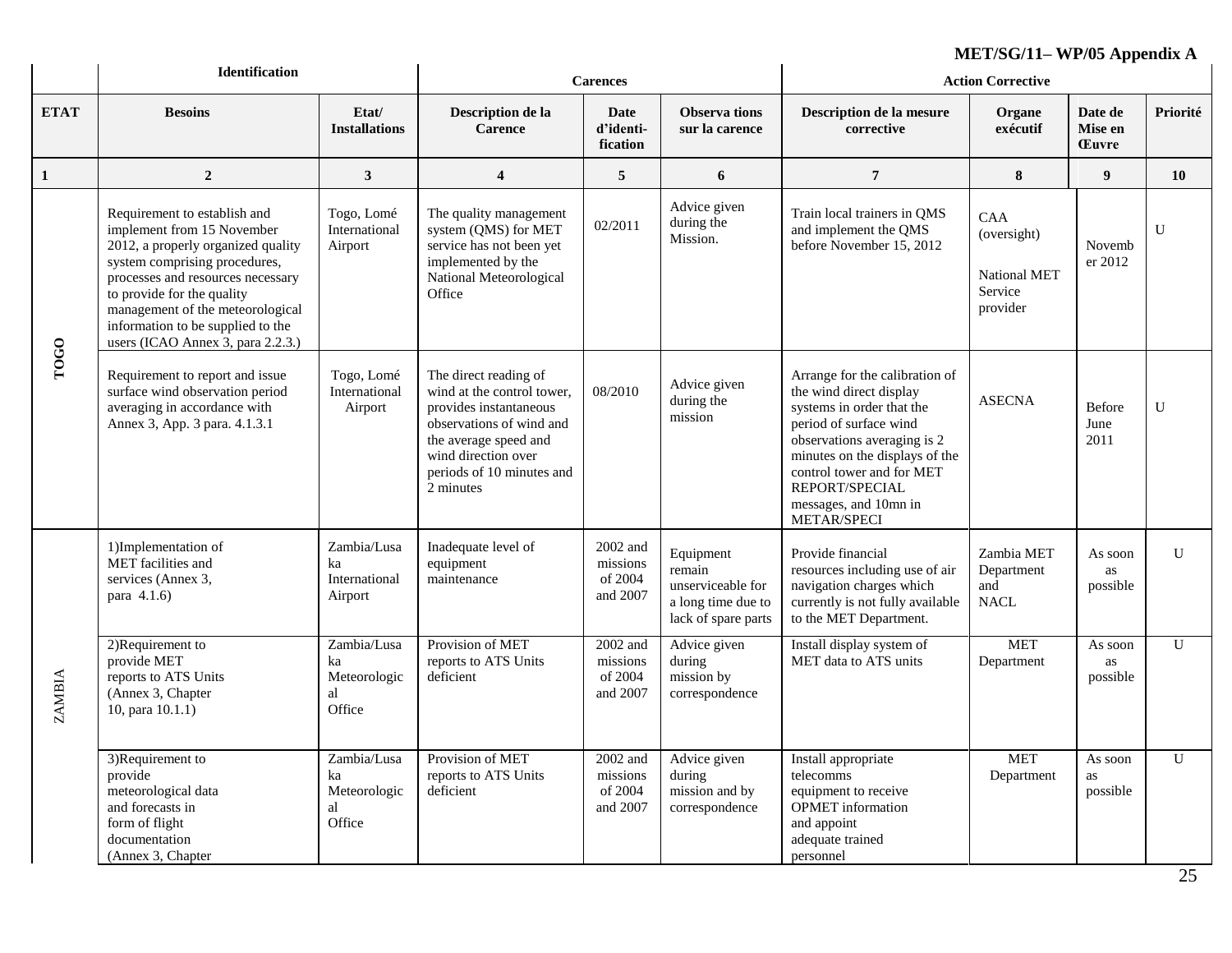|                   |                                                                                                                                                                                                                                                                                                                    | ME $1/SG/11- Wf/05$ Appendix A                    |                                                                                                                                       |                               |                                        |                                                                                  |                                                                  |                                    |              |
|-------------------|--------------------------------------------------------------------------------------------------------------------------------------------------------------------------------------------------------------------------------------------------------------------------------------------------------------------|---------------------------------------------------|---------------------------------------------------------------------------------------------------------------------------------------|-------------------------------|----------------------------------------|----------------------------------------------------------------------------------|------------------------------------------------------------------|------------------------------------|--------------|
|                   | <b>Identification</b>                                                                                                                                                                                                                                                                                              |                                                   | <b>Carences</b>                                                                                                                       |                               |                                        | <b>Action Corrective</b>                                                         |                                                                  |                                    |              |
| <b>ETAT</b>       | <b>Besoins</b>                                                                                                                                                                                                                                                                                                     | Etat/<br><b>Installations</b>                     | Description de la<br><b>Carence</b>                                                                                                   | Date<br>d'identi-<br>fication | <b>Observa tions</b><br>sur la carence | Description de la mesure<br>corrective                                           | Organe<br>exécutif                                               | Date de<br>Mise en<br><b>Euvre</b> | Priorité     |
|                   | $\overline{2}$                                                                                                                                                                                                                                                                                                     | 3                                                 | $\overline{\mathbf{4}}$                                                                                                               | 5                             | 6                                      | 7                                                                                | 8                                                                | 9                                  | <b>10</b>    |
|                   | 3, para 3.3.2).<br>4) Requirements for SIGMET                                                                                                                                                                                                                                                                      | Zambia/Lusa                                       | SIGMET not issued                                                                                                                     | 2007                          | Advice given on                        | Immediately provide training                                                     | <b>MET</b>                                                       | As soon                            | U            |
|                   | information (Annex 3 para 3.4.2 b,<br>c, d and add para. 7.1.1                                                                                                                                                                                                                                                     | ka<br>Meteorologic<br>al watch<br>office<br>(MWO) |                                                                                                                                       |                               | mission                                | and issue SIGMET                                                                 | Department                                                       | as<br>possible                     |              |
| <b>AMBIA</b><br>N | Requirement to establish and<br>implement from 15 November<br>2012, a properly organized quality<br>system comprising procedures,<br>processes and resources necessary<br>to provide for the quality<br>management of the meteorological<br>information to be supplied to the<br>users (ICAO Annex 3, para 2.2.3.) | Zambia/Lusa<br>ka<br>Meteorologic<br>al<br>Office | The quality management<br>system (QMS) for MET<br>service has not been yet<br>implemented by the<br>National Meteorological<br>Office | 02/2011                       | Advice given<br>during the<br>Mission. | Train local trainers in QMS<br>and implement the QMS<br>before November 15, 2012 | <b>CAA</b><br>(oversight)<br>National MET<br>Service<br>provider | Novemb<br>er 2012                  | $\mathbf{U}$ |